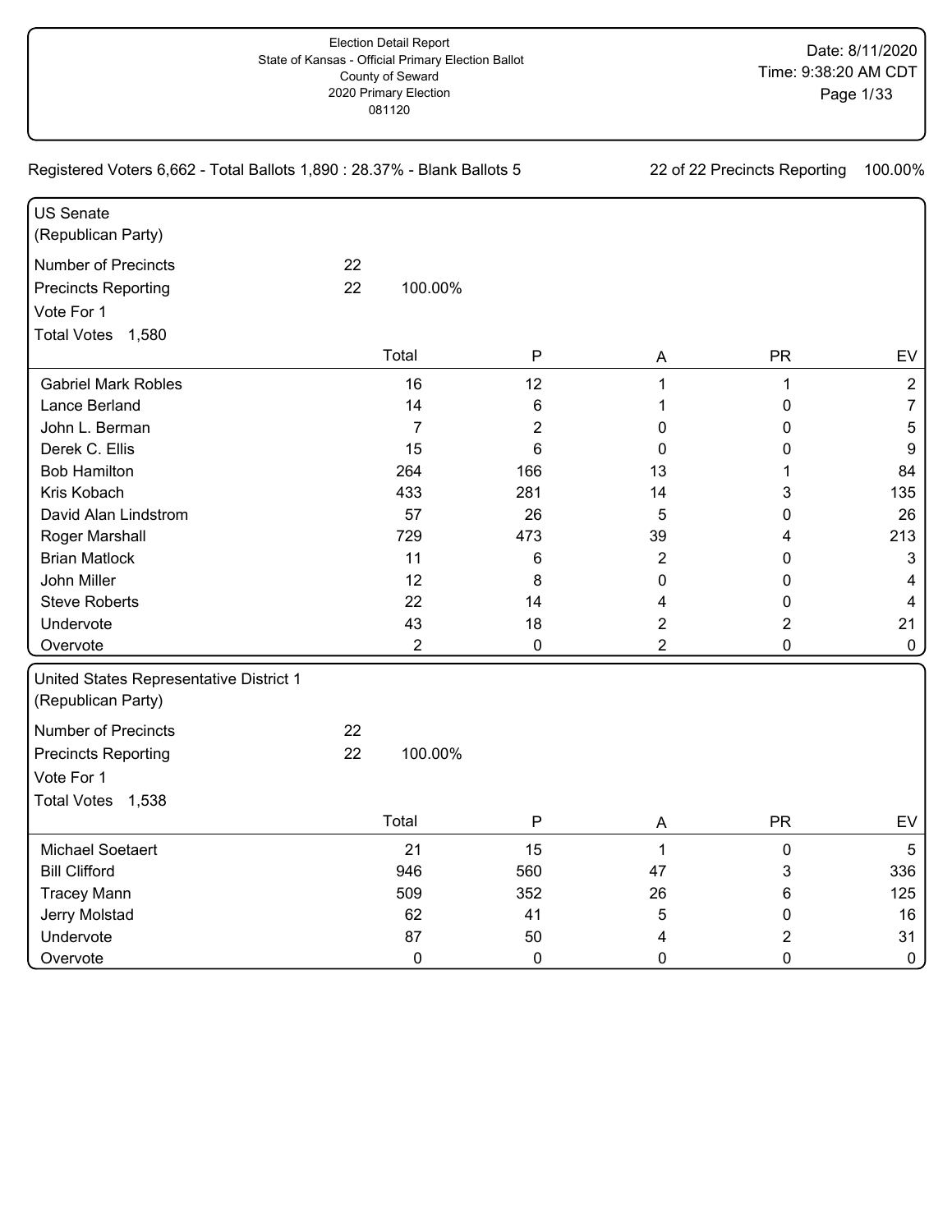| Registered Voters 6,662 - Total Ballots 1,890 : 28.37% - Blank Ballots 5 | 22 of 22 Precincts Reporting |         | 100.00%      |                |                  |              |
|--------------------------------------------------------------------------|------------------------------|---------|--------------|----------------|------------------|--------------|
| State Senate Dist 38                                                     |                              |         |              |                |                  |              |
| (Republican Party)                                                       |                              |         |              |                |                  |              |
| <b>Number of Precincts</b>                                               | 22                           |         |              |                |                  |              |
| <b>Precincts Reporting</b>                                               | 22                           | 100.00% |              |                |                  |              |
| Vote For 1                                                               |                              |         |              |                |                  |              |
| Total Votes 1,445                                                        |                              |         |              |                |                  |              |
|                                                                          |                              | Total   | $\mathsf{P}$ | A              | <b>PR</b>        | EV           |
| <b>Bud Estes</b>                                                         |                              | 1445    | 908          | 75             | 9                | 453          |
| Undervote                                                                |                              | 180     | 110          | 8              | $\overline{2}$   | 60           |
| Overvote                                                                 |                              | 0       | 0            | 0              | 0                | $\mathbf 0$  |
| State Reprsentative District 124<br>(Republican Party)                   |                              |         |              |                |                  |              |
| <b>Number of Precincts</b>                                               | 3                            |         |              |                |                  |              |
| <b>Precincts Reporting</b>                                               | 3                            | 100.00% |              |                |                  |              |
| Vote For 1                                                               |                              |         |              |                |                  |              |
| Total Votes 39                                                           |                              |         |              |                |                  |              |
|                                                                          |                              | Total   | $\mathsf{P}$ | A              | <b>PR</b>        | EV           |
| <b>Chandler Lee Burrows</b>                                              |                              | 12      | 7            | $\overline{2}$ | $\pmb{0}$        | 3            |
| Marty Long                                                               |                              | 27      | 21           | 2              | 0                | 4            |
| Undervote                                                                |                              | 3       | 3            | 0              | 0                | $\mathbf 0$  |
| Overvote                                                                 |                              | 0       | 0            | 0              | 0                | $\mathbf 0$  |
| State Representative District 125<br>(Republican Party)                  |                              |         |              |                |                  |              |
| <b>Number of Precincts</b>                                               | 19                           |         |              |                |                  |              |
| <b>Precincts Reporting</b>                                               | 19                           | 100.00% |              |                |                  |              |
| Vote For 1                                                               |                              |         |              |                |                  |              |
| <b>Total Votes</b><br>1,466                                              |                              |         |              |                |                  |              |
|                                                                          |                              | Total   | $\mathsf{P}$ | A              | <b>PR</b>        | EV           |
| Shannon Francis                                                          |                              | 1466    | 921          | 74             | $\boldsymbol{9}$ | 462          |
| Undervote                                                                |                              | 117     | 66           | 5              | $\overline{2}$   | 44           |
| Overvote                                                                 |                              | 0       | 0            | 0              | 0                | $\mathbf 0$  |
| District Court Judge District 26 Division 2<br>(Republican Party)        |                              |         |              |                |                  |              |
| <b>Number of Precincts</b>                                               | 22                           |         |              |                |                  |              |
| <b>Precincts Reporting</b>                                               | 22                           | 100.00% |              |                |                  |              |
| Vote For 1                                                               |                              |         |              |                |                  |              |
| Total Votes 1,405                                                        |                              |         |              |                |                  |              |
|                                                                          |                              | Total   | $\mathsf{P}$ | A              | <b>PR</b>        | EV           |
| Clinton B. Peterson                                                      |                              | 1405    | 885          | 71             | $\boldsymbol{9}$ | 440          |
| Undervote                                                                |                              | 220     | 133          | 12             | $\overline{2}$   | 73           |
| Overvote                                                                 |                              | 0       | 0            | $\pmb{0}$      | $\pmb{0}$        | $\mathbf{0}$ |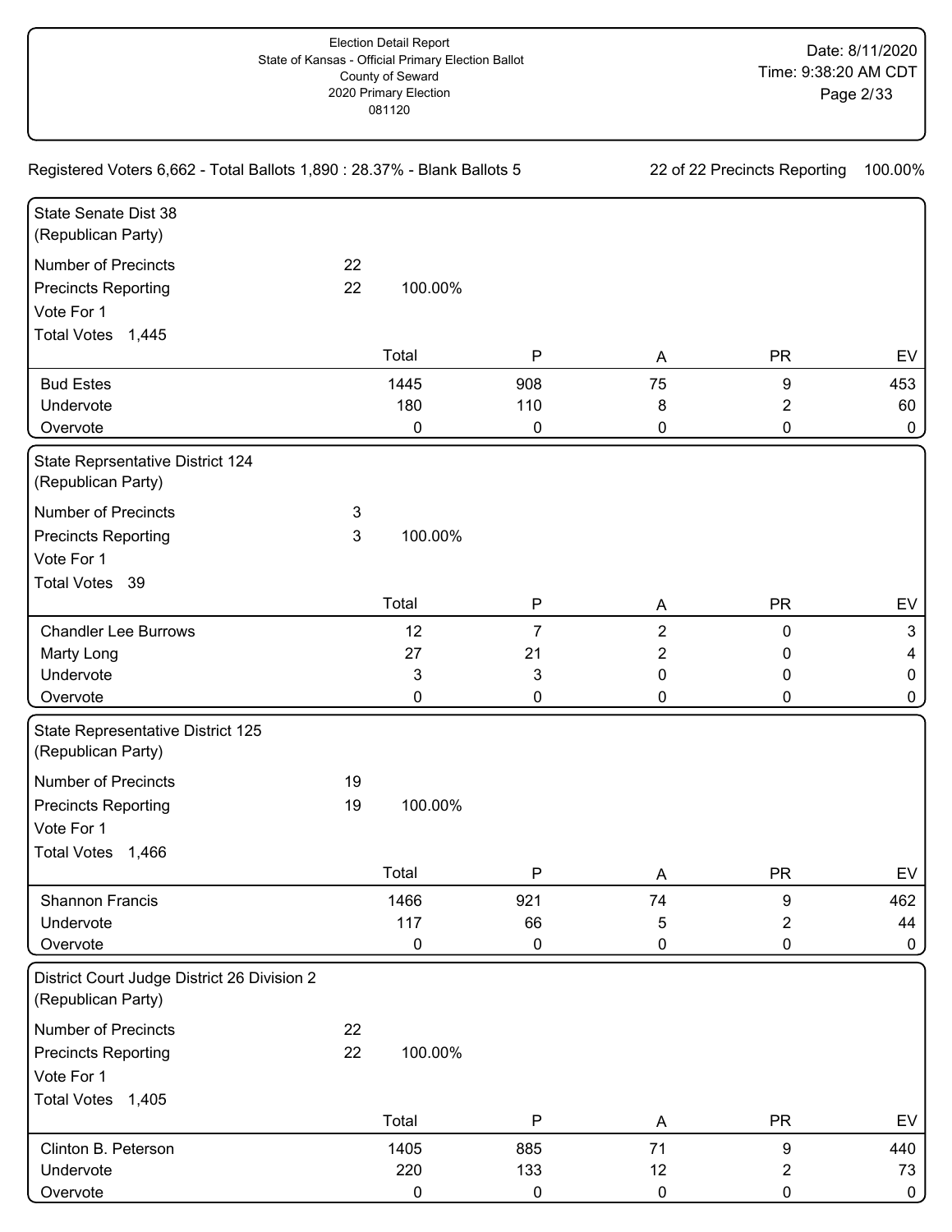| Registered Voters 6,662 - Total Ballots 1,890 : 28.37% - Blank Ballots 5 |    | 22 of 22 Precincts Reporting |              |           |           |              |
|--------------------------------------------------------------------------|----|------------------------------|--------------|-----------|-----------|--------------|
| <b>County Commissioner District 1</b><br>(Republican Party)              |    |                              |              |           |           |              |
| <b>Number of Precincts</b>                                               | 6  |                              |              |           |           |              |
| <b>Precincts Reporting</b>                                               | 6  | 100.00%                      |              |           |           |              |
| Vote For 1                                                               |    |                              |              |           |           |              |
| Total Votes 225                                                          |    |                              |              |           |           |              |
|                                                                          |    | Total                        | $\mathsf{P}$ | A         | <b>PR</b> | EV           |
| C.J. Wettstein                                                           |    | 119                          | 85           | 5         | 0         | 29           |
| Pierre Lamont                                                            |    | 106                          | 66           | 4         | 2         | 34           |
| Undervote                                                                |    | 5                            | 3            | 1         | 0         | -1           |
| Overvote                                                                 |    | 0                            | 0            | 0         | 0         | 0            |
| <b>County Commissioner District 5</b><br>(Republican Party)              |    |                              |              |           |           |              |
| <b>Number of Precincts</b>                                               | 4  |                              |              |           |           |              |
| <b>Precincts Reporting</b>                                               | 4  | 100.00%                      |              |           |           |              |
| Vote For 1                                                               |    |                              |              |           |           |              |
| Total Votes 682                                                          |    |                              |              |           |           |              |
|                                                                          |    | Total                        | ${\sf P}$    | A         | <b>PR</b> | EV           |
| Mary Bloomer                                                             |    | 199                          | 124          | 17        | 1         | 57           |
| Steven A. Helm                                                           |    | 337                          | 205          | 11        | 3         | 118          |
| Kris Musgrave                                                            |    | 146                          | 93           | 16        | 1         | 36           |
| Undervote                                                                |    | 13                           | 9            | 1         | 0         | $\mathbf{3}$ |
| Overvote                                                                 |    | 0                            | 0            | 0         | 0         | 0            |
| <b>County Clerk</b><br>(Republican Party)                                |    |                              |              |           |           |              |
| <b>Number of Precincts</b>                                               | 22 |                              |              |           |           |              |
| <b>Precincts Reporting</b>                                               | 22 | 100.00%                      |              |           |           |              |
| Vote For 1                                                               |    |                              |              |           |           |              |
| Total Votes 1,480                                                        |    |                              |              |           |           |              |
|                                                                          |    | Total                        | $\mathsf P$  | A         | <b>PR</b> | EV           |
| Stacia Long                                                              |    | 1480                         | 932          | 78        | 10        | 460          |
| Undervote                                                                |    | 145                          | 86           | 5         | 1         | 53           |
| Overvote                                                                 |    | $\pmb{0}$                    | $\pmb{0}$    | $\pmb{0}$ | 0         | $\mathbf{0}$ |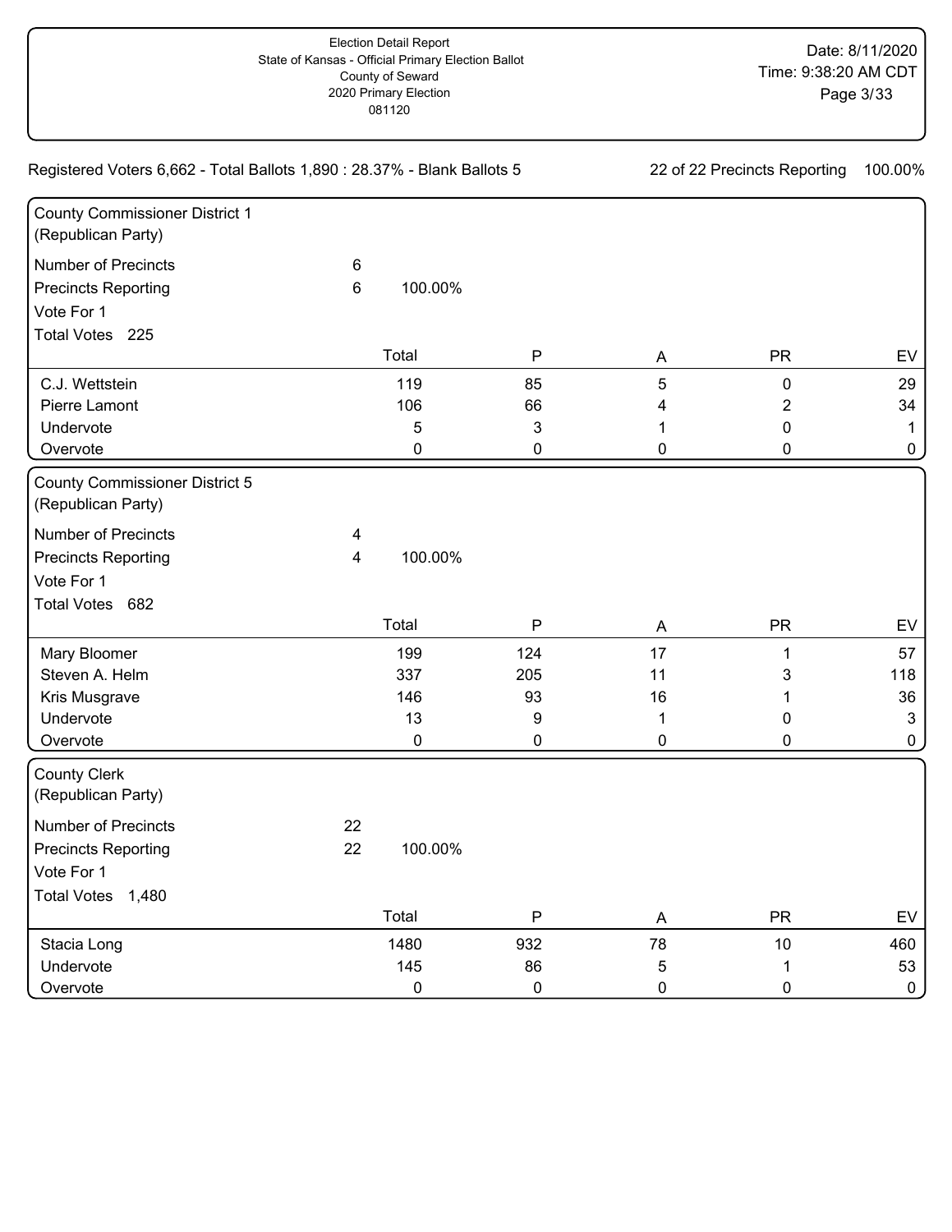| Registered Voters 6,662 - Total Ballots 1,890 : 28.37% - Blank Ballots 5                    | 22 of 22 Precincts Reporting |                         | 100.00%                |                           |                      |                           |
|---------------------------------------------------------------------------------------------|------------------------------|-------------------------|------------------------|---------------------------|----------------------|---------------------------|
| <b>County Treasurer</b><br>(Republican Party)                                               |                              |                         |                        |                           |                      |                           |
| <b>Number of Precincts</b><br><b>Precincts Reporting</b><br>Vote For 1<br>Total Votes 1,482 | 22<br>22                     | 100.00%                 |                        |                           |                      |                           |
|                                                                                             |                              | Total                   | $\mathsf{P}$           | A                         | <b>PR</b>            | EV                        |
| Katherine "Kitty" Romine<br>Undervote<br>Overvote                                           |                              | 1482<br>143<br>0        | 938<br>80<br>0         | 76<br>7<br>0              | 10<br>1<br>0         | 458<br>55<br>$\mathbf 0$  |
| Register of Deeds<br>(Republican Party)                                                     |                              |                         |                        |                           |                      |                           |
| <b>Number of Precincts</b><br><b>Precincts Reporting</b><br>Vote For 1<br>Total Votes 1,495 | 22<br>22                     | 100.00%                 |                        |                           |                      |                           |
|                                                                                             |                              | Total                   | ${\sf P}$              | A                         | <b>PR</b>            | EV                        |
| Karen J. Warden<br>Undervote<br>Overvote                                                    |                              | 1495<br>130<br>0        | 947<br>71<br>0         | 73<br>$10$<br>$\mathbf 0$ | 10<br>1<br>0         | 465<br>48<br>$\mathbf 0$  |
| <b>County Attorney</b><br>(Republican Party)                                                |                              |                         |                        |                           |                      |                           |
| <b>Number of Precincts</b><br><b>Precincts Reporting</b><br>Vote For 1<br>Total Votes 1,423 | 22<br>22                     | 100.00%                 |                        |                           |                      |                           |
|                                                                                             |                              | Total                   | P                      | A                         | <b>PR</b>            | EV                        |
| Russell W. Hasenbank<br>Undervote<br>Overvote                                               |                              | 1423<br>202<br>0        | 893<br>125<br>0        | 72<br>11<br>$\pmb{0}$     | 10<br>1<br>0         | 448<br>65<br>$\mathbf 0$  |
| Sheriff<br>(Republican Party)                                                               |                              |                         |                        |                           |                      |                           |
| <b>Number of Precincts</b><br><b>Precincts Reporting</b><br>Vote For 1<br>Total Votes 1,528 | 22<br>22                     | 100.00%                 |                        |                           |                      |                           |
|                                                                                             |                              | Total                   | $\mathsf{P}$           | A                         | <b>PR</b>            | EV                        |
| Gene Ward<br>Undervote<br>Overvote                                                          |                              | 1528<br>97<br>$\pmb{0}$ | 960<br>58<br>$\pmb{0}$ | 78<br>5<br>0              | 11<br>$\pmb{0}$<br>0 | 479<br>34<br>$\mathbf{0}$ |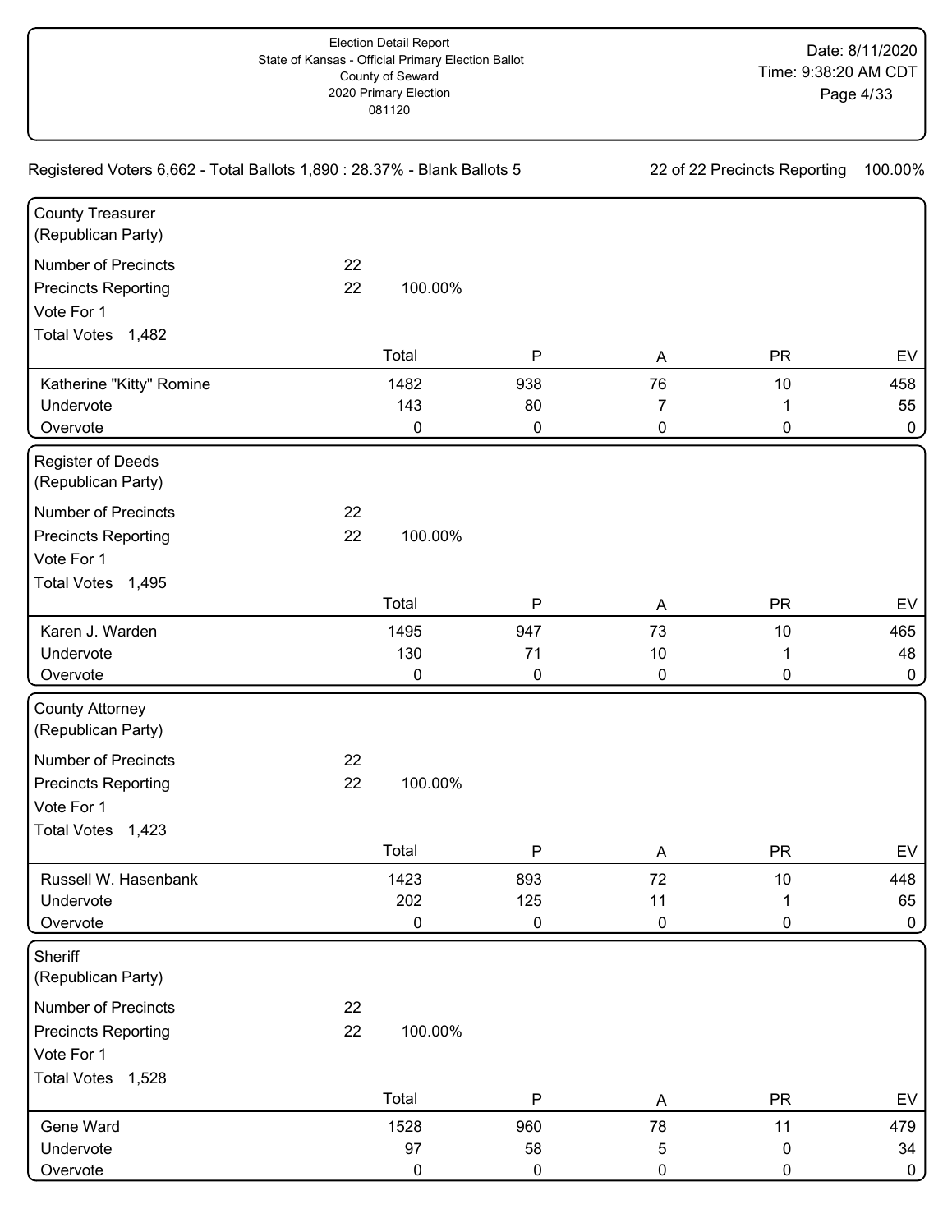| Registered Voters 6,662 - Total Ballots 1,890 : 28.37% - Blank Ballots 5 | 22 of 22 Precincts Reporting |           | 100.00%   |                |                |              |
|--------------------------------------------------------------------------|------------------------------|-----------|-----------|----------------|----------------|--------------|
| Fargo Township Treasurer<br>(Republican Party)                           |                              |           |           |                |                |              |
| <b>Number of Precincts</b>                                               | 4                            |           |           |                |                |              |
| <b>Precincts Reporting</b>                                               | 4                            | 100.00%   |           |                |                |              |
| Vote For 1                                                               |                              |           |           |                |                |              |
| Total Votes 0                                                            |                              |           |           |                |                |              |
|                                                                          |                              | Total     | ${\sf P}$ | A              | <b>PR</b>      | EV           |
| No Candidate Filed                                                       |                              |           |           |                |                |              |
| Undervote                                                                |                              | 113       | 73        | 5              | $\overline{2}$ | 33           |
| Overvote                                                                 |                              | 0         | $\pmb{0}$ | 0              | 0              | 0            |
| Fargo Township Trustee<br>(Republican Party)                             |                              |           |           |                |                |              |
| <b>Number of Precincts</b>                                               | 4                            |           |           |                |                |              |
| <b>Precincts Reporting</b>                                               | 4                            | 100.00%   |           |                |                |              |
| Vote For 1                                                               |                              |           |           |                |                |              |
| Total Votes 0                                                            |                              |           |           |                |                |              |
|                                                                          |                              | Total     | P         | A              | <b>PR</b>      | EV           |
| No Candidate Filed                                                       |                              |           |           |                |                |              |
| Undervote                                                                |                              | 113       | 73        | $\sqrt{5}$     | $\overline{2}$ | 33           |
| Overvote                                                                 |                              | 0         | $\pmb{0}$ | 0              | 0              | 0            |
| <b>Liberal Township Treasurer</b><br>(Republican Party)                  |                              |           |           |                |                |              |
| <b>Number of Precincts</b>                                               | 5                            |           |           |                |                |              |
| <b>Precincts Reporting</b>                                               | 5                            | 100.00%   |           |                |                |              |
| Vote For 1                                                               |                              |           |           |                |                |              |
| Total Votes 0                                                            |                              |           |           |                |                |              |
|                                                                          |                              | Total     | ${\sf P}$ | A              | <b>PR</b>      | EV           |
| No Candidate Filed                                                       |                              |           |           |                |                |              |
| Undervote                                                                |                              | 127       | 82        | $\overline{2}$ | 0              | 43           |
| Overvote                                                                 |                              | 0         | 0         | $\pmb{0}$      | 0              | 0            |
| <b>Liberal Township Trustee</b><br>(Republican Party)                    |                              |           |           |                |                |              |
| <b>Number of Precincts</b>                                               | 5                            |           |           |                |                |              |
| <b>Precincts Reporting</b>                                               | 5                            | 100.00%   |           |                |                |              |
| Vote For 1                                                               |                              |           |           |                |                |              |
| Total Votes 0                                                            |                              |           |           |                |                |              |
|                                                                          |                              | Total     | ${\sf P}$ | A              | <b>PR</b>      | EV           |
| No Candidate Filed                                                       |                              |           |           |                |                |              |
| Undervote                                                                |                              | 127       | 82        | $\overline{2}$ | 0              | 43           |
| Overvote                                                                 |                              | $\pmb{0}$ | $\pmb{0}$ | $\pmb{0}$      | 0              | $\mathbf{0}$ |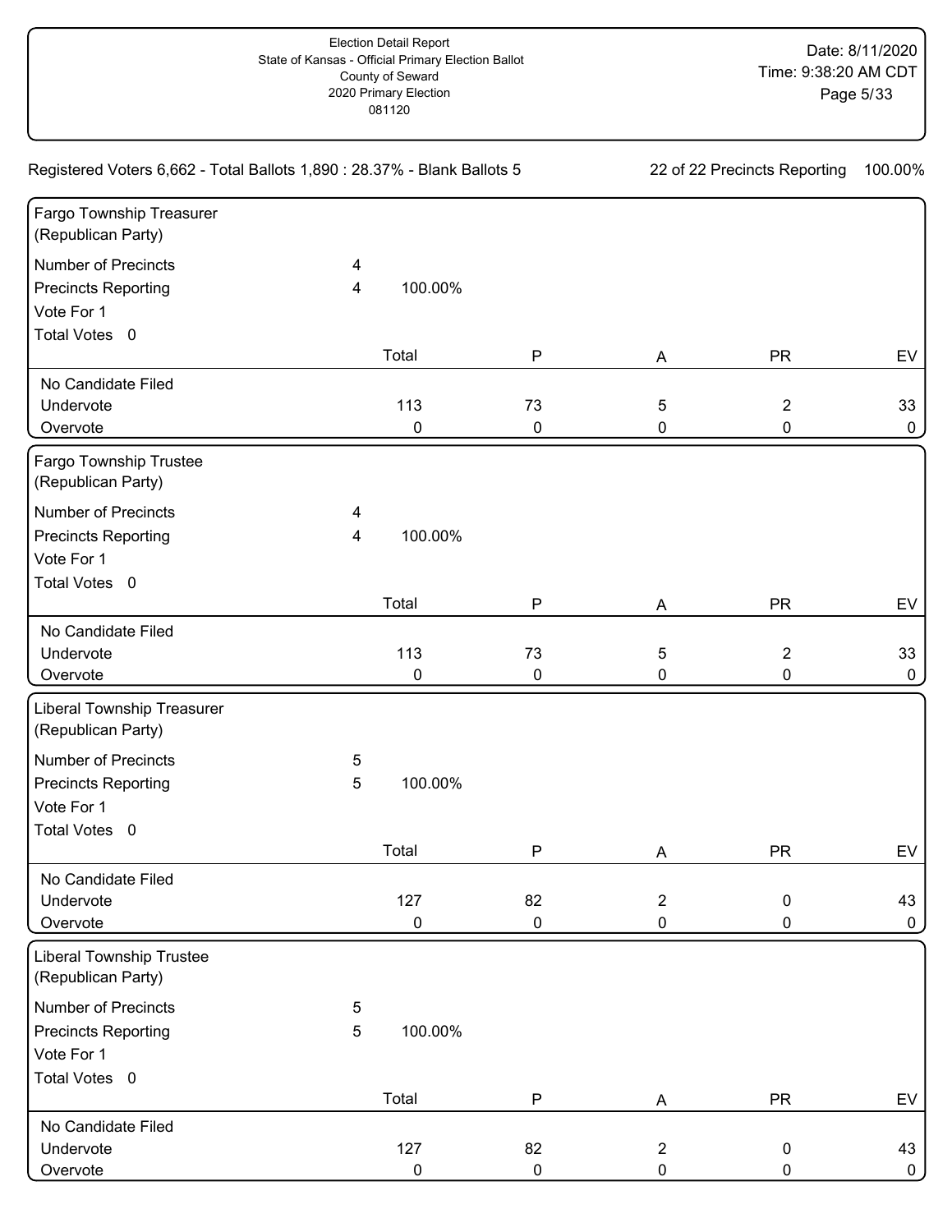| Registered Voters 6,662 - Total Ballots 1,890 : 28.37% - Blank Ballots 5 | 22 of 22 Precincts Reporting |           | 100.00%      |           |           |              |
|--------------------------------------------------------------------------|------------------------------|-----------|--------------|-----------|-----------|--------------|
| Seward Township Treasurer<br>(Republican Party)                          |                              |           |              |           |           |              |
| <b>Number of Precincts</b>                                               | 3                            |           |              |           |           |              |
| <b>Precincts Reporting</b>                                               | 3                            | 100.00%   |              |           |           |              |
| Vote For 1                                                               |                              |           |              |           |           |              |
| Total Votes 0                                                            |                              |           |              |           |           |              |
|                                                                          |                              | Total     | ${\sf P}$    | A         | <b>PR</b> | EV           |
| No Candidate Filed                                                       |                              |           |              |           |           |              |
| Undervote                                                                |                              | 42        | 31           | 4         | 0         | 7            |
| Overvote                                                                 |                              | 0         | $\pmb{0}$    | 0         | 0         | 0            |
| Seward Township Trustee<br>(Republican Party)                            |                              |           |              |           |           |              |
| <b>Number of Precincts</b>                                               | 3                            |           |              |           |           |              |
| <b>Precincts Reporting</b>                                               | $\mathsf 3$                  | 100.00%   |              |           |           |              |
| Vote For 1                                                               |                              |           |              |           |           |              |
| Total Votes 0                                                            |                              |           |              |           |           |              |
|                                                                          |                              | Total     | P            | A         | <b>PR</b> | EV           |
| No Candidate Filed                                                       |                              |           |              |           |           |              |
| Undervote                                                                |                              | 42        | 31           | 4         | 0         | 7            |
| Overvote                                                                 |                              | $\pmb{0}$ | $\pmb{0}$    | 0         | 0         | 0            |
| Ward 1 Precinct 1 Committeeman<br>(Republican Party)                     |                              |           |              |           |           |              |
| <b>Number of Precincts</b>                                               | 1                            |           |              |           |           |              |
| <b>Precincts Reporting</b>                                               | 1                            | 100.00%   |              |           |           |              |
| Vote For 1                                                               |                              |           |              |           |           |              |
| Total Votes 0                                                            |                              |           |              |           |           |              |
|                                                                          |                              | Total     | $\mathsf{P}$ | A         | <b>PR</b> | EV           |
| No Candidate Filed                                                       |                              |           |              |           |           |              |
| Undervote                                                                |                              | 68        | 41           | 4         | 0         | 23           |
| Overvote                                                                 |                              | 0         | $\pmb{0}$    | 0         | 0         | 0            |
| Ward 1 Precinct 1 Committeewoman<br>(Republican Party)                   |                              |           |              |           |           |              |
| <b>Number of Precincts</b>                                               | 1                            |           |              |           |           |              |
| <b>Precincts Reporting</b>                                               | 1                            | 100.00%   |              |           |           |              |
| Vote For 1                                                               |                              |           |              |           |           |              |
| Total Votes 0                                                            |                              |           |              |           |           |              |
|                                                                          |                              | Total     | ${\sf P}$    | A         | <b>PR</b> | EV           |
| No Candidate Filed                                                       |                              |           |              |           |           |              |
| Undervote                                                                |                              | 68        | 41           | 4         | 0         | 23           |
| Overvote                                                                 |                              | $\pmb{0}$ | $\pmb{0}$    | $\pmb{0}$ | 0         | $\mathbf{0}$ |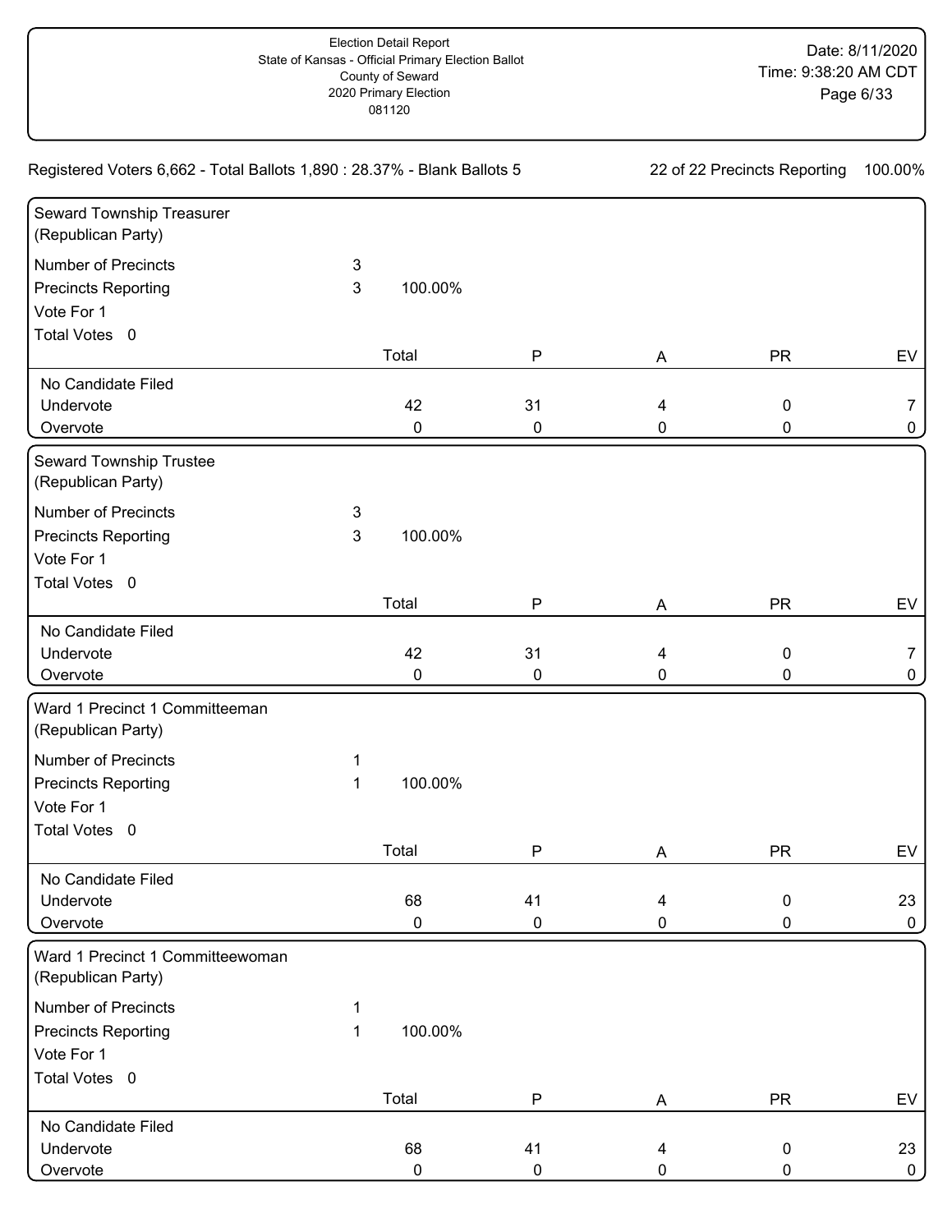| Registered Voters 6,662 - Total Ballots 1,890 : 28.37% - Blank Ballots 5 | 22 of 22 Precincts Reporting |         | 100.00%      |                |             |              |
|--------------------------------------------------------------------------|------------------------------|---------|--------------|----------------|-------------|--------------|
| Ward 1 Precinct 2 Committeeman<br>(Republican Party)                     |                              |         |              |                |             |              |
| <b>Number of Precincts</b>                                               | 1                            |         |              |                |             |              |
| <b>Precincts Reporting</b>                                               | 1                            | 100.00% |              |                |             |              |
| Vote For 1                                                               |                              |         |              |                |             |              |
| Total Votes 83                                                           |                              |         |              |                |             |              |
|                                                                          |                              | Total   | $\mathsf{P}$ | A              | <b>PR</b>   | EV           |
| Jack D Rich                                                              |                              | 83      | 43           | $\overline{2}$ |             | 37           |
| Undervote                                                                |                              | 16      | 7            | 0              |             | 8            |
| Overvote                                                                 |                              | 0       | 0            | 0              | 0           | 0            |
| Ward 1 Precinct 2 Committeewoman<br>(Republican Party)                   |                              |         |              |                |             |              |
| <b>Number of Precincts</b>                                               | 1                            |         |              |                |             |              |
| <b>Precincts Reporting</b>                                               | 1                            | 100.00% |              |                |             |              |
| Vote For 1                                                               |                              |         |              |                |             |              |
| Total Votes 87                                                           |                              |         |              |                |             |              |
|                                                                          |                              | Total   | $\mathsf{P}$ | A              | <b>PR</b>   | EV           |
| Ada Linenbroker                                                          |                              | 87      | 42           | $\overline{2}$ |             | 42           |
| Undervote                                                                |                              | 12      | 8            | 0              |             | 3            |
| Overvote                                                                 |                              | 0       | 0            | 0              | 0           | 0            |
| Ward 1 Precinct 3 Committeeman<br>(Republican Party)                     |                              |         |              |                |             |              |
| <b>Number of Precincts</b>                                               | 1                            |         |              |                |             |              |
| <b>Precincts Reporting</b>                                               | 1                            | 100.00% |              |                |             |              |
| Vote For 1                                                               |                              |         |              |                |             |              |
| Total Votes 0                                                            |                              |         |              |                |             |              |
|                                                                          |                              | Total   | P            | A              | <b>PR</b>   | <b>EV</b>    |
| No Candidate Filed                                                       |                              |         |              |                |             |              |
| Undervote                                                                |                              | 98      | 48           | 7              | 0           | 43           |
| Overvote                                                                 |                              | 0       | 0            | 0              | 0           | $\mathbf 0$  |
| Ward 1 Precinct 3 Committeewoman<br>(Republican Party)                   |                              |         |              |                |             |              |
| <b>Number of Precincts</b>                                               | 1                            |         |              |                |             |              |
| <b>Precincts Reporting</b>                                               | 1                            | 100.00% |              |                |             |              |
| Vote For 1                                                               |                              |         |              |                |             |              |
| Total Votes 69                                                           |                              |         |              |                |             |              |
|                                                                          |                              | Total   | $\mathsf{P}$ | A              | <b>PR</b>   | EV           |
| Rosalba Rodriguez-Civis                                                  |                              | 69      | 31           | 6              | $\mathbf 0$ | 32           |
| Undervote                                                                |                              | 29      | 17           |                | 0           | 11           |
| Overvote                                                                 |                              | 0       | $\pmb{0}$    | 0              | 0           | $\mathbf{0}$ |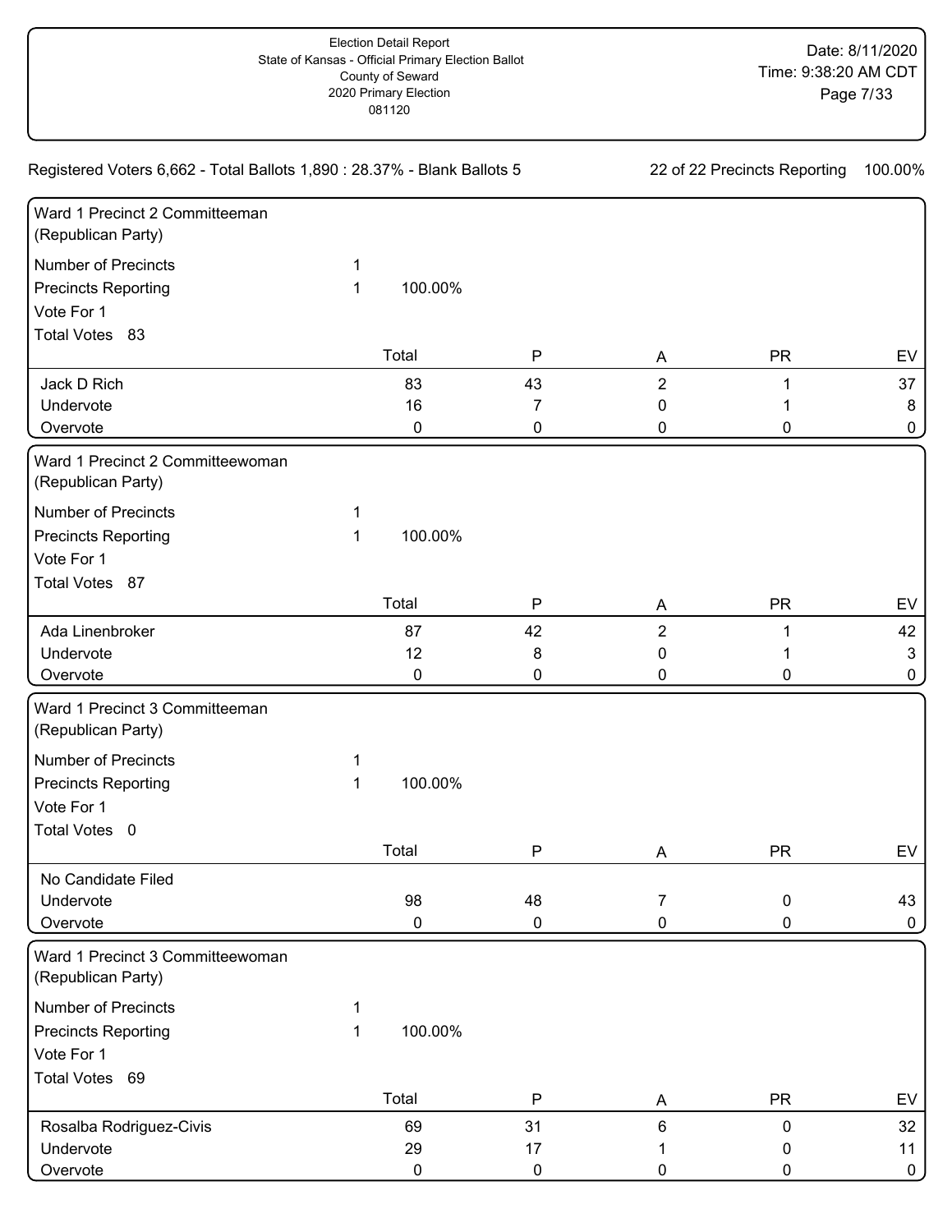| Registered Voters 6,662 - Total Ballots 1,890 : 28.37% - Blank Ballots 5 | 22 of 22 Precincts Reporting |           | 100.00%      |           |           |              |
|--------------------------------------------------------------------------|------------------------------|-----------|--------------|-----------|-----------|--------------|
| Ward 2 Committeeman<br>(Republican Party)                                |                              |           |              |           |           |              |
| <b>Number of Precincts</b>                                               | 1                            |           |              |           |           |              |
| <b>Precincts Reporting</b>                                               | 1                            | 100.00%   |              |           |           |              |
| Vote For 1                                                               |                              |           |              |           |           |              |
| Total Votes 121                                                          |                              |           |              |           |           |              |
|                                                                          |                              | Total     | $\mathsf{P}$ | A         | <b>PR</b> | EV           |
| Nathan McCaffrey                                                         |                              | 121       | 80           | 5         | 0         | 36           |
| Undervote                                                                |                              | 20        | 13           | 0         | 1         | 6            |
| Overvote                                                                 |                              | 0         | $\pmb{0}$    | 0         | 0         | 0            |
| Ward 2 Committeewoman<br>(Republican Party)                              |                              |           |              |           |           |              |
| <b>Number of Precincts</b>                                               | 1                            |           |              |           |           |              |
| <b>Precincts Reporting</b>                                               | 1                            | 100.00%   |              |           |           |              |
| Vote For 1                                                               |                              |           |              |           |           |              |
| Total Votes 0                                                            |                              |           |              |           |           |              |
|                                                                          |                              | Total     | P            | Α         | <b>PR</b> | EV           |
| No Candidate Filed                                                       |                              |           |              |           |           |              |
| Undervote                                                                |                              | 141       | 93           | 5         | 1         | 42           |
| Overvote                                                                 |                              | 0         | $\pmb{0}$    | 0         | 0         | 0            |
| Ward 3 Committeeman<br>(Republican Party)                                |                              |           |              |           |           |              |
| <b>Number of Precincts</b>                                               | 1                            |           |              |           |           |              |
| <b>Precincts Reporting</b>                                               | 1                            | 100.00%   |              |           |           |              |
| Vote For 1                                                               |                              |           |              |           |           |              |
| Total Votes 0                                                            |                              |           |              |           |           |              |
|                                                                          |                              | Total     | $\mathsf{P}$ | A         | <b>PR</b> | EV           |
| No Candidate Filed                                                       |                              |           |              |           |           |              |
| Undervote                                                                |                              | 60        | 31           | 7         | 0         | 22           |
| Overvote                                                                 |                              | 0         | $\pmb{0}$    | 0         | 0         | 0            |
| Ward 3 Committeewoman<br>(Republican Party)                              |                              |           |              |           |           |              |
| <b>Number of Precincts</b>                                               | 1                            |           |              |           |           |              |
| <b>Precincts Reporting</b>                                               | 1                            | 100.00%   |              |           |           |              |
| Vote For 1                                                               |                              |           |              |           |           |              |
| Total Votes 0                                                            |                              |           |              |           |           |              |
|                                                                          |                              | Total     | ${\sf P}$    | A         | <b>PR</b> | EV           |
| No Candidate Filed                                                       |                              |           |              |           |           |              |
| Undervote                                                                |                              | 60        | 31           | 7         | 0         | 22           |
| Overvote                                                                 |                              | $\pmb{0}$ | $\pmb{0}$    | $\pmb{0}$ | 0         | $\mathbf{0}$ |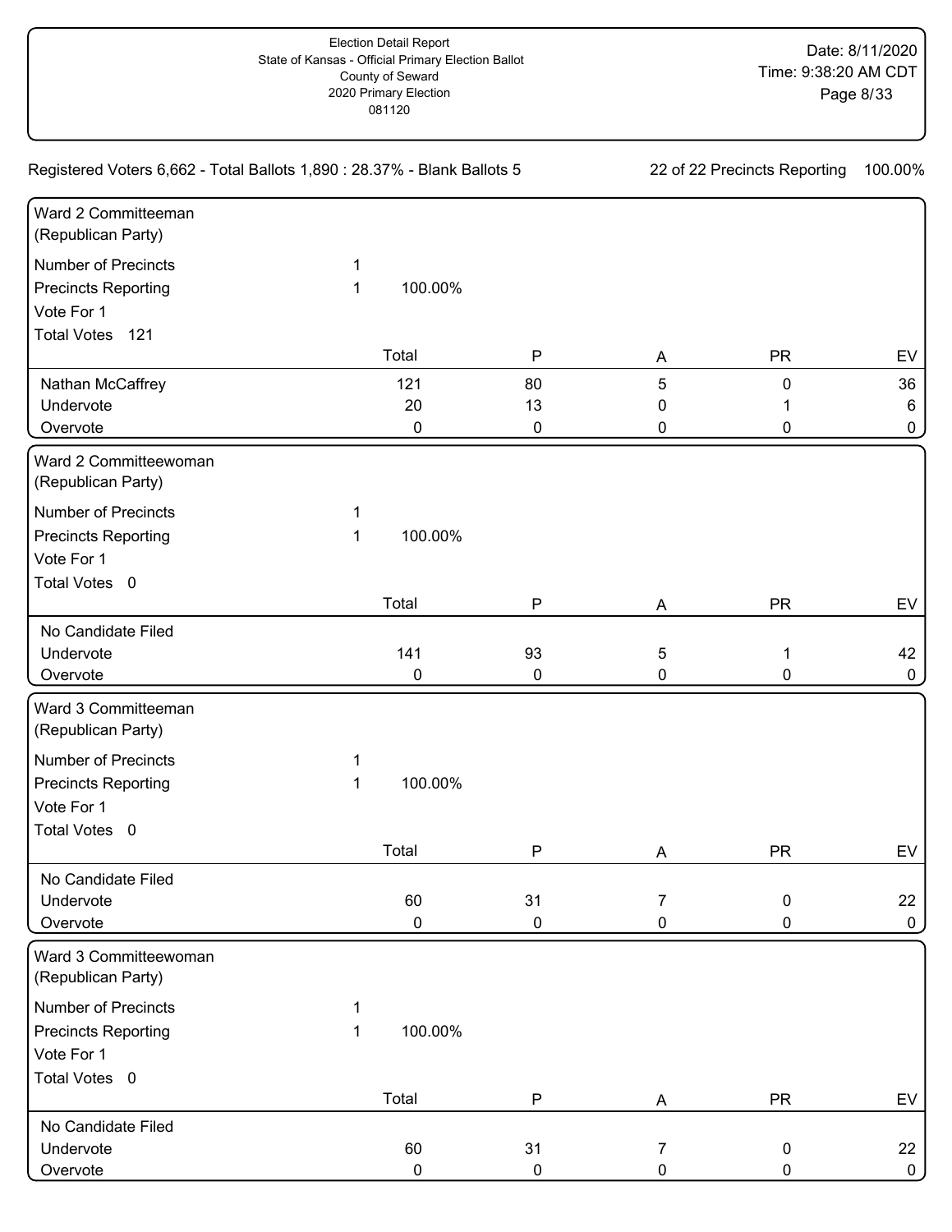| Registered Voters 6,662 - Total Ballots 1,890 : 28.37% - Blank Ballots 5 | 22 of 22 Precincts Reporting |           | 100.00%      |                |           |              |
|--------------------------------------------------------------------------|------------------------------|-----------|--------------|----------------|-----------|--------------|
| Ward 4 Committeeman<br>(Republican Party)                                |                              |           |              |                |           |              |
| <b>Number of Precincts</b>                                               | 1                            |           |              |                |           |              |
| <b>Precincts Reporting</b>                                               | 1                            | 100.00%   |              |                |           |              |
| Vote For 1                                                               |                              |           |              |                |           |              |
| Total Votes 91                                                           |                              |           |              |                |           |              |
|                                                                          |                              | Total     | ${\sf P}$    | A              | <b>PR</b> | EV           |
| Charles R Martz                                                          |                              | 91        | 66           | $\overline{2}$ | 0         | 23           |
| Undervote                                                                |                              | 19        | 12           | 0              | 0         | 7            |
| Overvote                                                                 |                              | 0         | $\pmb{0}$    | 0              | 0         | 0            |
| Ward 4 Committeewoman<br>(Republican Party)                              |                              |           |              |                |           |              |
| <b>Number of Precincts</b>                                               | 1                            |           |              |                |           |              |
| <b>Precincts Reporting</b>                                               | 1                            | 100.00%   |              |                |           |              |
| Vote For 1                                                               |                              |           |              |                |           |              |
| Total Votes 0                                                            |                              |           |              |                |           |              |
|                                                                          |                              | Total     | P            | Α              | <b>PR</b> | EV           |
| No Candidate Filed                                                       |                              |           |              |                |           |              |
| Undervote                                                                |                              | 110       | 78           | $\overline{2}$ | 0         | 30           |
| Overvote                                                                 |                              | 0         | $\pmb{0}$    | 0              | 0         | 0            |
| Ward 5 Committeeman<br>(Republican Party)                                |                              |           |              |                |           |              |
| <b>Number of Precincts</b>                                               | 1                            |           |              |                |           |              |
| <b>Precincts Reporting</b>                                               | 1                            | 100.00%   |              |                |           |              |
| Vote For 1                                                               |                              |           |              |                |           |              |
| Total Votes 0                                                            |                              |           |              |                |           |              |
|                                                                          |                              | Total     | $\mathsf{P}$ | A              | <b>PR</b> | EV           |
| No Candidate Filed                                                       |                              |           |              |                |           |              |
| Undervote                                                                |                              | 68        | 44           | 1              | 1         | 22           |
| Overvote                                                                 |                              | 0         | $\pmb{0}$    | 0              | 0         | $\mathsf{O}$ |
| Ward 5 Committeewoman<br>(Republican Party)                              |                              |           |              |                |           |              |
| <b>Number of Precincts</b>                                               | 1                            |           |              |                |           |              |
| <b>Precincts Reporting</b>                                               | 1                            | 100.00%   |              |                |           |              |
| Vote For 1                                                               |                              |           |              |                |           |              |
| Total Votes 0                                                            |                              |           |              |                |           |              |
|                                                                          |                              | Total     | ${\sf P}$    | A              | <b>PR</b> | EV           |
| No Candidate Filed                                                       |                              |           |              |                |           |              |
| Undervote                                                                |                              | 68        | 44           | $\mathbf 1$    | 1         | 22           |
| Overvote                                                                 |                              | $\pmb{0}$ | $\pmb{0}$    | 0              | 0         | $\mathbf 0$  |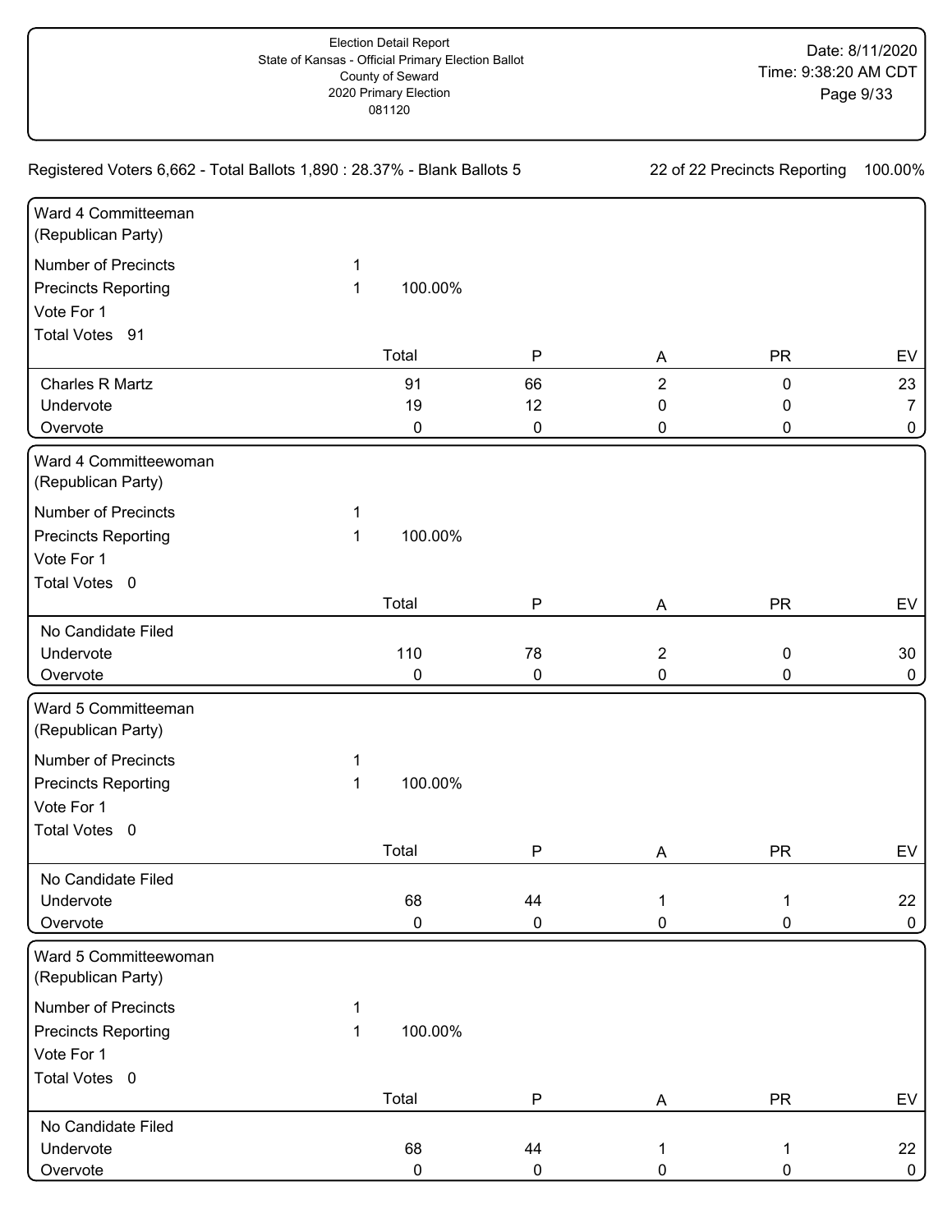| Registered Voters 6,662 - Total Ballots 1,890 : 28.37% - Blank Ballots 5 | 22 of 22 Precincts Reporting |         | 100.00%      |                |                |              |
|--------------------------------------------------------------------------|------------------------------|---------|--------------|----------------|----------------|--------------|
| Ward 6 Precinct 1 Committeeman<br>(Republican Party)                     |                              |         |              |                |                |              |
| <b>Number of Precincts</b>                                               | 1                            |         |              |                |                |              |
| <b>Precincts Reporting</b>                                               | 1                            | 100.00% |              |                |                |              |
| Vote For 1                                                               |                              |         |              |                |                |              |
| Total Votes 328                                                          |                              |         |              |                |                |              |
|                                                                          |                              | Total   | $\mathsf{P}$ | A              | <b>PR</b>      | EV           |
| <b>Steve Leete</b>                                                       |                              | 328     | 189          | 28             | 3              | 108          |
| Undervote                                                                |                              | 69      | 43           | 5              | 0              | 21           |
| Overvote                                                                 |                              | 0       | 0            | 0              | 0              | $\mathbf 0$  |
| Ward 6 Precinct 1 Committeewoman<br>(Republican Party)                   |                              |         |              |                |                |              |
| <b>Number of Precincts</b>                                               | 1                            |         |              |                |                |              |
| <b>Precincts Reporting</b>                                               | 1                            | 100.00% |              |                |                |              |
| Vote For 1                                                               |                              |         |              |                |                |              |
| Total Votes 351                                                          |                              |         |              |                |                |              |
|                                                                          |                              | Total   | $\mathsf{P}$ | A              | <b>PR</b>      | EV           |
| Stacia Long                                                              |                              | 351     | 202          | 33             | 3              | 113          |
| Undervote                                                                |                              | 46      | 30           | 0              | 0              | 16           |
| Overvote                                                                 |                              | 0       | 0            | 0              | 0              | 0            |
| Ward 6 Precinct 2 Committeeman<br>(Republican Party)                     |                              |         |              |                |                |              |
| <b>Number of Precincts</b>                                               | 1                            |         |              |                |                |              |
| <b>Precincts Reporting</b>                                               | 1                            | 100.00% |              |                |                |              |
| Vote For 1                                                               |                              |         |              |                |                |              |
| <b>Total Votes</b><br>177                                                |                              |         |              |                |                |              |
|                                                                          |                              | Total   | $\mathsf{P}$ | A              | <b>PR</b>      | EV           |
| James W. Cook                                                            |                              | 177     | 119          | 6              | $\overline{2}$ | 50           |
| Undervote                                                                |                              | 61      | 38           | 5              | $\pmb{0}$      | 18           |
| Overvote                                                                 |                              | 0       | 0            | 0              | 0              | $\mathbf 0$  |
| Ward 6 Precinct 2 Committeewoman<br>(Republican Party)                   |                              |         |              |                |                |              |
| <b>Number of Precincts</b>                                               | 1                            |         |              |                |                |              |
| <b>Precincts Reporting</b>                                               | $\mathbf 1$                  | 100.00% |              |                |                |              |
| Vote For 1                                                               |                              |         |              |                |                |              |
| Total Votes 182                                                          |                              |         |              |                |                |              |
|                                                                          |                              | Total   | $\mathsf P$  | A              | <b>PR</b>      | EV           |
| Jamie Cook                                                               |                              | 182     | 122          | $\overline{7}$ | $\overline{2}$ | 51           |
| Undervote                                                                |                              | 56      | 35           | 4              | 0              | 17           |
| Overvote                                                                 |                              | 0       | 0            | 0              | 0              | $\mathbf{0}$ |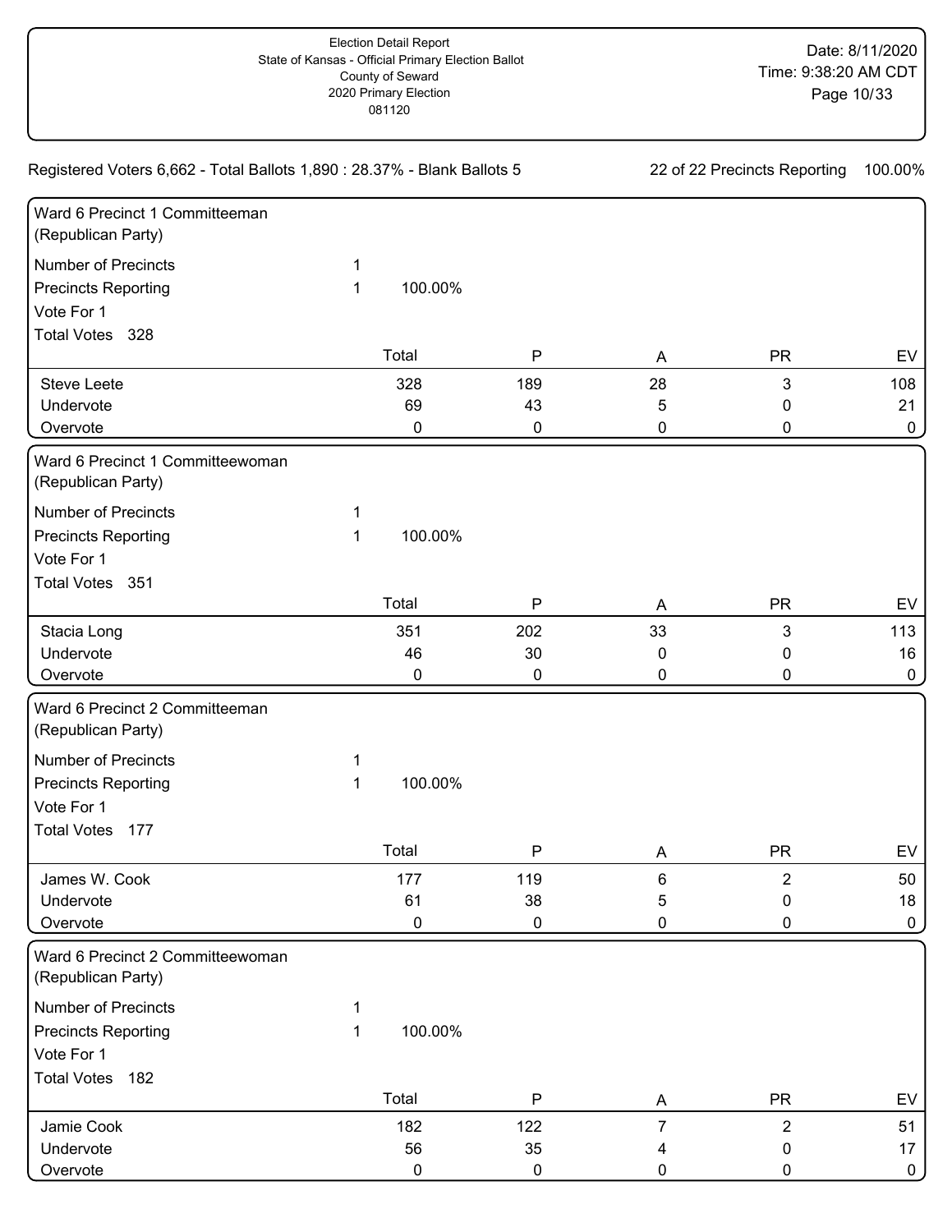| Registered Voters 6,662 - Total Ballots 1,890 : 28.37% - Blank Ballots 5 | 22 of 22 Precincts Reporting |           | 100.00%      |                  |           |                |
|--------------------------------------------------------------------------|------------------------------|-----------|--------------|------------------|-----------|----------------|
| Liberal 1 Committeeman<br>(Republican Party)                             |                              |           |              |                  |           |                |
| <b>Number of Precincts</b>                                               | 1                            |           |              |                  |           |                |
| <b>Precincts Reporting</b>                                               | 1                            | 100.00%   |              |                  |           |                |
| Vote For 1                                                               |                              |           |              |                  |           |                |
| Total Votes 22                                                           |                              |           |              |                  |           |                |
|                                                                          |                              | Total     | ${\sf P}$    | A                | <b>PR</b> | EV             |
| Daniel Reever                                                            |                              | 22        | 17           | 1                | 0         | $\overline{4}$ |
| Undervote                                                                |                              | 12        | 10           | 0                | 0         | $\overline{2}$ |
| Overvote                                                                 |                              | 0         | $\pmb{0}$    | 0                | 0         | 0              |
| Liberal 1 Committeewoman<br>(Republican Party)                           |                              |           |              |                  |           |                |
| <b>Number of Precincts</b>                                               | 1                            |           |              |                  |           |                |
| <b>Precincts Reporting</b>                                               | 1                            | 100.00%   |              |                  |           |                |
| Vote For 1                                                               |                              |           |              |                  |           |                |
| Total Votes 23                                                           |                              |           |              |                  |           |                |
|                                                                          |                              | Total     | P            | Α                | <b>PR</b> | EV             |
| Vanessa Reever                                                           |                              | 23        | 18           | 1                | 0         | 4              |
| Undervote                                                                |                              | 11        | 9            | 0                | 0         | $\overline{2}$ |
| Overvote                                                                 |                              | 0         | 0            | 0                | 0         | 0              |
| Liberal 2 Committeeman<br>(Republican Party)                             |                              |           |              |                  |           |                |
| <b>Number of Precincts</b>                                               | 1                            |           |              |                  |           |                |
| <b>Precincts Reporting</b>                                               | 1                            | 100.00%   |              |                  |           |                |
| Vote For 1                                                               |                              |           |              |                  |           |                |
| Total Votes 0                                                            |                              |           |              |                  |           |                |
|                                                                          |                              | Total     | $\mathsf{P}$ | Α                | <b>PR</b> | EV             |
| No Candidate Filed                                                       |                              |           |              |                  |           |                |
| Undervote                                                                |                              | 16        | 14           | $\mathbf 0$      | 0         | $\overline{2}$ |
| Overvote                                                                 |                              | 0         | 0            | 0                | 0         | $\mathsf{O}$   |
| Liberal 2 Committeewoman<br>(Republican Party)                           |                              |           |              |                  |           |                |
| <b>Number of Precincts</b>                                               | 1                            |           |              |                  |           |                |
| <b>Precincts Reporting</b>                                               | 1                            | 100.00%   |              |                  |           |                |
| Vote For 1                                                               |                              |           |              |                  |           |                |
| Total Votes 0                                                            |                              |           |              |                  |           |                |
|                                                                          |                              | Total     | ${\sf P}$    | A                | <b>PR</b> | EV             |
| No Candidate Filed                                                       |                              |           |              |                  |           |                |
| Undervote                                                                |                              | 16        | 14           | $\boldsymbol{0}$ | 0         | $\overline{2}$ |
| Overvote                                                                 |                              | $\pmb{0}$ | $\pmb{0}$    | $\pmb{0}$        | 0         | 0 <sup>1</sup> |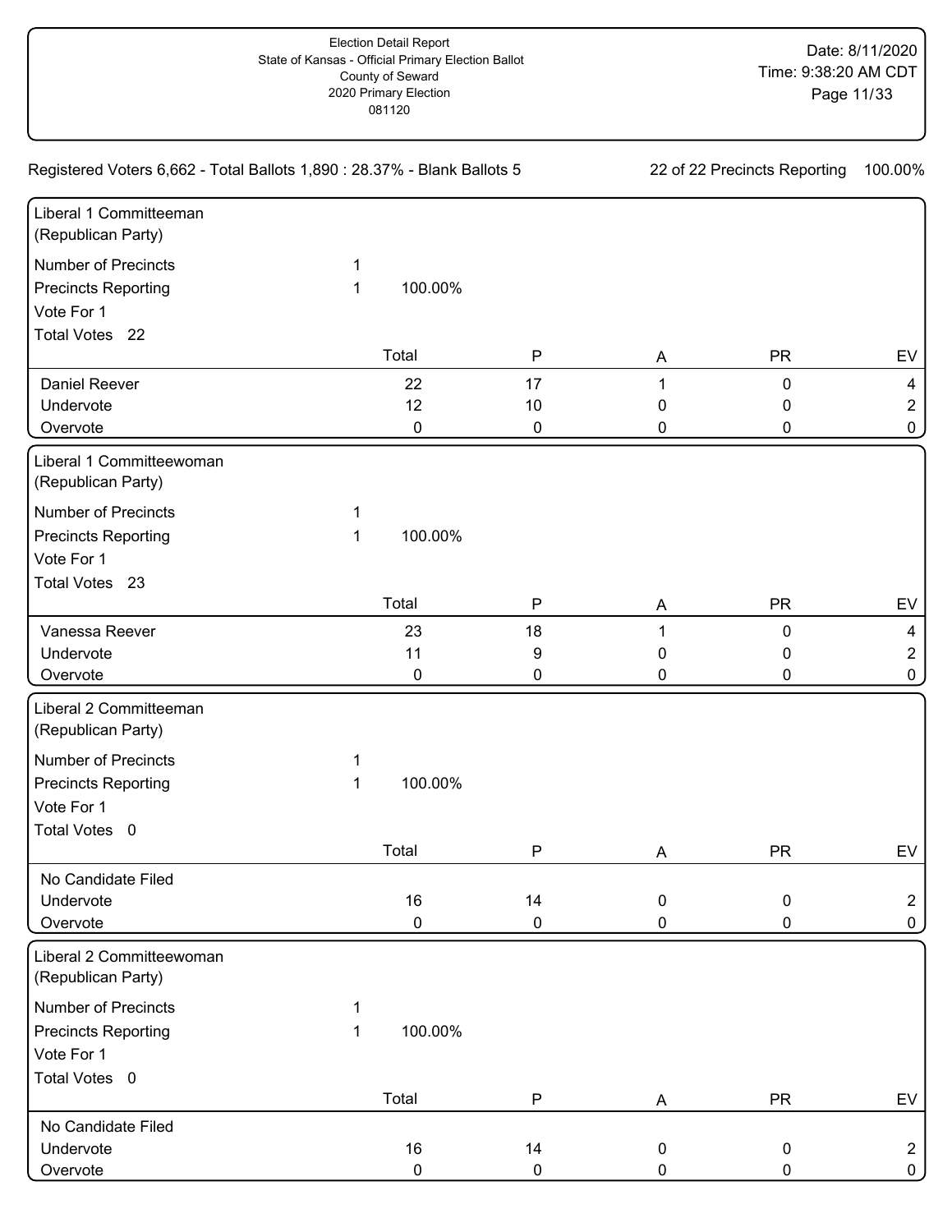| Registered Voters 6,662 - Total Ballots 1,890 : 28.37% - Blank Ballots 5 | 22 of 22 Precincts Reporting |           | 100.00%   |                  |           |              |
|--------------------------------------------------------------------------|------------------------------|-----------|-----------|------------------|-----------|--------------|
| Liberal 3 Committeeman<br>(Republican Party)                             |                              |           |           |                  |           |              |
| <b>Number of Precincts</b>                                               | 1                            |           |           |                  |           |              |
| <b>Precincts Reporting</b>                                               | 1                            | 100.00%   |           |                  |           |              |
| Vote For 1                                                               |                              |           |           |                  |           |              |
| Total Votes 0                                                            |                              |           |           |                  |           |              |
|                                                                          |                              | Total     | ${\sf P}$ | A                | <b>PR</b> | EV           |
| No Candidate Filed                                                       |                              |           |           |                  |           |              |
| Undervote                                                                |                              | 41        | 27        | 1                | 0         | 13           |
| Overvote                                                                 |                              | 0         | $\pmb{0}$ | 0                | 0         | 0            |
| Liberal 3 Committeewoman<br>(Republican Party)                           |                              |           |           |                  |           |              |
| <b>Number of Precincts</b>                                               | 1                            |           |           |                  |           |              |
| <b>Precincts Reporting</b>                                               | 1                            | 100.00%   |           |                  |           |              |
| Vote For 1                                                               |                              |           |           |                  |           |              |
| Total Votes 0                                                            |                              |           |           |                  |           |              |
|                                                                          |                              | Total     | P         | Α                | <b>PR</b> | EV           |
| No Candidate Filed                                                       |                              |           |           |                  |           |              |
| Undervote                                                                |                              | 41        | 27        | $\mathbf{1}$     | 0         | 13           |
| Overvote                                                                 |                              | 0         | $\pmb{0}$ | 0                | 0         | 0            |
| Liberal 4 Committeeman<br>(Republican Party)                             |                              |           |           |                  |           |              |
| <b>Number of Precincts</b>                                               | 1                            |           |           |                  |           |              |
| <b>Precincts Reporting</b>                                               | 1                            | 100.00%   |           |                  |           |              |
| Vote For 1                                                               |                              |           |           |                  |           |              |
| Total Votes 0                                                            |                              |           |           |                  |           |              |
|                                                                          |                              | Total     | ${\sf P}$ | Α                | <b>PR</b> | EV           |
| No Candidate Filed                                                       |                              |           |           |                  |           |              |
| Undervote                                                                |                              | 19        | 6         | $\mathbf 0$      | 0         | 13           |
| Overvote                                                                 |                              | 0         | 0         | 0                | 0         | 0            |
| Liberal 4 Committeewoman<br>(Republican Party)                           |                              |           |           |                  |           |              |
| <b>Number of Precincts</b>                                               | 1                            |           |           |                  |           |              |
| <b>Precincts Reporting</b>                                               | 1                            | 100.00%   |           |                  |           |              |
| Vote For 1                                                               |                              |           |           |                  |           |              |
| Total Votes 0                                                            |                              |           |           |                  |           |              |
|                                                                          |                              | Total     | ${\sf P}$ | A                | <b>PR</b> | EV           |
| No Candidate Filed                                                       |                              |           |           |                  |           |              |
| Undervote                                                                |                              | 19        | 6         | $\boldsymbol{0}$ | 0         | 13           |
| Overvote                                                                 |                              | $\pmb{0}$ | $\pmb{0}$ | $\pmb{0}$        | 0         | $\mathbf{0}$ |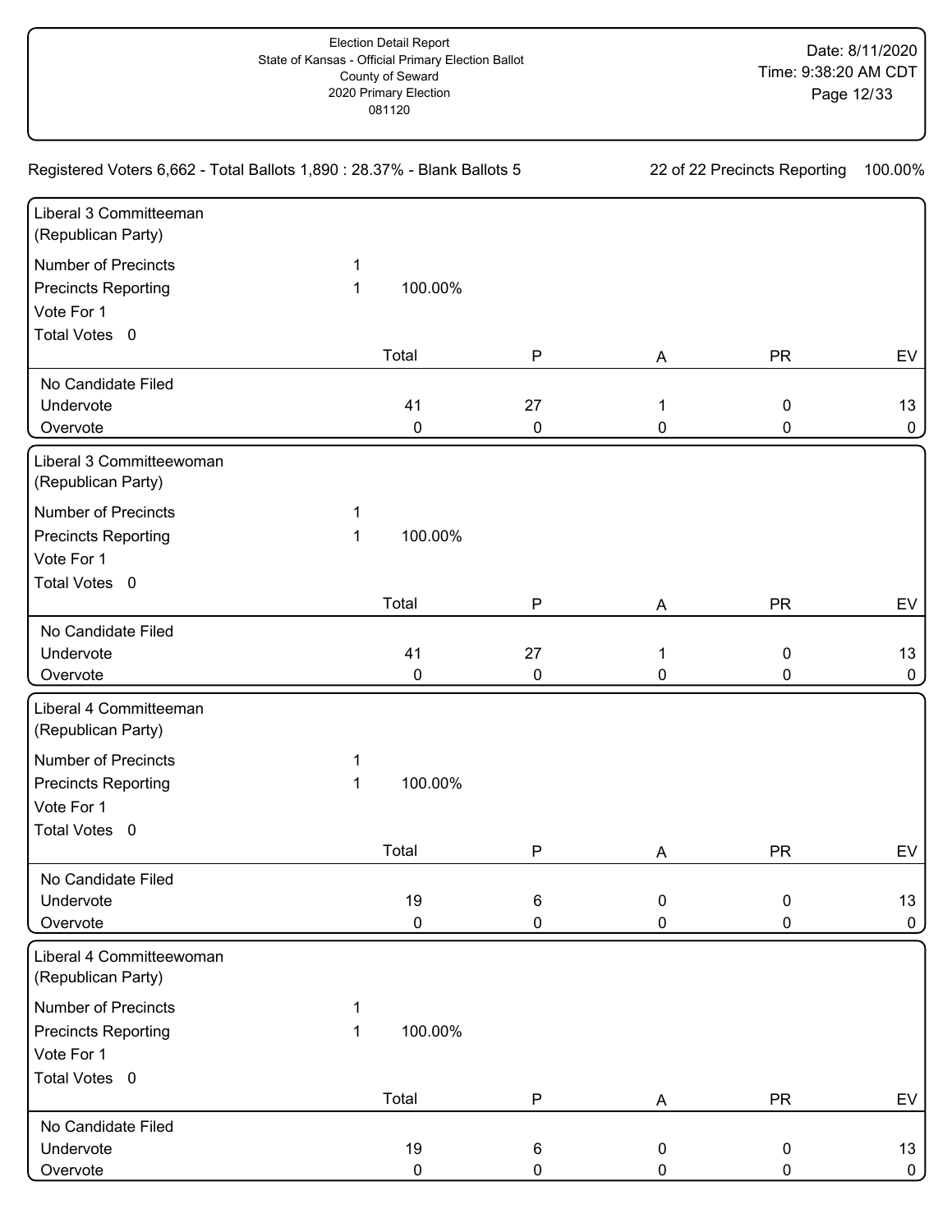| Registered Voters 6,662 - Total Ballots 1,890 : 28.37% - Blank Ballots 5 | 22 of 22 Precincts Reporting |                | 100.00%      |                |           |                 |
|--------------------------------------------------------------------------|------------------------------|----------------|--------------|----------------|-----------|-----------------|
| Liberal 5 Committeeman<br>(Republican Party)                             |                              |                |              |                |           |                 |
| <b>Number of Precincts</b>                                               | 1                            |                |              |                |           |                 |
| <b>Precincts Reporting</b>                                               | 1                            | 100.00%        |              |                |           |                 |
| Vote For 1                                                               |                              |                |              |                |           |                 |
| Total Votes 15                                                           |                              |                |              |                |           |                 |
|                                                                          |                              | Total          | ${\sf P}$    | A              | <b>PR</b> | EV              |
| R Gary Warden                                                            |                              | 15             | 8            | 0              | 0         | $\overline{7}$  |
| Undervote                                                                |                              | $\overline{2}$ | 0            | 0              | 0         | $\overline{2}$  |
| Overvote                                                                 |                              | 0              | 0            | 0              | 0         | 0               |
| Liberal 5 Committeewoman<br>(Republican Party)                           |                              |                |              |                |           |                 |
| <b>Number of Precincts</b>                                               | 1                            |                |              |                |           |                 |
| <b>Precincts Reporting</b>                                               | 1                            | 100.00%        |              |                |           |                 |
| Vote For 1                                                               |                              |                |              |                |           |                 |
| Total Votes 15                                                           |                              |                |              |                |           |                 |
|                                                                          |                              | Total          | P            | Α              | <b>PR</b> | EV              |
| Karen J. Warden                                                          |                              | 15             | 8            | $\mathbf 0$    | 0         | 7               |
| Undervote                                                                |                              | $\overline{2}$ | 0            | 0              | 0         | $\overline{2}$  |
| Overvote                                                                 |                              | 0              | 0            | 0              | 0         | 0               |
| Fargo 1 Committeeman<br>(Republican Party)                               |                              |                |              |                |           |                 |
| <b>Number of Precincts</b>                                               | 1                            |                |              |                |           |                 |
| <b>Precincts Reporting</b>                                               | 1                            | 100.00%        |              |                |           |                 |
| Vote For 1                                                               |                              |                |              |                |           |                 |
| Total Votes 0                                                            |                              |                |              |                |           |                 |
|                                                                          |                              | Total          | $\mathsf{P}$ | Α              | <b>PR</b> | EV              |
| No Candidate Filed                                                       |                              |                |              |                |           |                 |
| Undervote                                                                |                              | 27             | 15           | $\overline{2}$ | 0         | 10 <sup>°</sup> |
| Overvote                                                                 |                              | 0              | 0            | $\pmb{0}$      | 0         | 0               |
| Fargo 1 Committeewoman<br>(Republican Party)                             |                              |                |              |                |           |                 |
| <b>Number of Precincts</b>                                               | 1                            |                |              |                |           |                 |
| <b>Precincts Reporting</b>                                               | 1                            | 100.00%        |              |                |           |                 |
| Vote For 1                                                               |                              |                |              |                |           |                 |
| Total Votes 0                                                            |                              |                |              |                |           |                 |
|                                                                          |                              | Total          | ${\sf P}$    | A              | <b>PR</b> | EV              |
| No Candidate Filed                                                       |                              |                |              |                |           |                 |
| Undervote                                                                |                              | 27             | 15           | $\overline{c}$ | 0         | 10              |
| Overvote                                                                 |                              | $\pmb{0}$      | $\pmb{0}$    | $\pmb{0}$      | 0         | $\mathbf{0}$    |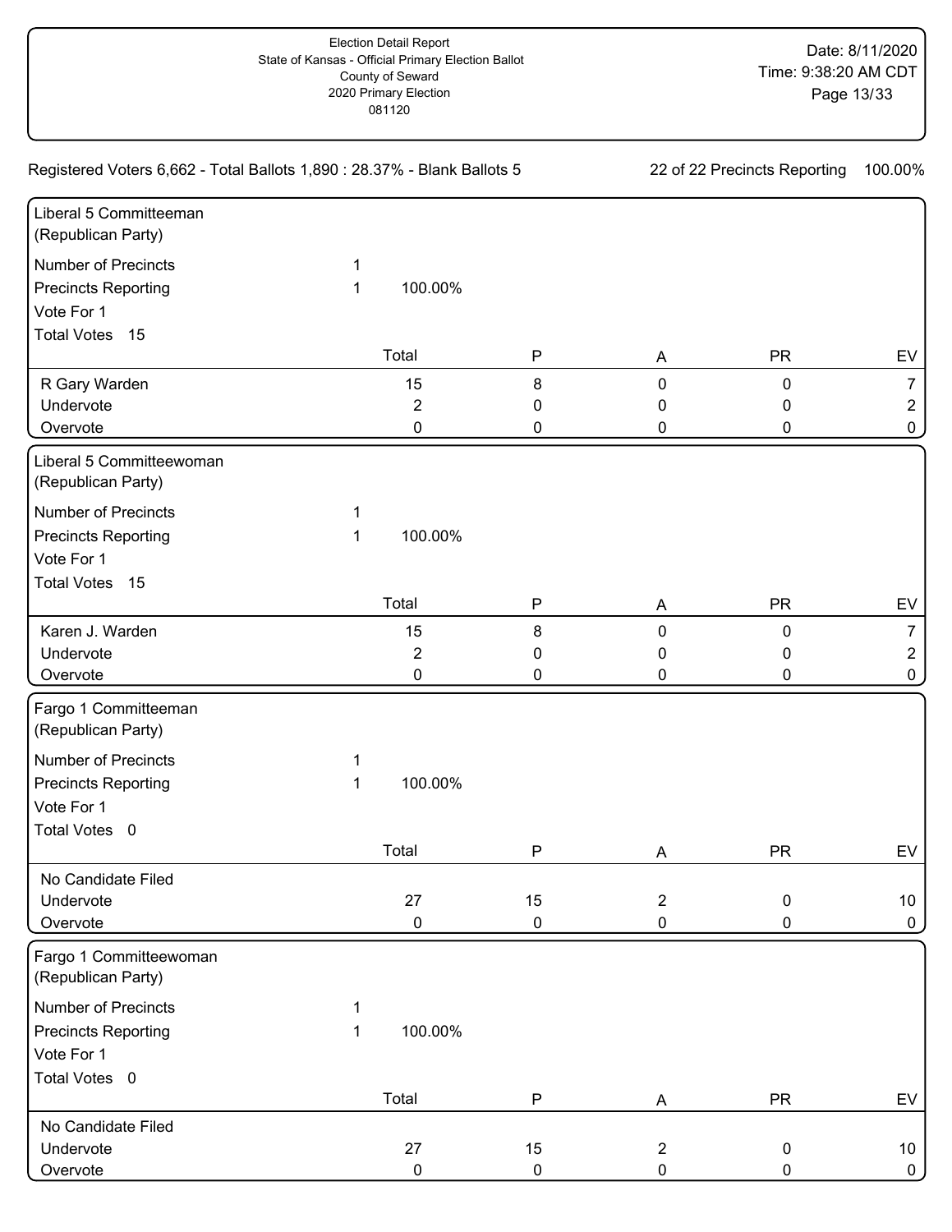| Registered Voters 6,662 - Total Ballots 1,890 : 28.37% - Blank Ballots 5 | 22 of 22 Precincts Reporting |           | 100.00%      |             |           |                |
|--------------------------------------------------------------------------|------------------------------|-----------|--------------|-------------|-----------|----------------|
| Fargo 2 Committeeman<br>(Republican Party)                               |                              |           |              |             |           |                |
| <b>Number of Precincts</b>                                               | 1                            |           |              |             |           |                |
| <b>Precincts Reporting</b>                                               | 1                            | 100.00%   |              |             |           |                |
| Vote For 1                                                               |                              |           |              |             |           |                |
| Total Votes 20                                                           |                              |           |              |             |           |                |
|                                                                          |                              | Total     | ${\sf P}$    | A           | <b>PR</b> | EV             |
| C.J. Wettstein                                                           |                              | 20        | 18           | 0           | 0         | $\overline{2}$ |
| Undervote                                                                |                              | 8         | 6            |             | 0         | 1.             |
| Overvote                                                                 |                              | 0         | 0            | 0           | 0         | 0              |
| Fargo 2 Committeewoman<br>(Republican Party)                             |                              |           |              |             |           |                |
| <b>Number of Precincts</b>                                               | 1                            |           |              |             |           |                |
| <b>Precincts Reporting</b>                                               | 1                            | 100.00%   |              |             |           |                |
| Vote For 1                                                               |                              |           |              |             |           |                |
| Total Votes 22                                                           |                              |           |              |             |           |                |
|                                                                          |                              | Total     | P            | A           | <b>PR</b> | EV             |
| Linda L. Wettstein                                                       |                              | 22        | 20           | 0           | 0         | $\overline{2}$ |
| Undervote                                                                |                              | 6         | 4            |             | 0         | 1              |
| Overvote                                                                 |                              | 0         | 0            | 0           | 0         | 0              |
| Fargo 3 Committeeman<br>(Republican Party)                               |                              |           |              |             |           |                |
| <b>Number of Precincts</b>                                               | 1                            |           |              |             |           |                |
| <b>Precincts Reporting</b>                                               | 1                            | 100.00%   |              |             |           |                |
| Vote For 1                                                               |                              |           |              |             |           |                |
| Total Votes 0                                                            |                              |           |              |             |           |                |
|                                                                          |                              | Total     | $\mathsf{P}$ | Α           | <b>PR</b> | EV             |
| No Candidate Filed                                                       |                              |           |              |             |           |                |
| Undervote                                                                |                              | 10        | 10           | $\mathbf 0$ | 0         | 0              |
| Overvote                                                                 |                              | 0         | $\pmb{0}$    | 0           | 0         | 0              |
| Fargo 3 Committeewoman<br>(Republican Party)                             |                              |           |              |             |           |                |
| <b>Number of Precincts</b>                                               | 1                            |           |              |             |           |                |
| <b>Precincts Reporting</b>                                               | 1                            | 100.00%   |              |             |           |                |
| Vote For 1                                                               |                              |           |              |             |           |                |
| Total Votes 0                                                            |                              |           |              |             |           |                |
|                                                                          |                              | Total     | ${\sf P}$    | A           | <b>PR</b> | EV             |
| No Candidate Filed                                                       |                              |           |              |             |           |                |
| Undervote                                                                |                              | $10$      | $10$         | 0           | 0         | 0              |
| Overvote                                                                 |                              | $\pmb{0}$ | $\pmb{0}$    | 0           | 0         | $\mathbf{0}$   |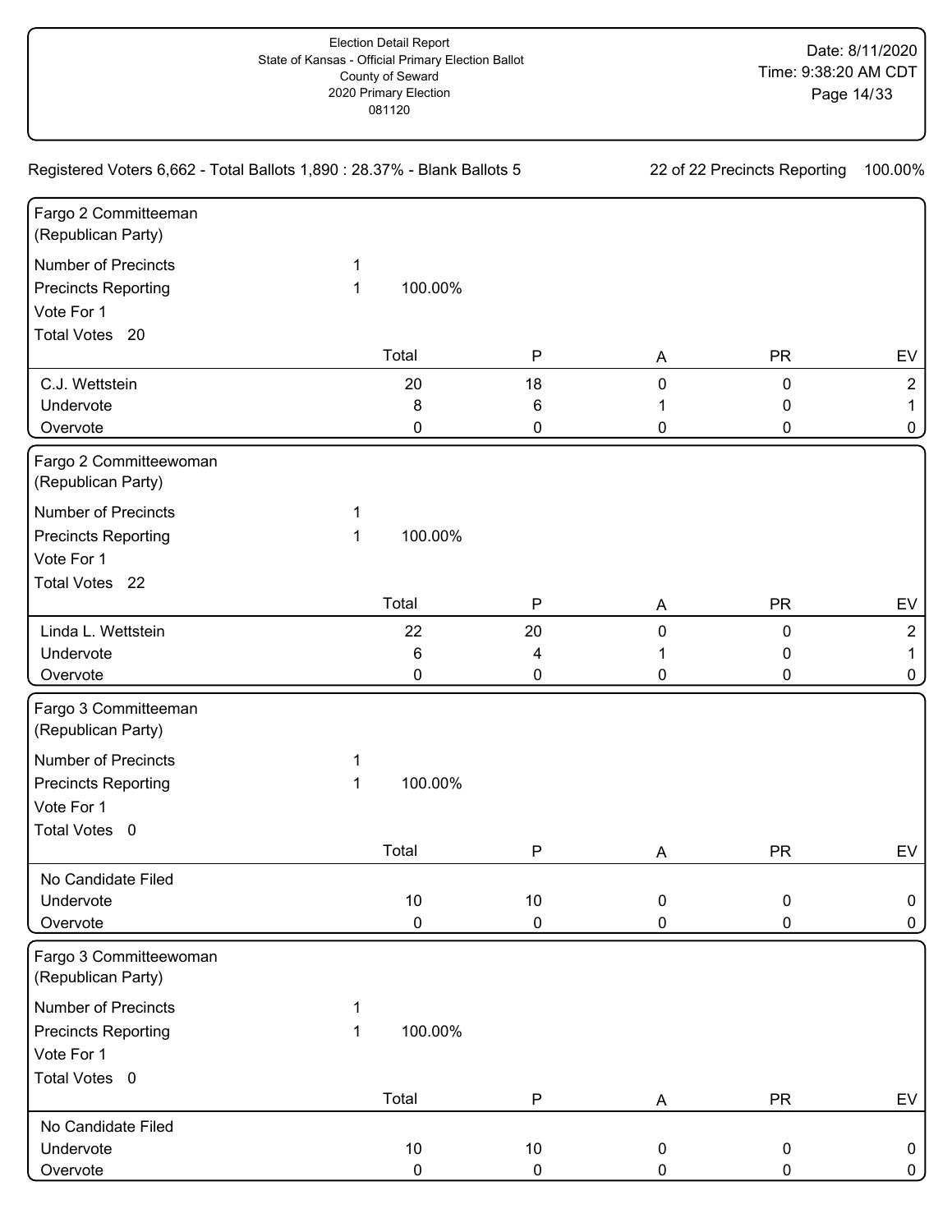| Registered Voters 6,662 - Total Ballots 1,890 : 28.37% - Blank Ballots 5 | 22 of 22 Precincts Reporting |         | 100.00%   |                |                |                |
|--------------------------------------------------------------------------|------------------------------|---------|-----------|----------------|----------------|----------------|
| Fargo 4 Committeeman<br>(Republican Party)                               |                              |         |           |                |                |                |
| <b>Number of Precincts</b>                                               | 1                            |         |           |                |                |                |
| <b>Precincts Reporting</b>                                               | 1                            | 100.00% |           |                |                |                |
| Vote For 1                                                               |                              |         |           |                |                |                |
| Total Votes 0                                                            |                              |         |           |                |                |                |
|                                                                          |                              | Total   | ${\sf P}$ | A              | <b>PR</b>      | EV             |
| No Candidate Filed                                                       |                              |         |           |                |                |                |
| Undervote                                                                |                              | 48      | 24        | $\overline{2}$ | $\overline{2}$ | 20             |
| Overvote                                                                 |                              | 0       | $\pmb{0}$ | $\pmb{0}$      | 0              | 0              |
| Fargo 4 Committeewoman<br>(Republican Party)                             |                              |         |           |                |                |                |
| <b>Number of Precincts</b>                                               | 1                            |         |           |                |                |                |
| <b>Precincts Reporting</b>                                               | 1                            | 100.00% |           |                |                |                |
| Vote For 1                                                               |                              |         |           |                |                |                |
| Total Votes 43                                                           |                              |         |           |                |                |                |
|                                                                          |                              | Total   | P         | A              | <b>PR</b>      | EV             |
| Cindy A. Hall                                                            |                              | 43      | 22        | 1              | $\overline{2}$ | 18             |
| Undervote                                                                |                              | 5       | 2         |                | 0              | $\overline{2}$ |
| Overvote                                                                 |                              | 0       | 0         | 0              | 0              | 0              |
| Seward 1 Committeeman<br>(Republican Party)                              |                              |         |           |                |                |                |
| <b>Number of Precincts</b>                                               | 1                            |         |           |                |                |                |
| <b>Precincts Reporting</b>                                               | 1                            | 100.00% |           |                |                |                |
| Vote For 1                                                               |                              |         |           |                |                |                |
| <b>Total Votes</b><br>$-11$                                              |                              |         |           |                |                |                |
|                                                                          |                              | Total   | ${\sf P}$ | Α              | <b>PR</b>      | EV             |
| James T Abbott                                                           |                              | 11      | 5         | 3              | 0              | $\mathbf{3}$   |
| Undervote                                                                |                              |         | 0         |                | 0              | 0              |
| Overvote                                                                 |                              | 0       | 0         | 0              | 0              | 0              |
| Seward 1 Committeewoman<br>(Republican Party)                            |                              |         |           |                |                |                |
| <b>Number of Precincts</b>                                               |                              |         |           |                |                |                |
| <b>Precincts Reporting</b>                                               | 1                            | 100.00% |           |                |                |                |
| Vote For 1                                                               |                              |         |           |                |                |                |
| Total Votes 11                                                           |                              |         |           |                |                |                |
|                                                                          |                              | Total   | P         | Α              | <b>PR</b>      | EV             |
| Tammy L Sutherland-Abbott                                                |                              | 11      | 5         | $\mathbf{3}$   | 0              | $\mathbf{3}$   |
| Undervote                                                                |                              |         | 0         |                | 0              | 0              |
| Overvote                                                                 |                              | 0       | 0         | 0              | 0              | 0              |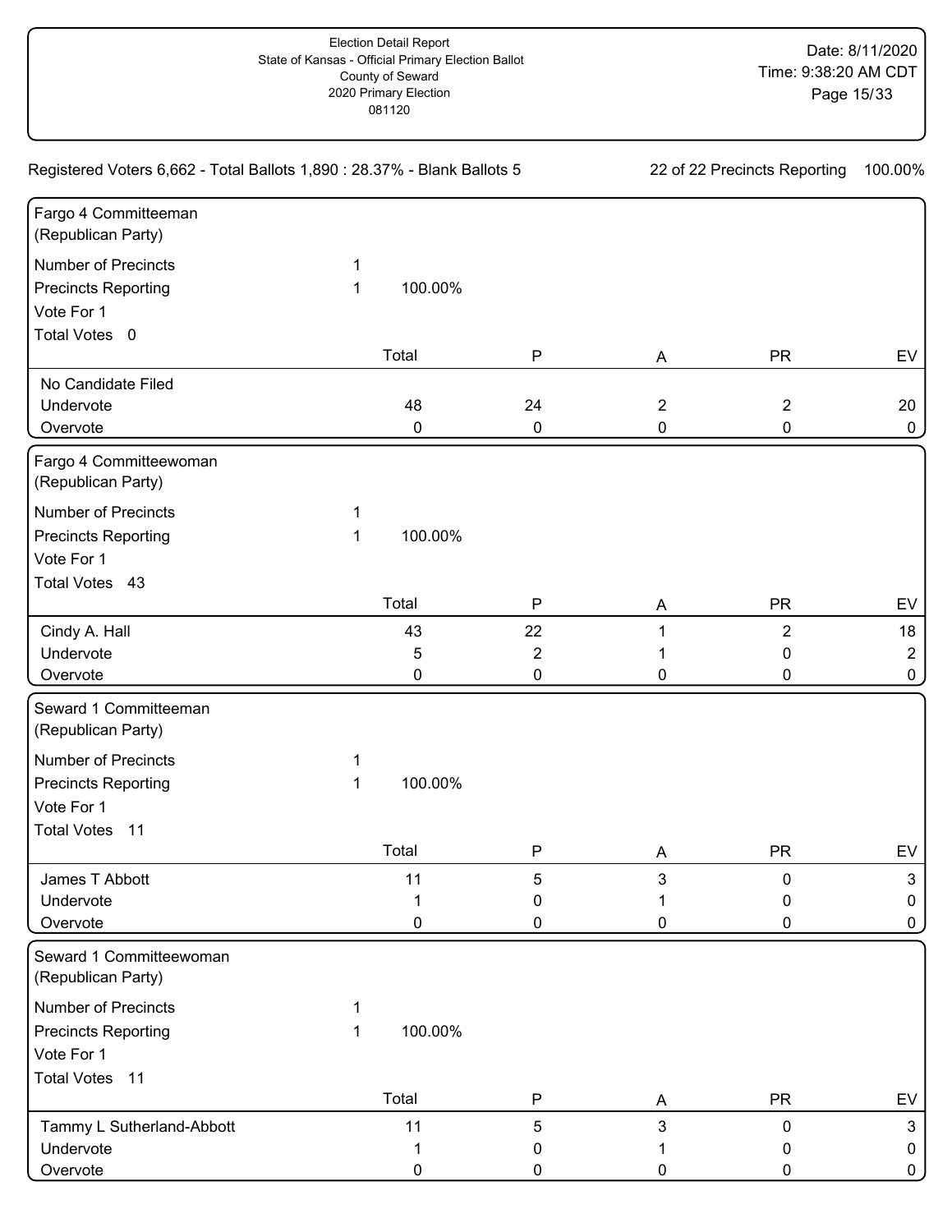| Registered Voters 6,662 - Total Ballots 1,890 : 28.37% - Blank Ballots 5 | 22 of 22 Precincts Reporting |           | 100.00%      |             |           |                |
|--------------------------------------------------------------------------|------------------------------|-----------|--------------|-------------|-----------|----------------|
| Seward 2 Committeeman<br>(Republican Party)                              |                              |           |              |             |           |                |
| <b>Number of Precincts</b>                                               | 1                            |           |              |             |           |                |
| <b>Precincts Reporting</b>                                               | 1                            | 100.00%   |              |             |           |                |
| Vote For 1                                                               |                              |           |              |             |           |                |
| Total Votes 13                                                           |                              |           |              |             |           |                |
|                                                                          |                              | Total     | $\mathsf{P}$ | A           | <b>PR</b> | EV             |
| William H Hatcher II                                                     |                              | 13        | 11           | 0           | 0         | $\overline{2}$ |
| Undervote                                                                |                              | 6         | 4            | 0           | 0         | $\overline{2}$ |
| Overvote                                                                 |                              | 0         | 0            | 0           | 0         | 0              |
| Seward 2 Committeewoman<br>(Republican Party)                            |                              |           |              |             |           |                |
| <b>Number of Precincts</b>                                               | 1                            |           |              |             |           |                |
| <b>Precincts Reporting</b>                                               | 1                            | 100.00%   |              |             |           |                |
| Vote For 1                                                               |                              |           |              |             |           |                |
| Total Votes 14                                                           |                              |           |              |             |           |                |
|                                                                          |                              | Total     | P            | A           | <b>PR</b> | EV             |
| Marcia Jean Hatcher                                                      |                              | 14        | 12           | 0           | 0         | $\overline{2}$ |
| Undervote                                                                |                              | 5         | 3            | 0           | 0         | $\overline{2}$ |
| Overvote                                                                 |                              | 0         | 0            | 0           | 0         | 0              |
| Seward 3 Committeeman<br>(Republican Party)                              |                              |           |              |             |           |                |
| <b>Number of Precincts</b>                                               | 1                            |           |              |             |           |                |
| <b>Precincts Reporting</b>                                               | 1                            | 100.00%   |              |             |           |                |
| Vote For 1                                                               |                              |           |              |             |           |                |
| Total Votes 0                                                            |                              |           |              |             |           |                |
|                                                                          |                              | Total     | $\mathsf{P}$ | Α           | <b>PR</b> | EV             |
| No Candidate Filed                                                       |                              |           |              |             |           |                |
| Undervote                                                                |                              | 11        | 11           | $\mathbf 0$ | 0         | 0              |
| Overvote                                                                 |                              | $\pmb{0}$ | $\pmb{0}$    | 0           | 0         | 0              |
| Seward 3 Committeewoman<br>(Republican Party)                            |                              |           |              |             |           |                |
| <b>Number of Precincts</b>                                               | 1                            |           |              |             |           |                |
| <b>Precincts Reporting</b>                                               | 1                            | 100.00%   |              |             |           |                |
| Vote For 1                                                               |                              |           |              |             |           |                |
| Total Votes 0                                                            |                              |           |              |             |           |                |
|                                                                          |                              | Total     | ${\sf P}$    | A           | <b>PR</b> | EV             |
| No Candidate Filed                                                       |                              |           |              |             |           |                |
| Undervote                                                                |                              | 11        | 11           | 0           | 0         | 0              |
| Overvote                                                                 |                              | $\pmb{0}$ | $\pmb{0}$    | $\pmb{0}$   | 0         | $\mathbf{0}$   |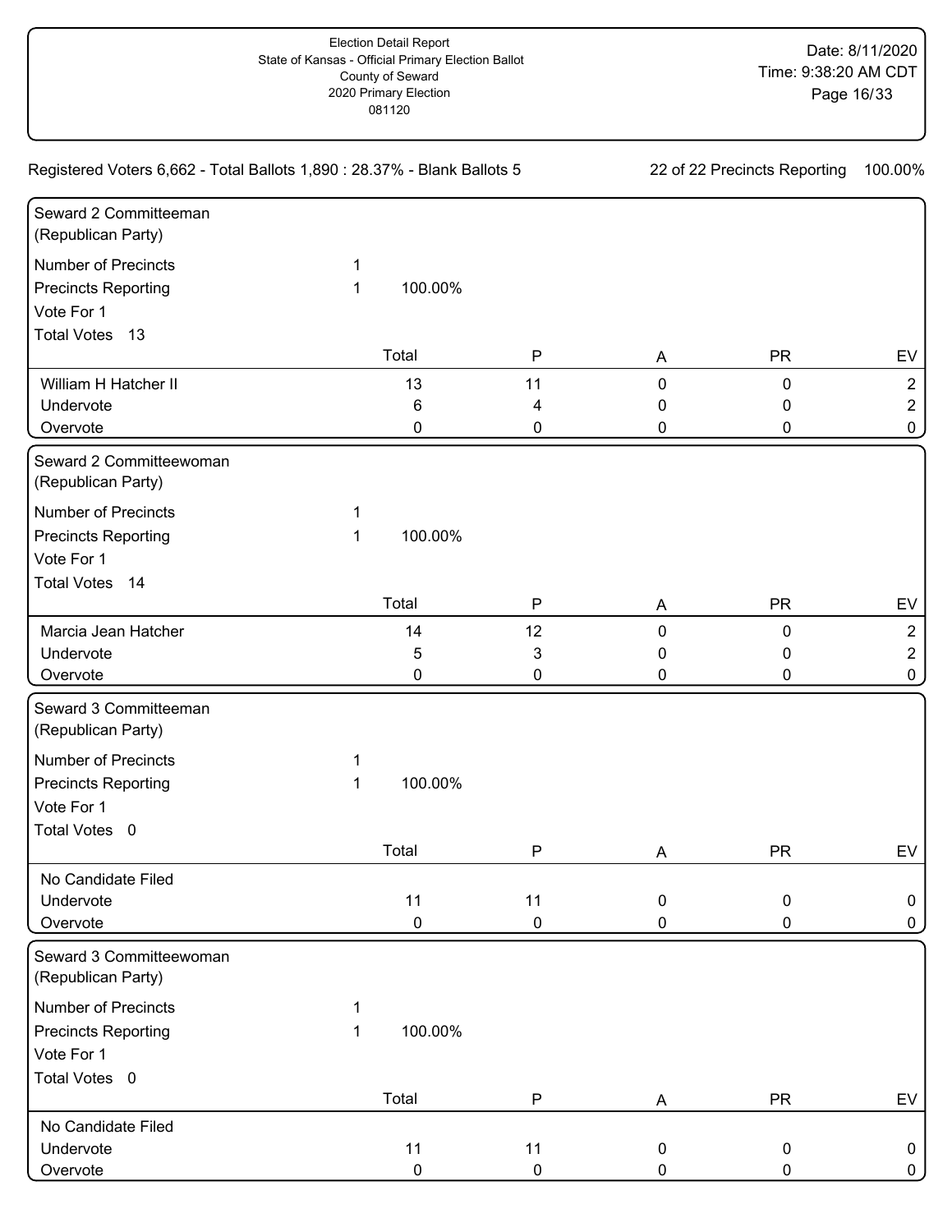| Kismet City Committeeman<br>(Republican Party) |              |           |                           |             |              |                |
|------------------------------------------------|--------------|-----------|---------------------------|-------------|--------------|----------------|
| <b>Number of Precincts</b>                     | $\mathbf 1$  |           |                           |             |              |                |
| <b>Precincts Reporting</b>                     | $\mathbf{1}$ | 100.00%   |                           |             |              |                |
| Vote For 1                                     |              |           |                           |             |              |                |
| Total Votes 58                                 |              |           |                           |             |              |                |
|                                                |              | Total     | $\mathsf{P}$              | A           | <b>PR</b>    | EV             |
| Robert J Deacon                                |              | 58        | 54                        | $\mathbf 0$ | $\pmb{0}$    | $\overline{4}$ |
| Undervote                                      |              | 6         | 4                         | 0           | 0            | $\overline{2}$ |
| Overvote                                       |              | $\pmb{0}$ | $\pmb{0}$                 | 0           | $\mathbf 0$  | $\pmb{0}$      |
| Kismet City Committeewoman                     |              |           |                           |             |              |                |
| (Republican Party)                             |              |           |                           |             |              |                |
| <b>Number of Precincts</b>                     | $\mathbf 1$  |           |                           |             |              |                |
| <b>Precincts Reporting</b>                     | $\mathbf{1}$ | 100.00%   |                           |             |              |                |
| Vote For 1                                     |              |           |                           |             |              |                |
| Total Votes 59                                 |              |           |                           |             |              |                |
|                                                |              | Total     | $\mathsf{P}$              | A           | <b>PR</b>    | EV             |
| Carolyn D. Deacon                              |              | 59        | 55                        | $\pmb{0}$   | $\pmb{0}$    | $\overline{4}$ |
| Undervote                                      |              | 5         | $\ensuremath{\mathsf{3}}$ | 0           | 0            | $\overline{2}$ |
| Overvote                                       |              | $\pmb{0}$ | $\pmb{0}$                 | 0           | $\mathbf 0$  | $\pmb{0}$      |
| <b>US Senate</b><br>(Democratic Party)         |              |           |                           |             |              |                |
| <b>Number of Precincts</b>                     | 22           |           |                           |             |              |                |
| <b>Precincts Reporting</b>                     | 22           | 100.00%   |                           |             |              |                |
| Vote For 1                                     |              |           |                           |             |              |                |
| Total Votes 255                                |              |           |                           |             |              |                |
|                                                |              | Total     | $\mathsf{P}$              | A           | <b>PR</b>    | EV             |
| Robert Leon Tillman                            |              | 71        | 26                        | 11          | $\mathbf{1}$ | 33             |
| <b>Barbara Bollier</b>                         |              | 184       | 84                        | 38          | 3            | 59             |
| Undervote                                      |              | 10        | 3                         | 0           |              | $\,6\,$        |
| Overvote                                       |              | $\pmb{0}$ | $\mathbf 0$               | $\mathbf 0$ | 0            | $\pmb{0}$      |

Registered Voters 6,662 - Total Ballots 1,890 : 28.37% - Blank Ballots 5 22 of 22 Precincts Reporting 100.00%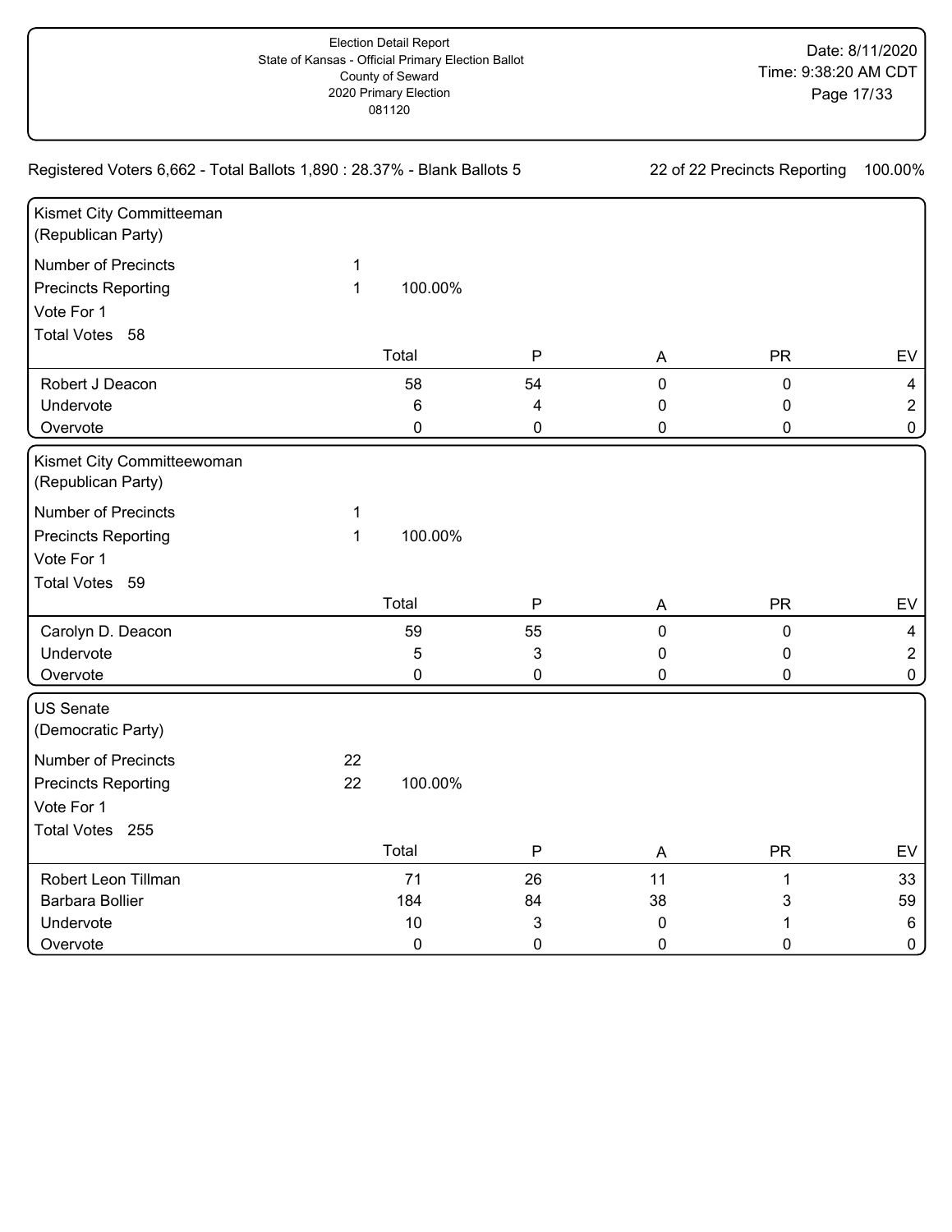Registered Voters 6,662 - Total Ballots 1,890 : 28.37% - Blank Ballots 5 22 of 22 Precincts Reporting 100.00%

| United States Representative District 1<br>(Democratic Party) |              |           |              |                |             |           |
|---------------------------------------------------------------|--------------|-----------|--------------|----------------|-------------|-----------|
| <b>Number of Precincts</b>                                    | 22           |           |              |                |             |           |
| <b>Precincts Reporting</b>                                    | 22           | 100.00%   |              |                |             |           |
| Vote For 1                                                    |              |           |              |                |             |           |
| Total Votes 248                                               |              |           |              |                |             |           |
|                                                               |              | Total     | $\mathsf{P}$ | A              | <b>PR</b>   | EV        |
| <b>Christy Cauble Davis</b>                                   |              | 101       | 39           | 23             | 3           | 36        |
| Kali Barnett                                                  |              | 147       | 69           | 25             |             | 52        |
| Undervote                                                     |              | 17        | 5            | 1              | 1           | 10        |
| Overvote                                                      |              | $\pmb{0}$ | 0            | 0              | 0           | $\pmb{0}$ |
| State Senate Dist 38<br>(Democratic Party)                    |              |           |              |                |             |           |
| <b>Number of Precincts</b>                                    | 22           |           |              |                |             |           |
| <b>Precincts Reporting</b>                                    | 22           | 100.00%   |              |                |             |           |
| Vote For 1                                                    |              |           |              |                |             |           |
| Total Votes 226                                               |              |           |              |                |             |           |
|                                                               |              | Total     | $\mathsf{P}$ | A              | <b>PR</b>   | EV        |
| Edgar A. Pando                                                |              | 226       | 98           | 41             | 4           | 83        |
| Undervote                                                     |              | 39        | 15           | $\bf 8$        | 1           | 15        |
| Overvote                                                      |              | 0         | 0            | 0              | 0           | $\pmb{0}$ |
| State Reprsentative District 124<br>(Democratic Party)        |              |           |              |                |             |           |
| <b>Number of Precincts</b>                                    | 3            |           |              |                |             |           |
| <b>Precincts Reporting</b>                                    | $\mathbf{3}$ | 100.00%   |              |                |             |           |
| Vote For 1                                                    |              |           |              |                |             |           |
| Total Votes 0                                                 |              |           |              |                |             |           |
|                                                               |              | Total     | $\mathsf{P}$ | Α              | <b>PR</b>   | EV        |
| No Candidate Filed                                            |              |           |              |                |             |           |
| Undervote                                                     |              | 3         | 1            | $\overline{2}$ | $\mathsf 0$ | 0         |
| Overvote                                                      |              | 0         | 0            | 0              | $\mathbf 0$ | 0         |
| State Representative District 125<br>(Democratic Party)       |              |           |              |                |             |           |
| <b>Number of Precincts</b>                                    | 19           |           |              |                |             |           |
| <b>Precincts Reporting</b>                                    | 19           | 100.00%   |              |                |             |           |
| Vote For 1                                                    |              |           |              |                |             |           |
| Total Votes 0                                                 |              |           |              |                |             |           |
|                                                               |              | Total     | ${\sf P}$    | A              | <b>PR</b>   | EV        |
| No Candidate Filed                                            |              |           |              |                |             |           |
| Undervote                                                     |              | 262       | 112          | 47             | $\sqrt{5}$  | 98        |
| Overvote                                                      |              | 0         | 0            | $\pmb{0}$      | 0           | 0         |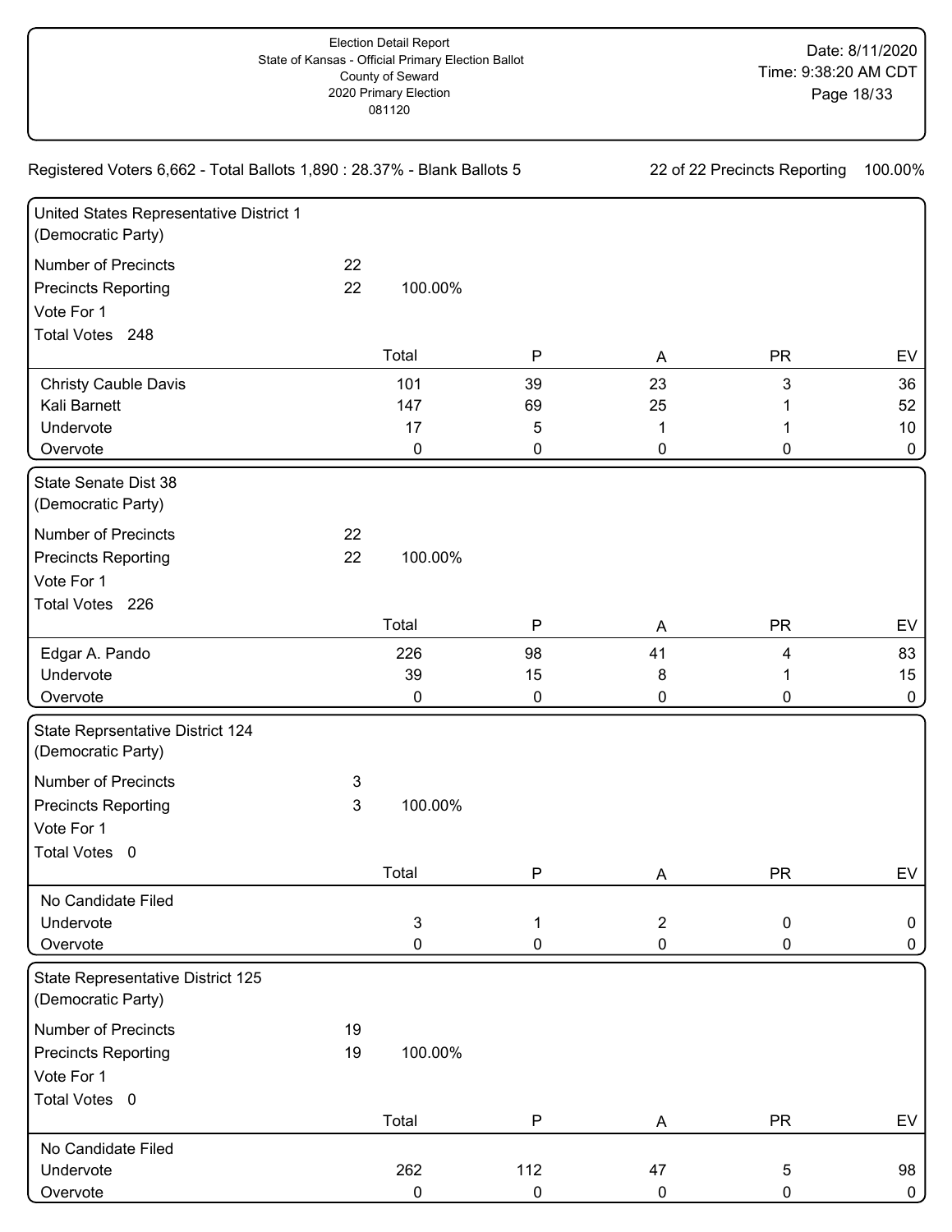| Registered Voters 6,662 - Total Ballots 1,890 : 28.37% - Blank Ballots 5 | 22 of 22 Precincts Reporting |           | 100.00%      |           |            |              |
|--------------------------------------------------------------------------|------------------------------|-----------|--------------|-----------|------------|--------------|
| District Court Judge District 26 Division 2<br>(Democratic Party)        |                              |           |              |           |            |              |
| <b>Number of Precincts</b>                                               | 22                           |           |              |           |            |              |
| <b>Precincts Reporting</b>                                               | 22                           | 100.00%   |              |           |            |              |
| Vote For 1                                                               |                              |           |              |           |            |              |
| Total Votes 0                                                            |                              |           |              |           |            |              |
|                                                                          |                              | Total     | ${\sf P}$    | A         | <b>PR</b>  | EV           |
| No Candidate Filed                                                       |                              |           |              |           |            |              |
| Undervote                                                                |                              | 265       | 113          | 49        | 5          | 98           |
| Overvote                                                                 |                              | 0         | 0            | $\pmb{0}$ | 0          | 0            |
| <b>County Commissioner District 1</b><br>(Democratic Party)              |                              |           |              |           |            |              |
| <b>Number of Precincts</b>                                               | 6                            |           |              |           |            |              |
| <b>Precincts Reporting</b>                                               | $6\phantom{1}$               | 100.00%   |              |           |            |              |
| Vote For 1                                                               |                              |           |              |           |            |              |
| Total Votes 0                                                            |                              |           |              |           |            |              |
|                                                                          |                              | Total     | P            | Α         | <b>PR</b>  | EV           |
| No Candidate Filed                                                       |                              |           |              |           |            |              |
| Undervote                                                                |                              | 35        | 14           | 7         | 1          | 13           |
| Overvote                                                                 |                              | 0         | 0            | 0         | 0          | 0            |
| <b>County Commissioner District 5</b><br>(Democratic Party)              |                              |           |              |           |            |              |
| <b>Number of Precincts</b>                                               | 4                            |           |              |           |            |              |
| <b>Precincts Reporting</b>                                               | 4                            | 100.00%   |              |           |            |              |
| Vote For 1                                                               |                              |           |              |           |            |              |
| Total Votes 0                                                            |                              |           |              |           |            |              |
|                                                                          |                              | Total     | $\mathsf{P}$ | Α         | <b>PR</b>  | EV           |
| No Candidate Filed                                                       |                              |           |              |           |            |              |
| Undervote                                                                |                              | 87        | 38           | 23        | 0          | 26           |
| Overvote                                                                 |                              | 0         | $\pmb{0}$    | $\pmb{0}$ | 0          | $\mathsf{O}$ |
| <b>County Clerk</b><br>(Democratic Party)                                |                              |           |              |           |            |              |
| <b>Number of Precincts</b>                                               | 22                           |           |              |           |            |              |
| <b>Precincts Reporting</b>                                               | 22                           | 100.00%   |              |           |            |              |
| Vote For 1                                                               |                              |           |              |           |            |              |
| Total Votes 0                                                            |                              |           |              |           |            |              |
|                                                                          |                              | Total     | ${\sf P}$    | A         | <b>PR</b>  | EV           |
| No Candidate Filed                                                       |                              |           |              |           |            |              |
| Undervote                                                                |                              | 265       | 113          | 49        | $\sqrt{5}$ | 98           |
| Overvote                                                                 |                              | $\pmb{0}$ | $\pmb{0}$    | $\pmb{0}$ | 0          | $\mathbf{0}$ |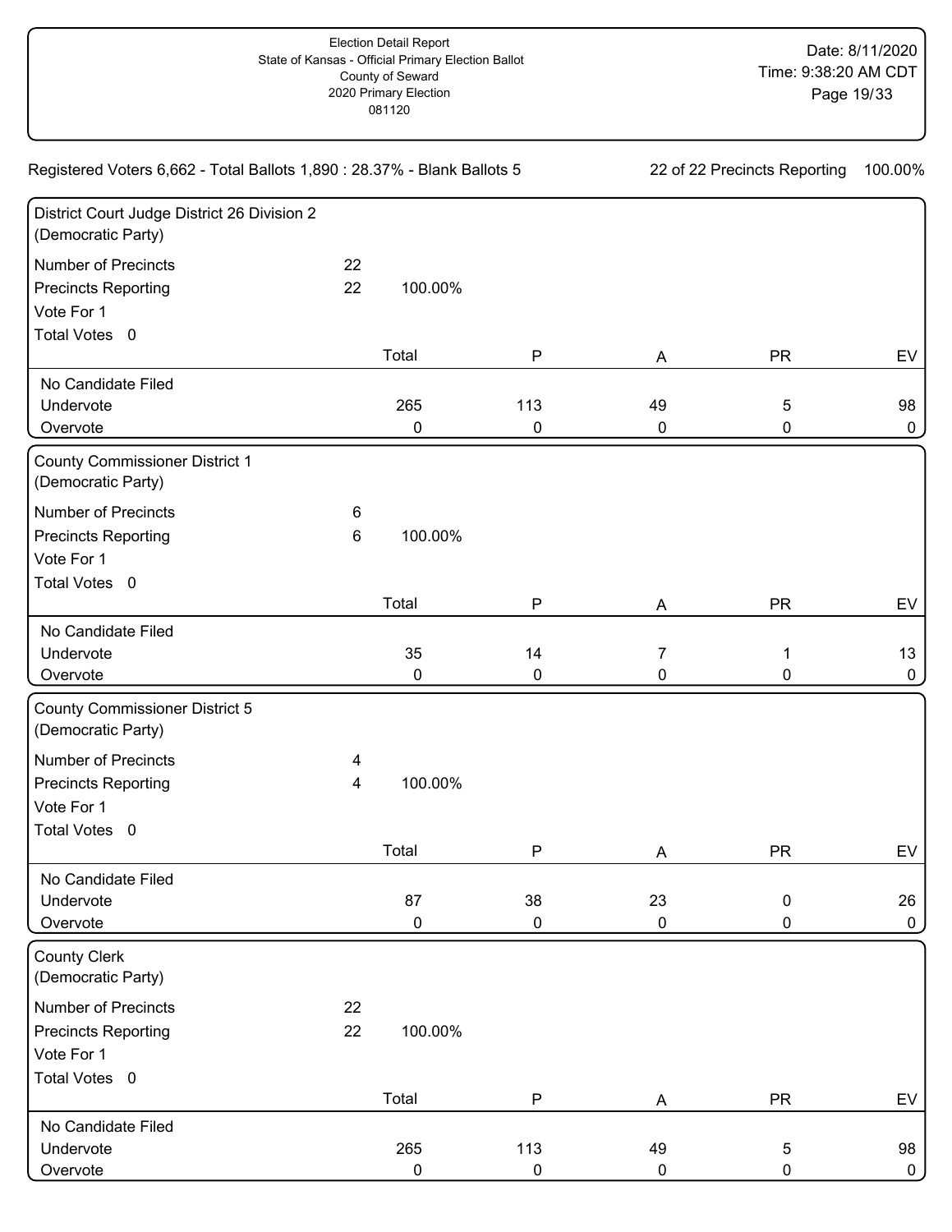| Registered Voters 6,662 - Total Ballots 1,890 : 28.37% - Blank Ballots 5 | 22 of 22 Precincts Reporting |           | 100.00%   |           |            |              |
|--------------------------------------------------------------------------|------------------------------|-----------|-----------|-----------|------------|--------------|
| <b>County Treasurer</b><br>(Democratic Party)                            |                              |           |           |           |            |              |
| <b>Number of Precincts</b>                                               | 22                           |           |           |           |            |              |
| <b>Precincts Reporting</b>                                               | 22                           | 100.00%   |           |           |            |              |
| Vote For 1                                                               |                              |           |           |           |            |              |
| Total Votes 0                                                            |                              |           |           |           |            |              |
|                                                                          |                              | Total     | ${\sf P}$ | A         | <b>PR</b>  | EV           |
| No Candidate Filed                                                       |                              |           |           |           |            |              |
| Undervote                                                                |                              | 265       | 113       | 49        | 5          | 98           |
| Overvote                                                                 |                              | 0         | $\pmb{0}$ | $\pmb{0}$ | 0          | 0            |
| Register of Deeds<br>(Democratic Party)                                  |                              |           |           |           |            |              |
| <b>Number of Precincts</b>                                               | 22                           |           |           |           |            |              |
| <b>Precincts Reporting</b>                                               | 22                           | 100.00%   |           |           |            |              |
| Vote For 1                                                               |                              |           |           |           |            |              |
| Total Votes 0                                                            |                              |           |           |           |            |              |
|                                                                          |                              | Total     | ${\sf P}$ | A         | <b>PR</b>  | EV           |
| No Candidate Filed                                                       |                              |           |           |           |            |              |
| Undervote                                                                |                              | 265       | 113       | 49        | 5          | 98           |
| Overvote                                                                 |                              | 0         | $\pmb{0}$ | 0         | 0          | 0            |
| <b>County Attorney</b><br>(Democratic Party)                             |                              |           |           |           |            |              |
| <b>Number of Precincts</b>                                               | 22                           |           |           |           |            |              |
| <b>Precincts Reporting</b>                                               | 22                           | 100.00%   |           |           |            |              |
| Vote For 1                                                               |                              |           |           |           |            |              |
| Total Votes 0                                                            |                              |           |           |           |            |              |
|                                                                          |                              | Total     | ${\sf P}$ | Α         | <b>PR</b>  | EV           |
| No Candidate Filed                                                       |                              |           |           |           |            |              |
| Undervote                                                                |                              | 265       | 113       | 49        | 5          | 98           |
| Overvote                                                                 |                              | 0         | 0         | $\pmb{0}$ | 0          | 0            |
| Sheriff                                                                  |                              |           |           |           |            |              |
| (Democratic Party)                                                       |                              |           |           |           |            |              |
| <b>Number of Precincts</b>                                               | 22                           |           |           |           |            |              |
| <b>Precincts Reporting</b>                                               | 22                           | 100.00%   |           |           |            |              |
| Vote For 1                                                               |                              |           |           |           |            |              |
| Total Votes 0                                                            |                              |           |           |           |            |              |
|                                                                          |                              | Total     | ${\sf P}$ | A         | <b>PR</b>  | EV           |
| No Candidate Filed                                                       |                              |           |           |           |            |              |
| Undervote                                                                |                              | 265       | 113       | 49        | $\sqrt{5}$ | 98           |
| Overvote                                                                 |                              | $\pmb{0}$ | $\pmb{0}$ | 0         | 0          | $\mathbf{0}$ |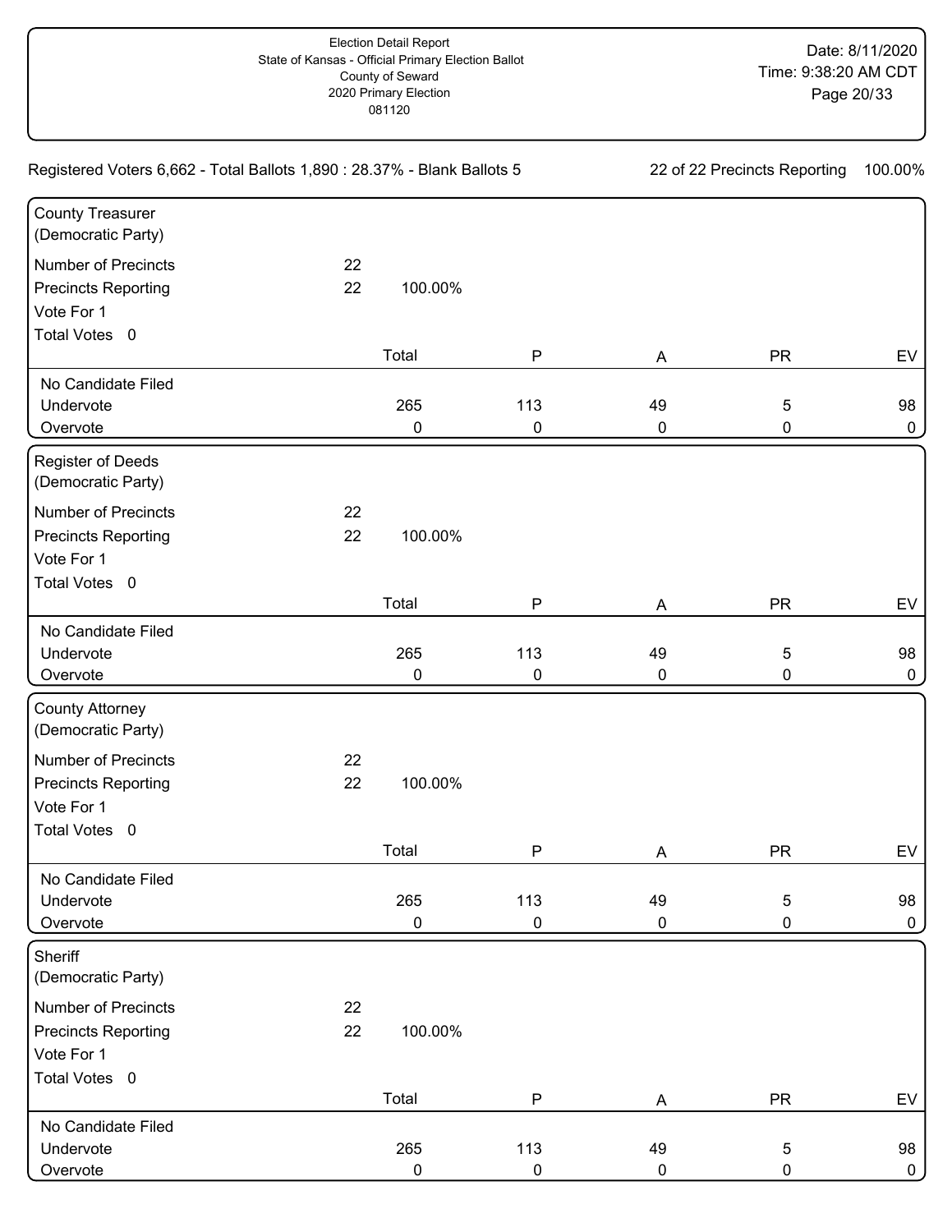| Registered Voters 6,662 - Total Ballots 1,890 : 28.37% - Blank Ballots 5 | 22 of 22 Precincts Reporting |           | 100.00%   |                 |           |              |
|--------------------------------------------------------------------------|------------------------------|-----------|-----------|-----------------|-----------|--------------|
| Fargo Township Treasurer<br>(Democratic Party)                           |                              |           |           |                 |           |              |
| <b>Number of Precincts</b>                                               | 4                            |           |           |                 |           |              |
| <b>Precincts Reporting</b>                                               | 4                            | 100.00%   |           |                 |           |              |
| Vote For 1                                                               |                              |           |           |                 |           |              |
| Total Votes 0                                                            |                              |           |           |                 |           |              |
|                                                                          |                              | Total     | ${\sf P}$ | A               | <b>PR</b> | EV           |
| No Candidate Filed                                                       |                              |           |           |                 |           |              |
| Undervote                                                                |                              | 16        | 7         | $6\phantom{1}6$ | 0         | $\mathbf{3}$ |
| Overvote                                                                 |                              | $\pmb{0}$ | 0         | 0               | 0         | 0            |
| Fargo Township Trustee<br>(Democratic Party)                             |                              |           |           |                 |           |              |
| <b>Number of Precincts</b>                                               | 4                            |           |           |                 |           |              |
| <b>Precincts Reporting</b>                                               | 4                            | 100.00%   |           |                 |           |              |
| Vote For 1                                                               |                              |           |           |                 |           |              |
| Total Votes 0                                                            |                              |           |           |                 |           |              |
|                                                                          |                              | Total     | P         | A               | <b>PR</b> | EV           |
| No Candidate Filed                                                       |                              |           |           |                 |           |              |
| Undervote                                                                |                              | 16        | 7         | 6               | 0         | 3            |
| Overvote                                                                 |                              | 0         | 0         | 0               | 0         | 0            |
| <b>Liberal Township Treasurer</b><br>(Democratic Party)                  |                              |           |           |                 |           |              |
| <b>Number of Precincts</b>                                               | 5                            |           |           |                 |           |              |
| <b>Precincts Reporting</b>                                               | 5                            | 100.00%   |           |                 |           |              |
| Vote For 1                                                               |                              |           |           |                 |           |              |
| Total Votes 0                                                            |                              |           |           |                 |           |              |
|                                                                          |                              | Total     | ${\sf P}$ | Α               | <b>PR</b> | EV           |
| No Candidate Filed                                                       |                              |           |           |                 |           |              |
| Undervote                                                                |                              | 4         | 1         | $\mathbf 0$     | 0         | 3            |
| Overvote                                                                 |                              | 0         | 0         | 0               | 0         | 0            |
| <b>Liberal Township Trustee</b><br>(Democratic Party)                    |                              |           |           |                 |           |              |
| <b>Number of Precincts</b>                                               | 5                            |           |           |                 |           |              |
| <b>Precincts Reporting</b>                                               | 5                            | 100.00%   |           |                 |           |              |
| Vote For 1                                                               |                              |           |           |                 |           |              |
| Total Votes 0                                                            |                              |           |           |                 |           |              |
|                                                                          |                              | Total     | P         | A               | <b>PR</b> | EV           |
| No Candidate Filed                                                       |                              |           |           |                 |           |              |
| Undervote                                                                |                              | 4         | 1         | $\mathbf 0$     | 0         | $\mathbf{3}$ |
| Overvote                                                                 |                              | 0         | 0         | 0               | 0         | 0            |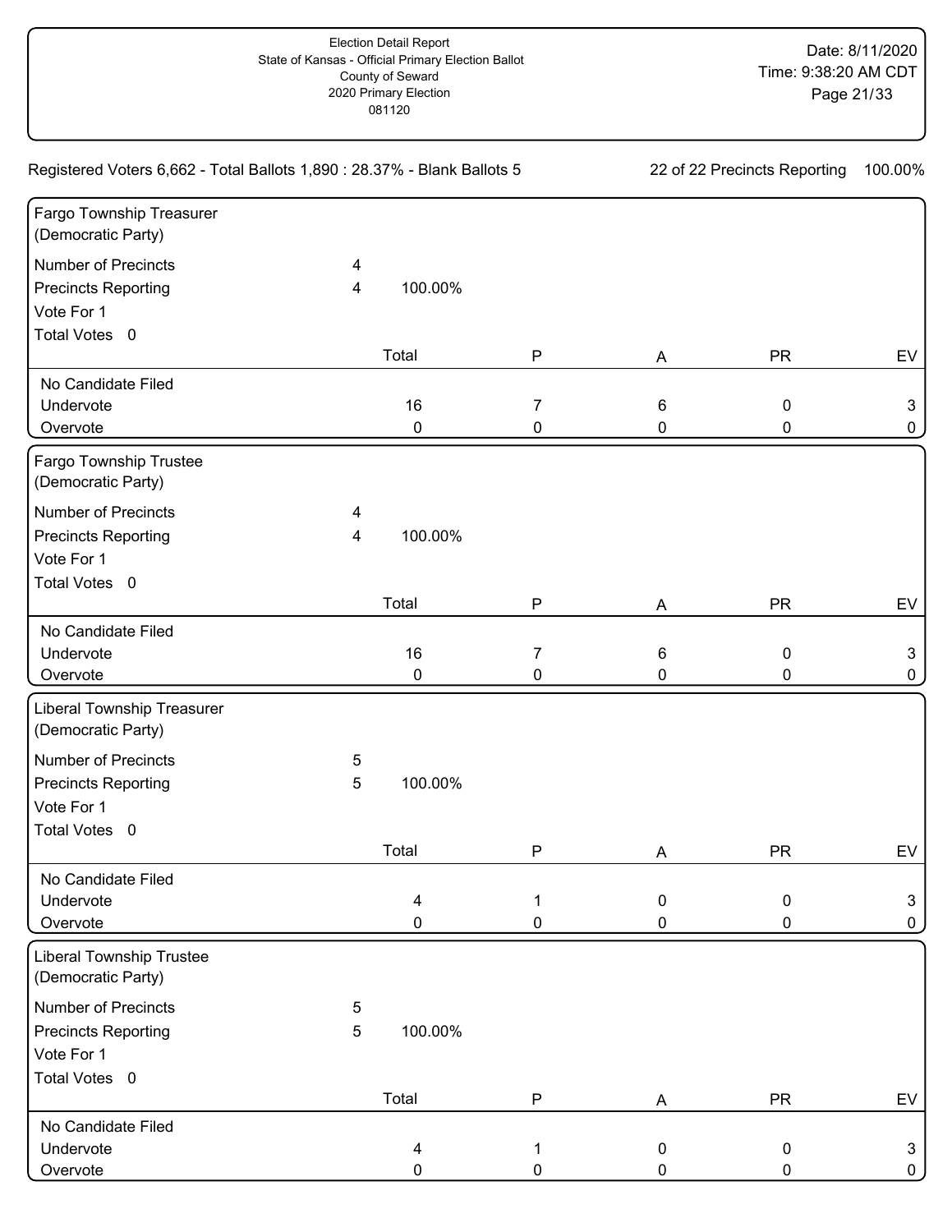| Registered Voters 6,662 - Total Ballots 1,890 : 28.37% - Blank Ballots 5 | 22 of 22 Precincts Reporting |         | 100.00%      |                |           |                |
|--------------------------------------------------------------------------|------------------------------|---------|--------------|----------------|-----------|----------------|
| Seward Township Treasurer<br>(Democratic Party)                          |                              |         |              |                |           |                |
| Number of Precincts                                                      | 3                            |         |              |                |           |                |
| <b>Precincts Reporting</b>                                               | 3                            | 100.00% |              |                |           |                |
| Vote For 1                                                               |                              |         |              |                |           |                |
| Total Votes 0                                                            |                              |         |              |                |           |                |
|                                                                          |                              | Total   | ${\sf P}$    | A              | <b>PR</b> | EV             |
| No Candidate Filed                                                       |                              |         |              |                |           |                |
| Undervote                                                                |                              | 3       | 1            | $\sqrt{2}$     | 0         | 0              |
| Overvote                                                                 |                              | 0       | 0            | 0              | 0         | 0              |
| Seward Township Trustee<br>(Democratic Party)                            |                              |         |              |                |           |                |
| <b>Number of Precincts</b>                                               | 3                            |         |              |                |           |                |
| <b>Precincts Reporting</b>                                               | $\mathsf 3$                  | 100.00% |              |                |           |                |
| Vote For 1                                                               |                              |         |              |                |           |                |
| Total Votes 0                                                            |                              |         |              |                |           |                |
|                                                                          |                              | Total   | P            | A              | <b>PR</b> | EV             |
| No Candidate Filed                                                       |                              |         |              |                |           |                |
| Undervote                                                                |                              | 3       | 1            | $\overline{2}$ | 0         | 0              |
| Overvote                                                                 |                              | 0       | 0            | 0              | 0         | 0              |
| Ward 1 Precinct 1 Committeeman<br>(Democratic Party)                     |                              |         |              |                |           |                |
| <b>Number of Precincts</b>                                               | 1                            |         |              |                |           |                |
| <b>Precincts Reporting</b>                                               | 1                            | 100.00% |              |                |           |                |
| Vote For 1                                                               |                              |         |              |                |           |                |
| Total Votes 0                                                            |                              |         |              |                |           |                |
|                                                                          |                              | Total   | $\mathsf{P}$ | Α              | <b>PR</b> | EV             |
| No Candidate Filed                                                       |                              |         |              |                |           |                |
| Undervote                                                                |                              | 23      | 13           | $\overline{2}$ | 1         | 7              |
| Overvote                                                                 |                              | 0       | 0            | $\pmb{0}$      | 0         | 0              |
| Ward 1 Precinct 1 Committeewoman<br>(Democratic Party)                   |                              |         |              |                |           |                |
| <b>Number of Precincts</b>                                               | 1                            |         |              |                |           |                |
| <b>Precincts Reporting</b>                                               | 1                            | 100.00% |              |                |           |                |
| Vote For 1                                                               |                              |         |              |                |           |                |
| Total Votes 18                                                           |                              |         |              |                |           |                |
|                                                                          |                              | Total   | P            | Α              | <b>PR</b> | EV             |
| Debra Huddleston                                                         |                              | 18      | 11           | 1              | 1         | 5              |
| Undervote                                                                |                              | 5       | 2            |                | 0         | $\overline{2}$ |
| Overvote                                                                 |                              | 0       | $\pmb{0}$    | 0              | 0         | $\mathbf 0$    |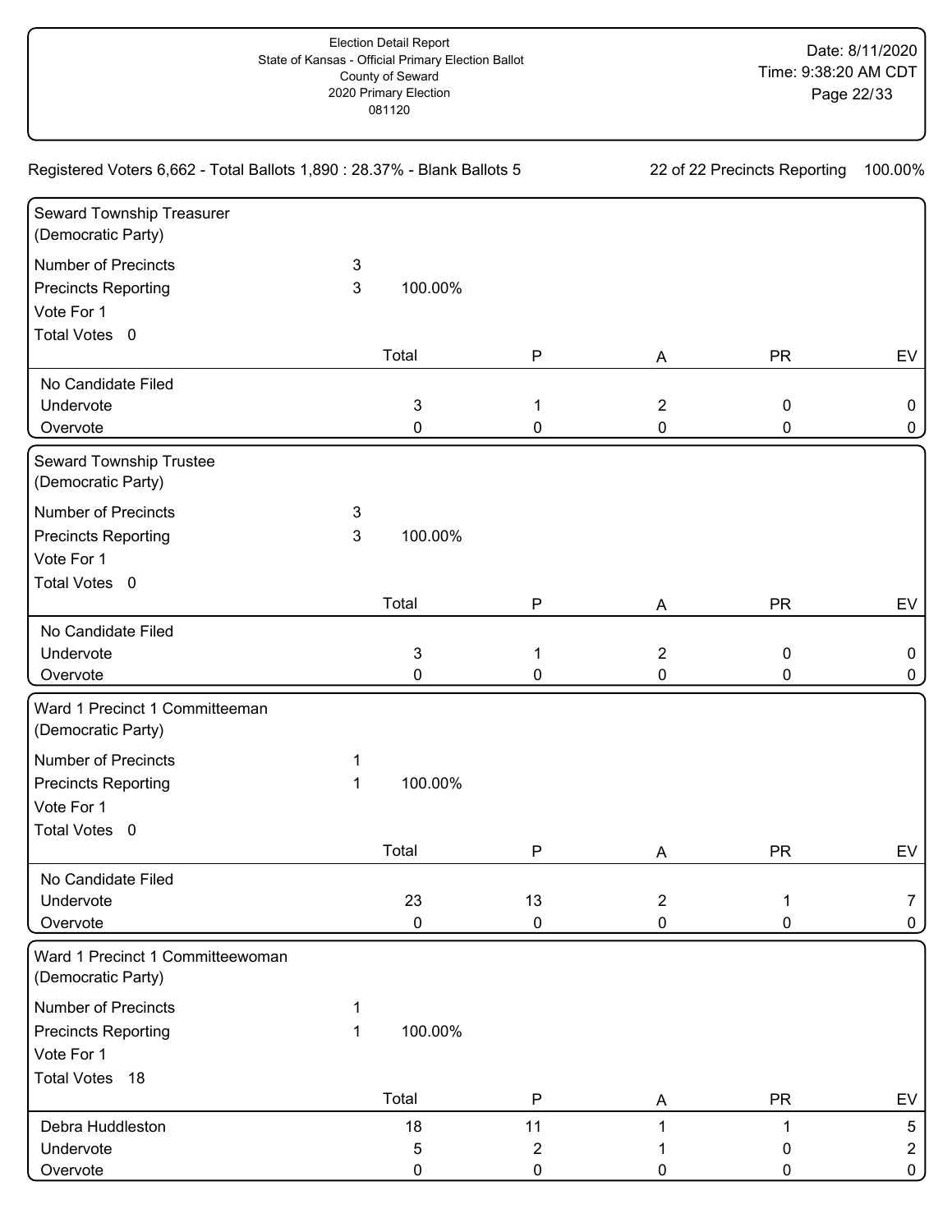| Registered Voters 6,662 - Total Ballots 1,890 : 28.37% - Blank Ballots 5                | 22 of 22 Precincts Reporting |                   | 100.00%         |        |                          |                      |
|-----------------------------------------------------------------------------------------|------------------------------|-------------------|-----------------|--------|--------------------------|----------------------|
| Ward 1 Precinct 2 Committeeman<br>(Democratic Party)                                    |                              |                   |                 |        |                          |                      |
| <b>Number of Precincts</b><br><b>Precincts Reporting</b><br>Vote For 1<br>Total Votes 0 | 1<br>1                       | 100.00%           |                 |        |                          |                      |
|                                                                                         |                              | Total             | P               | A      | <b>PR</b>                | EV                   |
| No Candidate Filed<br>Undervote<br>Overvote                                             |                              | 21<br>$\mathbf 0$ | 8<br>0          | 6<br>0 | $\overline{2}$<br>0      | 5<br>0               |
| Ward 1 Precinct 2 Committeewoman<br>(Democratic Party)                                  |                              |                   |                 |        |                          |                      |
| <b>Number of Precincts</b><br><b>Precincts Reporting</b><br>Vote For 1<br>Total Votes 0 | 1<br>1                       | 100.00%           |                 |        |                          |                      |
|                                                                                         |                              | Total             | $\mathsf{P}$    | Α      | <b>PR</b>                | EV                   |
| No Candidate Filed<br>Undervote<br>Overvote                                             |                              | 21<br>0           | 8<br>0          | 6<br>0 | $\overline{2}$<br>0      | $5\phantom{.0}$<br>0 |
| Ward 1 Precinct 3 Committeeman<br>(Democratic Party)                                    |                              |                   |                 |        |                          |                      |
| <b>Number of Precincts</b><br><b>Precincts Reporting</b><br>Vote For 1<br>Total Votes 0 | 1<br>1                       | 100.00%           |                 |        |                          |                      |
|                                                                                         |                              | Total             | P               | A      | <b>PR</b>                | EV                   |
| No Candidate Filed<br>Undervote<br>Overvote                                             |                              | 29<br>$\pmb{0}$   | 12<br>0         | 1<br>0 | $\mathbf 0$<br>0         | 16<br>0              |
| Ward 1 Precinct 3 Committeewoman<br>(Democratic Party)                                  |                              |                   |                 |        |                          |                      |
| <b>Number of Precincts</b><br><b>Precincts Reporting</b><br>Vote For 1                  | 1<br>1                       | 100.00%           |                 |        |                          |                      |
| Total Votes 0                                                                           |                              | Total             | ${\sf P}$       | A      | <b>PR</b>                | EV                   |
| No Candidate Filed<br>Undervote<br>Overvote                                             |                              | 29<br>$\pmb{0}$   | 12<br>$\pmb{0}$ | 1<br>0 | $\pmb{0}$<br>$\mathbf 0$ | 16<br>$\mathbf 0$    |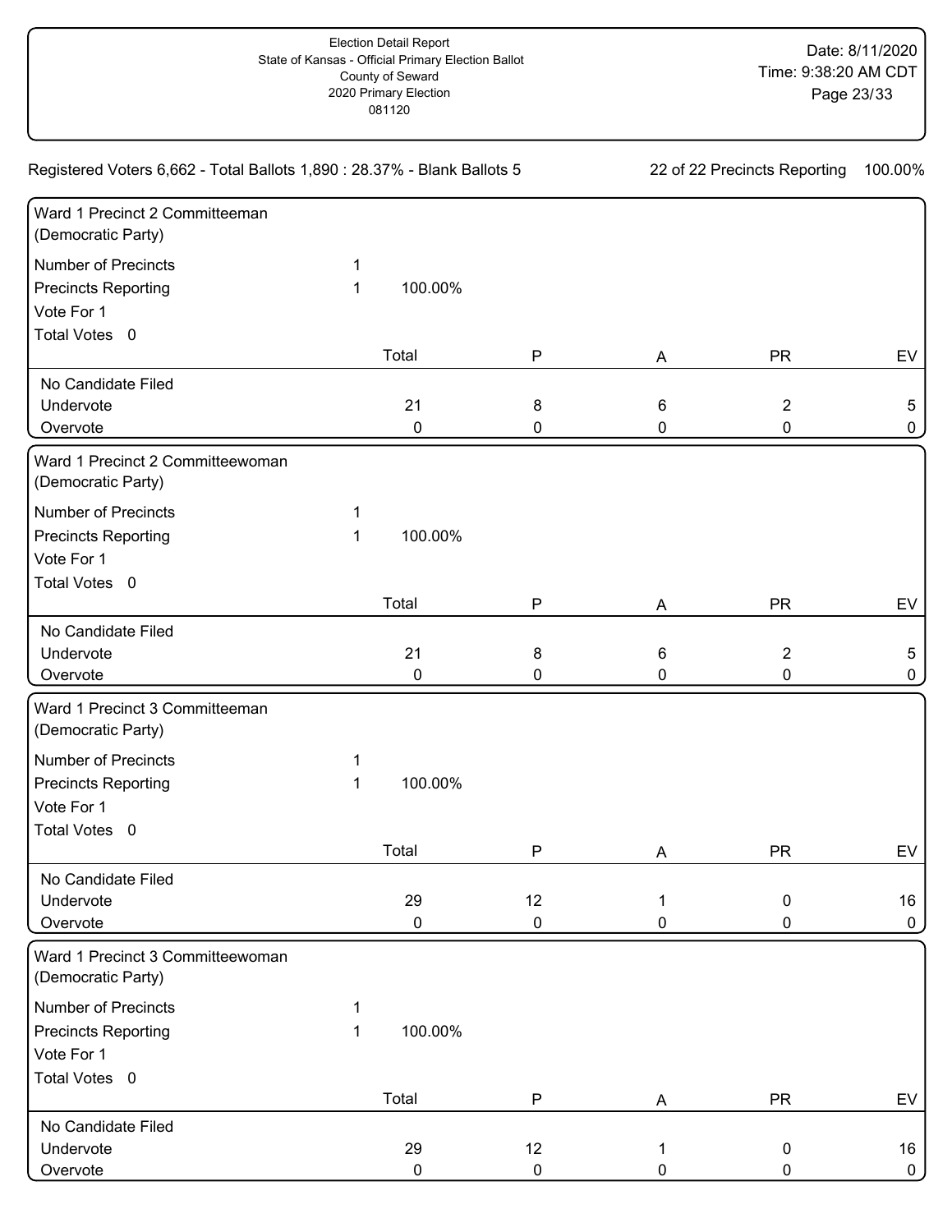| Registered Voters 6,662 - Total Ballots 1,890 : 28.37% - Blank Ballots 5 | 22 of 22 Precincts Reporting |         | 100.00%          |              |           |    |
|--------------------------------------------------------------------------|------------------------------|---------|------------------|--------------|-----------|----|
| Ward 2 Committeeman<br>(Democratic Party)                                |                              |         |                  |              |           |    |
| Number of Precincts                                                      | 1                            |         |                  |              |           |    |
| <b>Precincts Reporting</b>                                               | 1                            | 100.00% |                  |              |           |    |
| Vote For 1                                                               |                              |         |                  |              |           |    |
| Total Votes 0                                                            |                              |         |                  |              |           |    |
|                                                                          |                              | Total   | ${\sf P}$        | A            | <b>PR</b> | EV |
| No Candidate Filed                                                       |                              |         |                  |              |           |    |
| Undervote                                                                |                              | 30      | $\boldsymbol{9}$ | 4            | 1         | 16 |
| Overvote                                                                 |                              | 0       | 0                | 0            | 0         | 0  |
| Ward 2 Committeewoman<br>(Democratic Party)                              |                              |         |                  |              |           |    |
| <b>Number of Precincts</b>                                               | 1                            |         |                  |              |           |    |
| <b>Precincts Reporting</b>                                               | 1                            | 100.00% |                  |              |           |    |
| Vote For 1                                                               |                              |         |                  |              |           |    |
| Total Votes 0                                                            |                              |         |                  |              |           |    |
|                                                                          |                              | Total   | P                | A            | <b>PR</b> | EV |
| No Candidate Filed                                                       |                              |         |                  |              |           |    |
| Undervote                                                                |                              | 30      | $\boldsymbol{9}$ | 4            | 1         | 16 |
| Overvote                                                                 |                              | 0       | 0                | 0            | 0         | 0  |
| Ward 3 Committeewoman<br>(Democratic Party)                              |                              |         |                  |              |           |    |
| <b>Number of Precincts</b>                                               | 1                            |         |                  |              |           |    |
| <b>Precincts Reporting</b>                                               | 1                            | 100.00% |                  |              |           |    |
| Vote For 1                                                               |                              |         |                  |              |           |    |
| Total Votes 0                                                            |                              |         |                  |              |           |    |
|                                                                          |                              | Total   | ${\sf P}$        | Α            | <b>PR</b> | EV |
| No Candidate Filed                                                       |                              |         |                  |              |           |    |
| Undervote                                                                |                              | 20      | 7                | $\mathbf{3}$ | 1         | 9  |
| Overvote                                                                 |                              | 0       | 0                | 0            | 0         | 0  |
| Ward 3 Committeeman<br>(Democratic Party)                                |                              |         |                  |              |           |    |
| <b>Number of Precincts</b>                                               |                              |         |                  |              |           |    |
| <b>Precincts Reporting</b>                                               | 1                            | 100.00% |                  |              |           |    |
| Vote For 1                                                               |                              |         |                  |              |           |    |
| Total Votes 0                                                            |                              |         |                  |              |           |    |
|                                                                          |                              | Total   | P                | A            | <b>PR</b> | EV |
| No Candidate Filed                                                       |                              |         |                  |              |           |    |
| Undervote                                                                |                              | 20      | 7                | $\mathbf{3}$ | 1         | 9  |
| Overvote                                                                 |                              | 0       | 0                | 0            | 0         | 0  |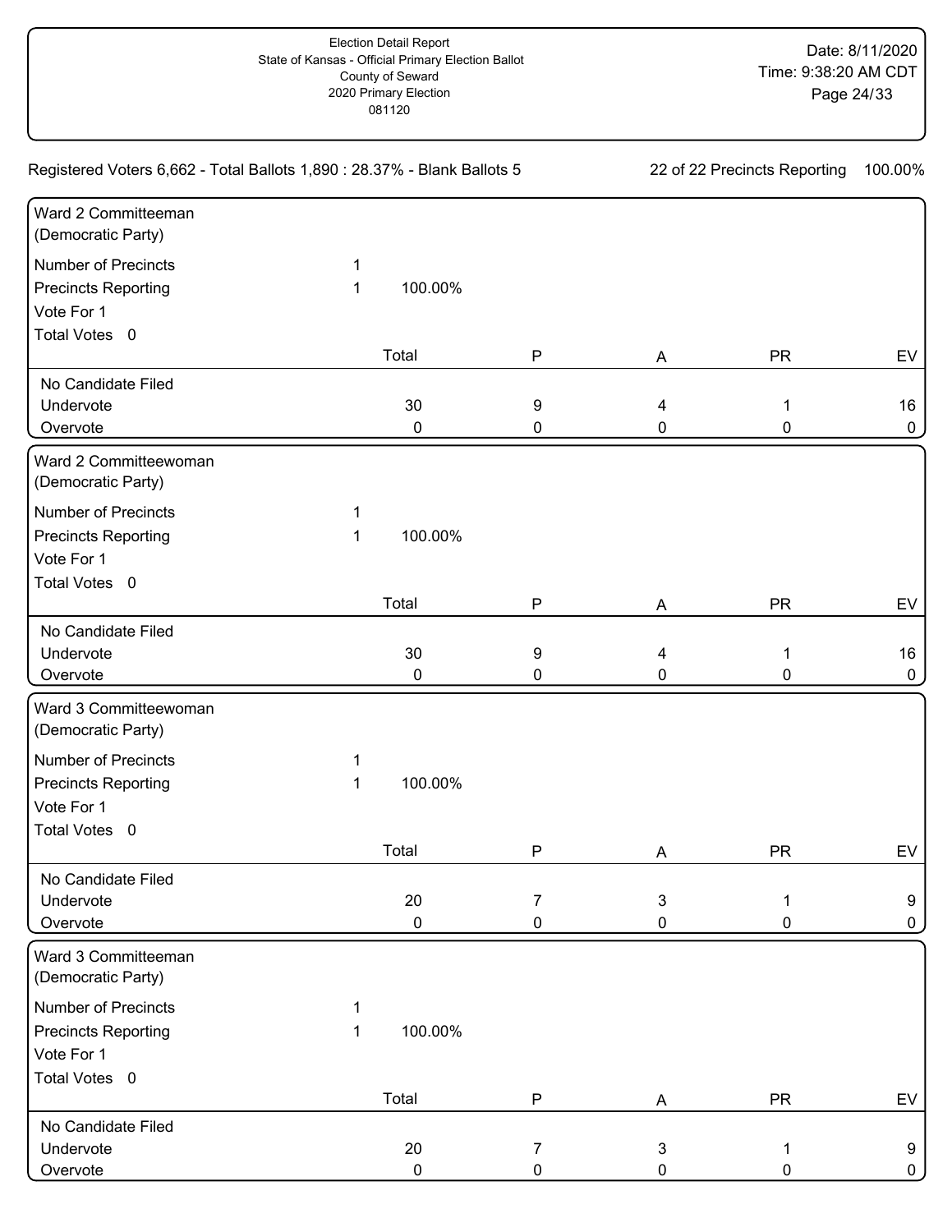| Registered Voters 6,662 - Total Ballots 1,890 : 28.37% - Blank Ballots 5 | 22 of 22 Precincts Reporting |           | 100.00%      |                |           |                |
|--------------------------------------------------------------------------|------------------------------|-----------|--------------|----------------|-----------|----------------|
| Ward 4 Committeeman<br>(Democratic Party)                                |                              |           |              |                |           |                |
| Number of Precincts                                                      | 1                            |           |              |                |           |                |
| <b>Precincts Reporting</b>                                               | 1                            | 100.00%   |              |                |           |                |
| Vote For 1                                                               |                              |           |              |                |           |                |
| Total Votes 0                                                            |                              |           |              |                |           |                |
|                                                                          |                              | Total     | ${\sf P}$    | A              | <b>PR</b> | EV             |
| No Candidate Filed                                                       |                              |           |              |                |           |                |
| Undervote                                                                |                              | 17        | 6            | $\mathbf 0$    | 0         | 11             |
| Overvote                                                                 |                              | $\pmb{0}$ | 0            | 0              | 0         | 0              |
| Ward 4 Committeewoman<br>(Democratic Party)                              |                              |           |              |                |           |                |
| <b>Number of Precincts</b>                                               | 1                            |           |              |                |           |                |
| <b>Precincts Reporting</b>                                               | 1                            | 100.00%   |              |                |           |                |
| Vote For 1                                                               |                              |           |              |                |           |                |
| Total Votes 0                                                            |                              |           |              |                |           |                |
|                                                                          |                              | Total     | P            | A              | <b>PR</b> | EV             |
| No Candidate Filed                                                       |                              |           |              |                |           |                |
| Undervote                                                                |                              | 17        | 6            | $\pmb{0}$      | 0         | 11             |
| Overvote                                                                 |                              | 0         | 0            | 0              | 0         | 0              |
| Ward 5 Committeeman                                                      |                              |           |              |                |           |                |
| (Democratic Party)                                                       |                              |           |              |                |           |                |
| <b>Number of Precincts</b>                                               | 1                            |           |              |                |           |                |
| <b>Precincts Reporting</b>                                               | 1                            | 100.00%   |              |                |           |                |
| Vote For 1                                                               |                              |           |              |                |           |                |
| Total Votes 0                                                            |                              |           |              |                |           |                |
|                                                                          |                              | Total     | $\mathsf{P}$ | Α              | <b>PR</b> | EV             |
| No Candidate Filed                                                       |                              |           |              |                |           |                |
| Undervote                                                                |                              | 15        | 11           | $\overline{2}$ | 0         | $\overline{2}$ |
| Overvote                                                                 |                              | 0         | $\pmb{0}$    | $\pmb{0}$      | 0         | 0              |
| Ward 5 Committeewoman<br>(Democratic Party)                              |                              |           |              |                |           |                |
| <b>Number of Precincts</b>                                               | 1                            |           |              |                |           |                |
| <b>Precincts Reporting</b>                                               | 1                            | 100.00%   |              |                |           |                |
| Vote For 1                                                               |                              |           |              |                |           |                |
| Total Votes 0                                                            |                              |           |              |                |           |                |
|                                                                          |                              | Total     | P            | A              | <b>PR</b> | EV             |
| No Candidate Filed                                                       |                              |           |              |                |           |                |
| Undervote                                                                |                              | 15        | 11           | $\overline{2}$ | 0         | $\overline{2}$ |
| Overvote                                                                 |                              | 0         | 0            | 0              | 0         | 0              |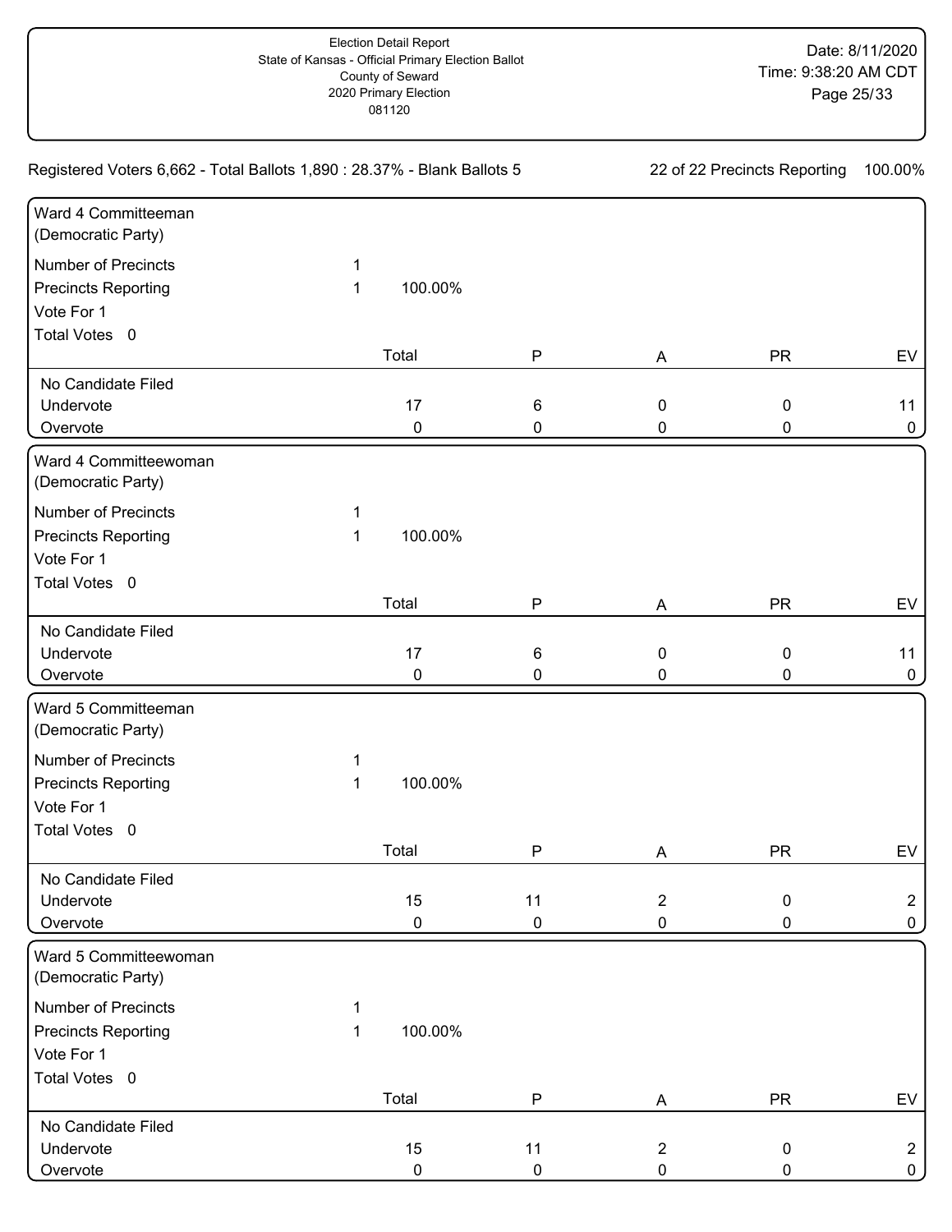| Registered Voters 6,662 - Total Ballots 1,890 : 28.37% - Blank Ballots 5 |   |         |              | 22 of 22 Precincts Reporting |             | 100.00%          |
|--------------------------------------------------------------------------|---|---------|--------------|------------------------------|-------------|------------------|
| Ward 6 Precinct 1 Committeeman<br>(Democratic Party)                     |   |         |              |                              |             |                  |
| <b>Number of Precincts</b>                                               | 1 |         |              |                              |             |                  |
| <b>Precincts Reporting</b>                                               | 1 | 100.00% |              |                              |             |                  |
| Vote For 1                                                               |   |         |              |                              |             |                  |
| Total Votes 32                                                           |   |         |              |                              |             |                  |
|                                                                          |   | Total   | $\mathsf{P}$ | A                            | <b>PR</b>   | EV               |
| Saul Delgado Anaya                                                       |   | 32      | 14           | 5                            | $\pmb{0}$   | 13               |
| Undervote                                                                |   | 9       | 4            | 3                            | 0           | $\overline{2}$   |
| Overvote                                                                 |   | 0       | 0            | 0                            | 0           | 0                |
| Ward 6 Precinct 1 Committeewoman<br>(Democratic Party)                   |   |         |              |                              |             |                  |
| <b>Number of Precincts</b>                                               | 1 |         |              |                              |             |                  |
| <b>Precincts Reporting</b>                                               | 1 | 100.00% |              |                              |             |                  |
| Vote For 1                                                               |   |         |              |                              |             |                  |
| Total Votes 0                                                            |   |         |              |                              |             |                  |
|                                                                          |   | Total   | $\mathsf{P}$ | A                            | <b>PR</b>   | EV               |
| No Candidate Filed                                                       |   |         |              |                              |             |                  |
| Undervote                                                                |   | 41      | $18$         | $\bf 8$                      | 0           | 15 <sub>15</sub> |
| Overvote                                                                 |   | 0       | 0            | 0                            | 0           | $\mathbf 0$      |
| Ward 6 Precinct 2 Committeeman<br>(Democratic Party)                     |   |         |              |                              |             |                  |
| <b>Number of Precincts</b>                                               | 1 |         |              |                              |             |                  |
| <b>Precincts Reporting</b>                                               | 1 | 100.00% |              |                              |             |                  |
| Vote For 1                                                               |   |         |              |                              |             |                  |
| Total Votes 0                                                            |   |         |              |                              |             |                  |
|                                                                          |   | Total   | $\mathsf{P}$ | A                            | <b>PR</b>   | <b>EV</b>        |
| No Candidate Filed                                                       |   |         |              |                              |             |                  |
| Undervote                                                                |   | 43      | 18           | 15                           | $\mathbf 0$ | 10 <sub>1</sub>  |
| Overvote                                                                 |   | 0       | 0            | 0                            | 0           | $\mathbf 0$      |
| Ward 6 Precinct 2 Committeewoman<br>(Democratic Party)                   |   |         |              |                              |             |                  |
| <b>Number of Precincts</b>                                               | 1 |         |              |                              |             |                  |
| <b>Precincts Reporting</b>                                               | 1 | 100.00% |              |                              |             |                  |
| Vote For 1                                                               |   |         |              |                              |             |                  |
| Total Votes 0                                                            |   |         |              |                              |             |                  |
|                                                                          |   | Total   | $\mathsf P$  | A                            | <b>PR</b>   | EV               |
| No Candidate Filed                                                       |   |         |              |                              |             |                  |
| Undervote                                                                |   | 43      | 18           | 15                           | $\pmb{0}$   | 10 <sub>1</sub>  |
| Overvote                                                                 |   | 0       | 0            | $\mathbf 0$                  | 0           | $\mathbf{0}$     |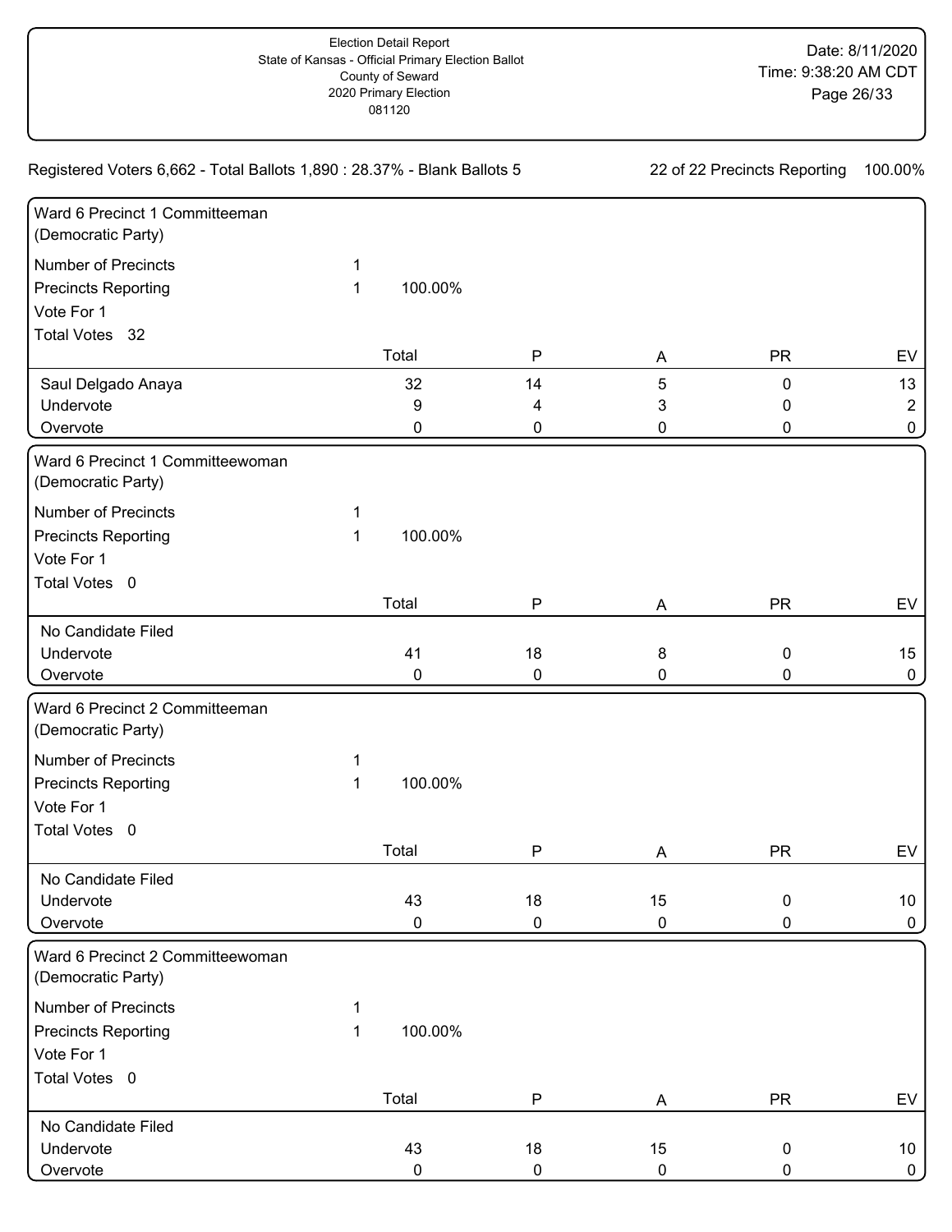| Registered Voters 6,662 - Total Ballots 1,890 : 28.37% - Blank Ballots 5 |   |           |              | 22 of 22 Precincts Reporting | 100.00%   |    |
|--------------------------------------------------------------------------|---|-----------|--------------|------------------------------|-----------|----|
| Liberal 1 Committeeman<br>(Democratic Party)                             |   |           |              |                              |           |    |
| Number of Precincts                                                      | 1 |           |              |                              |           |    |
| <b>Precincts Reporting</b>                                               | 1 | 100.00%   |              |                              |           |    |
| Vote For 1                                                               |   |           |              |                              |           |    |
| Total Votes 0                                                            |   |           |              |                              |           |    |
|                                                                          |   | Total     | ${\sf P}$    | A                            | <b>PR</b> | EV |
| No Candidate Filed                                                       |   |           |              |                              |           |    |
| Undervote                                                                |   | $\pmb{0}$ | $\pmb{0}$    | $\mathbf 0$                  | 0         | 0  |
| Overvote                                                                 |   | 0         | 0            | 0                            | 0         | 0  |
| Liberal 1 Committeewoman<br>(Democratic Party)                           |   |           |              |                              |           |    |
| <b>Number of Precincts</b>                                               | 1 |           |              |                              |           |    |
| <b>Precincts Reporting</b>                                               | 1 | 100.00%   |              |                              |           |    |
| Vote For 1                                                               |   |           |              |                              |           |    |
| Total Votes 0                                                            |   |           |              |                              |           |    |
|                                                                          |   | Total     | P            | Α                            | <b>PR</b> | EV |
| No Candidate Filed                                                       |   |           |              |                              |           |    |
| Undervote                                                                |   | 0         | $\pmb{0}$    | $\mathbf 0$                  | 0         | 0  |
| Overvote                                                                 |   | 0         | 0            | 0                            | 0         | 0  |
| Liberal 2 Committeeman<br>(Democratic Party)                             |   |           |              |                              |           |    |
| <b>Number of Precincts</b>                                               | 1 |           |              |                              |           |    |
| <b>Precincts Reporting</b>                                               | 1 | 100.00%   |              |                              |           |    |
| Vote For 1                                                               |   |           |              |                              |           |    |
| Total Votes 0                                                            |   |           |              |                              |           |    |
|                                                                          |   | Total     | $\mathsf{P}$ | A                            | <b>PR</b> | EV |
| No Candidate Filed                                                       |   |           |              |                              |           |    |
| Undervote                                                                |   | $\pmb{0}$ | 0            | $\mathbf 0$                  | 0         | 0  |
| Overvote                                                                 |   | 0         | 0            | 0                            | 0         | 0  |
| Liberal 2 Committeewoman<br>(Democratic Party)                           |   |           |              |                              |           |    |
| <b>Number of Precincts</b>                                               |   |           |              |                              |           |    |
| <b>Precincts Reporting</b>                                               | 1 | 100.00%   |              |                              |           |    |
| Vote For 1                                                               |   |           |              |                              |           |    |
| Total Votes 0                                                            |   |           |              |                              |           |    |
|                                                                          |   | Total     | P            | A                            | <b>PR</b> | EV |
| No Candidate Filed                                                       |   |           |              |                              |           |    |
| Undervote                                                                |   | 0         | 0            | $\mathbf 0$                  | 0         | 0  |
| Overvote                                                                 |   | 0         | 0            | 0                            | 0         | 0  |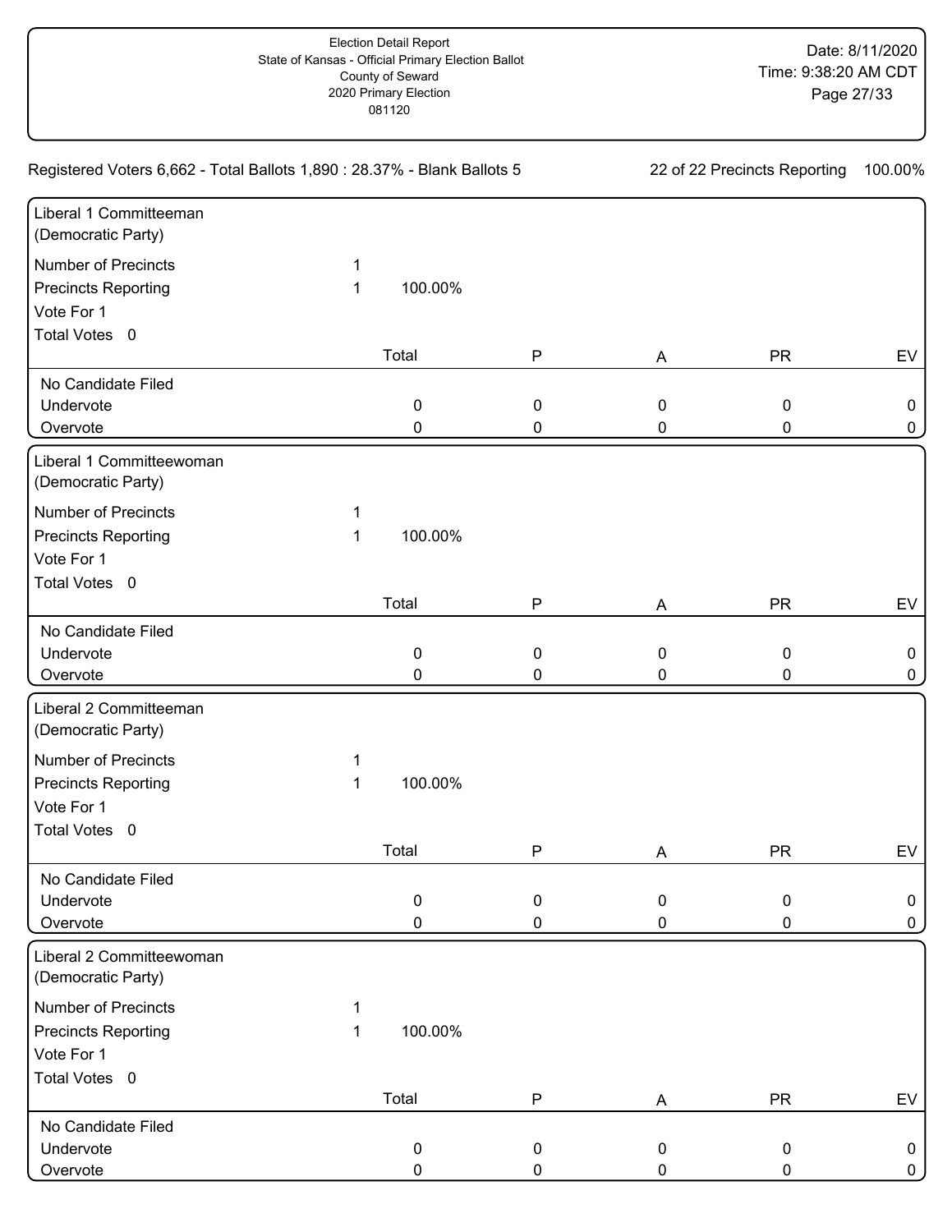| Registered Voters 6,662 - Total Ballots 1,890 : 28.37% - Blank Ballots 5 |   |                |              | 22 of 22 Precincts Reporting |           |    |
|--------------------------------------------------------------------------|---|----------------|--------------|------------------------------|-----------|----|
| Liberal 3 Committeeman<br>(Democratic Party)                             |   |                |              |                              |           |    |
| Number of Precincts                                                      | 1 |                |              |                              |           |    |
| <b>Precincts Reporting</b>                                               | 1 | 100.00%        |              |                              |           |    |
| Vote For 1                                                               |   |                |              |                              |           |    |
| Total Votes 0                                                            |   |                |              |                              |           |    |
|                                                                          |   | Total          | ${\sf P}$    | A                            | <b>PR</b> | EV |
| No Candidate Filed                                                       |   |                |              |                              |           |    |
| Undervote                                                                |   | $\sqrt{2}$     | 1            | $\mathbf 0$                  | 0         |    |
| Overvote                                                                 |   | 0              | 0            | 0                            | 0         | 0  |
| Liberal 3 Committeewoman<br>(Democratic Party)                           |   |                |              |                              |           |    |
| <b>Number of Precincts</b>                                               | 1 |                |              |                              |           |    |
| <b>Precincts Reporting</b>                                               | 1 | 100.00%        |              |                              |           |    |
| Vote For 1                                                               |   |                |              |                              |           |    |
| Total Votes 0                                                            |   |                |              |                              |           |    |
|                                                                          |   | Total          | P            | Α                            | <b>PR</b> | EV |
| No Candidate Filed                                                       |   |                |              |                              |           |    |
| Undervote                                                                |   | $\overline{c}$ | 1            | $\mathbf 0$                  | 0         | 1. |
| Overvote                                                                 |   | 0              | 0            | 0                            | 0         | 0  |
| Liberal 4 Committeeman<br>(Democratic Party)                             |   |                |              |                              |           |    |
| <b>Number of Precincts</b>                                               | 1 |                |              |                              |           |    |
| <b>Precincts Reporting</b>                                               | 1 | 100.00%        |              |                              |           |    |
| Vote For 1                                                               |   |                |              |                              |           |    |
| Total Votes 0                                                            |   |                |              |                              |           |    |
|                                                                          |   | Total          | $\mathsf{P}$ | A                            | <b>PR</b> | EV |
| No Candidate Filed                                                       |   |                |              |                              |           |    |
| Undervote                                                                |   | 1              | 0            | $\mathbf 0$                  | 0         |    |
| Overvote                                                                 |   | 0              | 0            | 0                            | 0         | 0  |
| Liberal 4 Committeewoman<br>(Democratic Party)                           |   |                |              |                              |           |    |
| <b>Number of Precincts</b>                                               |   |                |              |                              |           |    |
| <b>Precincts Reporting</b>                                               | 1 | 100.00%        |              |                              |           |    |
| Vote For 1                                                               |   |                |              |                              |           |    |
| Total Votes 0                                                            |   |                |              |                              |           |    |
|                                                                          |   | Total          | P            | A                            | <b>PR</b> | EV |
| No Candidate Filed                                                       |   |                |              |                              |           |    |
| Undervote                                                                |   | 1              | 0            | 0                            | 0         |    |
| Overvote                                                                 |   | 0              | 0            | 0                            | 0         | 0  |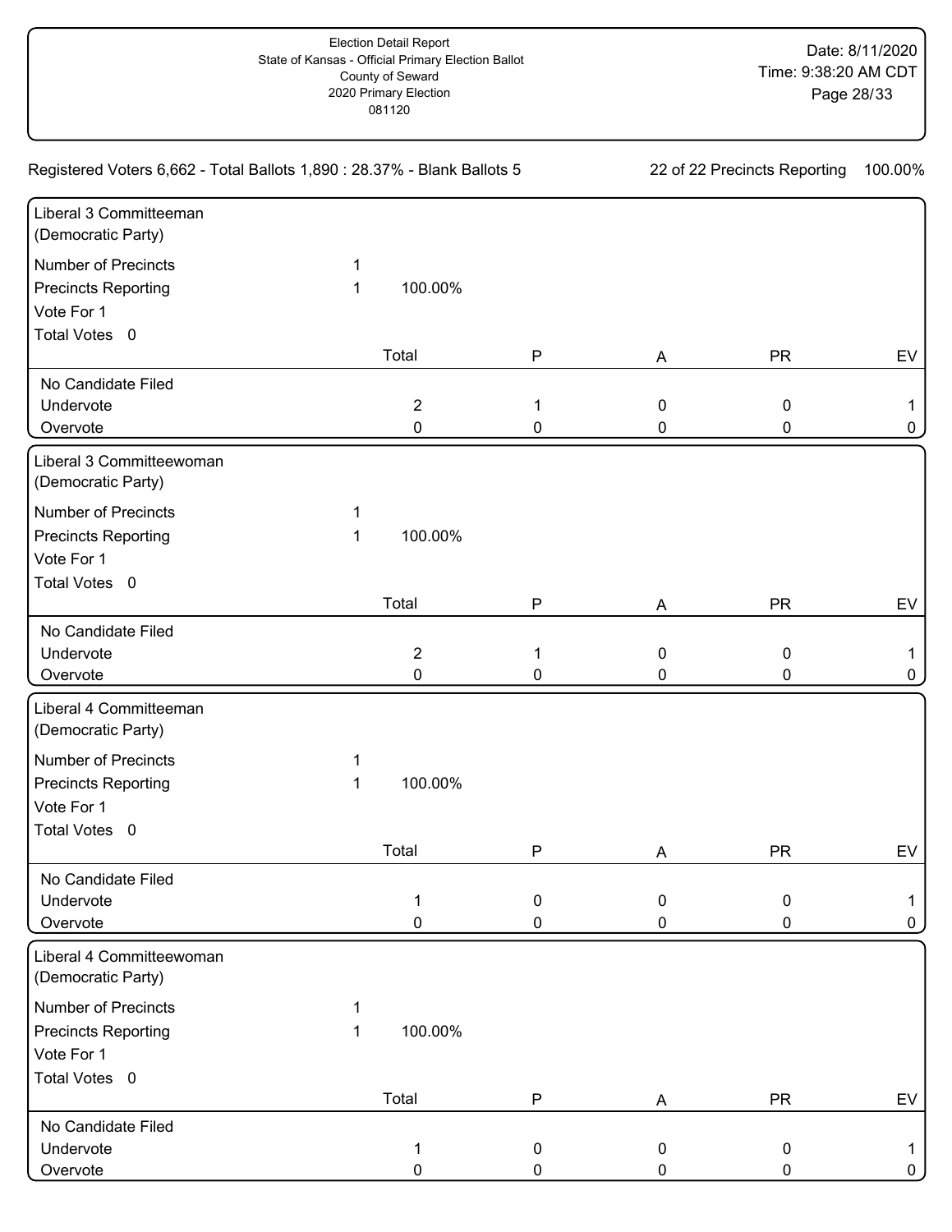| Registered Voters 6,662 - Total Ballots 1,890 : 28.37% - Blank Ballots 5 |   |         |                | 22 of 22 Precincts Reporting | 100.00%   |             |
|--------------------------------------------------------------------------|---|---------|----------------|------------------------------|-----------|-------------|
| Liberal 5 Committeeman<br>(Democratic Party)                             |   |         |                |                              |           |             |
| Number of Precincts                                                      | 1 |         |                |                              |           |             |
| <b>Precincts Reporting</b>                                               | 1 | 100.00% |                |                              |           |             |
| Vote For 1                                                               |   |         |                |                              |           |             |
| Total Votes 0                                                            |   |         |                |                              |           |             |
|                                                                          |   | Total   | ${\sf P}$      | A                            | <b>PR</b> | EV          |
| No Candidate Filed                                                       |   |         |                |                              |           |             |
| Undervote                                                                |   | 1       | $\pmb{0}$      | $\mathbf 0$                  | 0         |             |
| Overvote                                                                 |   | 0       | 0              | 0                            | 0         | 0           |
| Liberal 5 Committeewoman<br>(Democratic Party)                           |   |         |                |                              |           |             |
| <b>Number of Precincts</b>                                               | 1 |         |                |                              |           |             |
| <b>Precincts Reporting</b>                                               | 1 | 100.00% |                |                              |           |             |
| Vote For 1                                                               |   |         |                |                              |           |             |
| Total Votes 1                                                            |   |         |                |                              |           |             |
|                                                                          |   | Total   | P              | Α                            | <b>PR</b> | EV          |
| Kay Burtzloff                                                            |   | 1       | $\pmb{0}$      | $\mathbf 0$                  | 0         |             |
| Undervote                                                                |   | 0       | 0              | 0                            | 0         | 0           |
| Overvote                                                                 |   | 0       | 0              | 0                            | 0         | 0           |
| Fargo 1 Committeeman<br>(Democratic Party)                               |   |         |                |                              |           |             |
| <b>Number of Precincts</b>                                               | 1 |         |                |                              |           |             |
| <b>Precincts Reporting</b>                                               | 1 | 100.00% |                |                              |           |             |
| Vote For 1                                                               |   |         |                |                              |           |             |
| Total Votes 0                                                            |   |         |                |                              |           |             |
|                                                                          |   | Total   | $\mathsf{P}$   | A                            | <b>PR</b> | EV          |
| No Candidate Filed                                                       |   |         |                |                              |           |             |
| Undervote                                                                |   | 3       | $\overline{2}$ | $\mathbf 0$                  | 0         |             |
| Overvote                                                                 |   | 0       | 0              | 0                            | 0         | 0           |
| Fargo 1 Committeewoman<br>(Democratic Party)                             |   |         |                |                              |           |             |
| <b>Number of Precincts</b>                                               | 1 |         |                |                              |           |             |
| <b>Precincts Reporting</b>                                               | 1 | 100.00% |                |                              |           |             |
| Vote For 1                                                               |   |         |                |                              |           |             |
| Total Votes 0                                                            |   |         |                |                              |           |             |
|                                                                          |   | Total   | P              | Α                            | <b>PR</b> | EV          |
| No Candidate Filed                                                       |   |         |                |                              |           |             |
| Undervote                                                                |   | 3       | $\overline{2}$ | 0                            | 0         | 1.          |
| Overvote                                                                 |   | 0       | $\pmb{0}$      | 0                            | 0         | $\mathbf 0$ |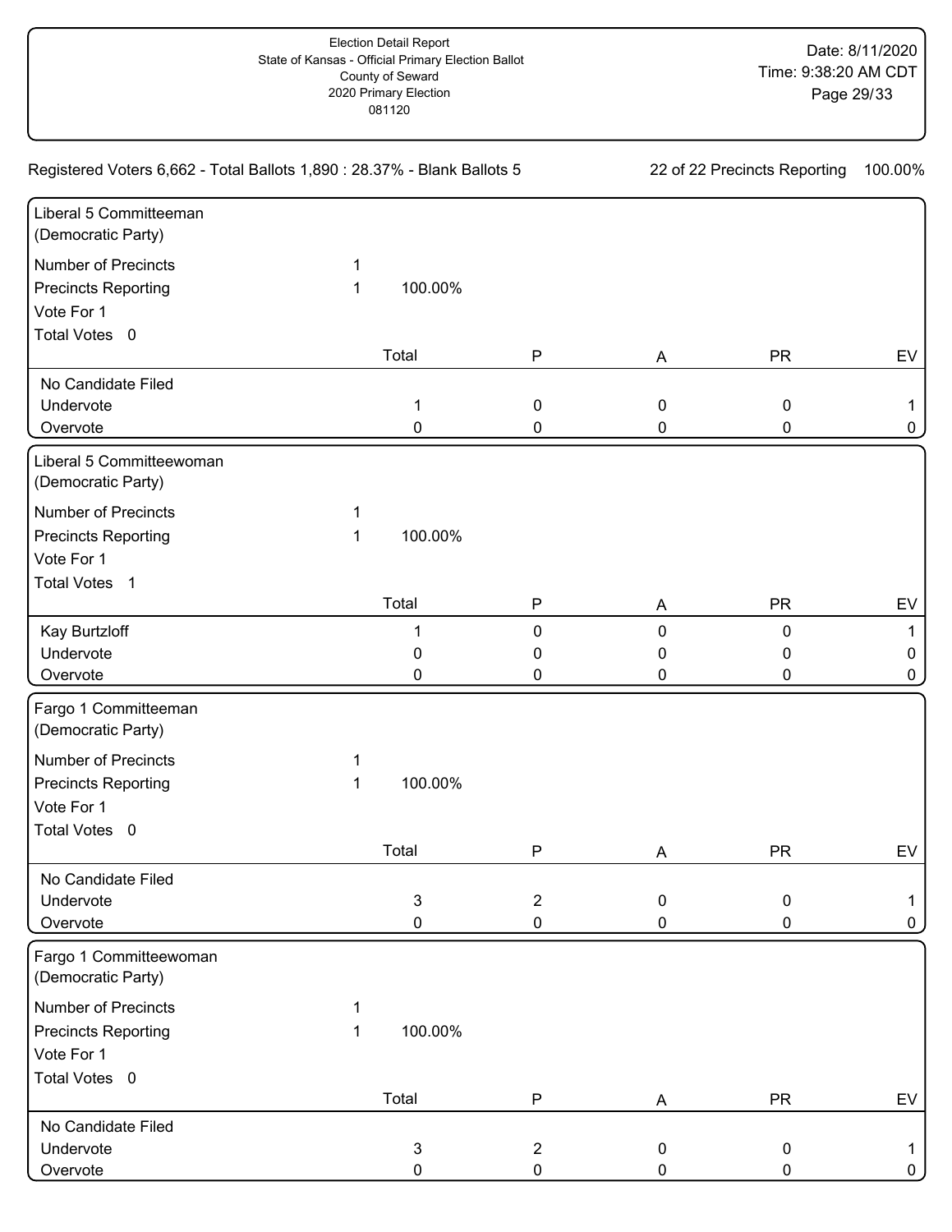| Registered Voters 6,662 - Total Ballots 1,890 : 28.37% - Blank Ballots 5 |   |                  | 22 of 22 Precincts Reporting |                  |           | 100.00% |
|--------------------------------------------------------------------------|---|------------------|------------------------------|------------------|-----------|---------|
| Fargo 2 Committeeman<br>(Democratic Party)                               |   |                  |                              |                  |           |         |
| <b>Number of Precincts</b>                                               | 1 |                  |                              |                  |           |         |
| <b>Precincts Reporting</b>                                               | 1 | 100.00%          |                              |                  |           |         |
| Vote For 1                                                               |   |                  |                              |                  |           |         |
| Total Votes 0                                                            |   |                  |                              |                  |           |         |
|                                                                          |   | Total            | ${\sf P}$                    | A                | <b>PR</b> | EV      |
| No Candidate Filed                                                       |   |                  |                              |                  |           |         |
| Undervote                                                                |   | $\pmb{0}$        | $\pmb{0}$                    | $\mathbf 0$      | 0         | 0       |
| Overvote                                                                 |   | 0                | 0                            | 0                | 0         | 0       |
| Fargo 2 Committeewoman<br>(Democratic Party)                             |   |                  |                              |                  |           |         |
| <b>Number of Precincts</b>                                               | 1 |                  |                              |                  |           |         |
| <b>Precincts Reporting</b>                                               | 1 | 100.00%          |                              |                  |           |         |
| Vote For 1                                                               |   |                  |                              |                  |           |         |
| Total Votes 0                                                            |   |                  |                              |                  |           |         |
|                                                                          |   | Total            | P                            | A                | <b>PR</b> | EV      |
| No Candidate Filed                                                       |   |                  |                              |                  |           |         |
| Undervote                                                                |   | 0                | $\pmb{0}$                    | $\pmb{0}$        | 0         | 0       |
| Overvote                                                                 |   | 0                | 0                            | 0                | 0         | 0       |
| Fargo 3 Committeeman<br>(Democratic Party)                               |   |                  |                              |                  |           |         |
| <b>Number of Precincts</b>                                               | 1 |                  |                              |                  |           |         |
| <b>Precincts Reporting</b>                                               | 1 | 100.00%          |                              |                  |           |         |
| Vote For 1                                                               |   |                  |                              |                  |           |         |
| Total Votes 0                                                            |   |                  |                              |                  |           |         |
|                                                                          |   | Total            | ${\sf P}$                    | A                | <b>PR</b> | EV      |
| No Candidate Filed                                                       |   |                  |                              |                  |           |         |
| Undervote                                                                |   | $\overline{2}$   | 0                            | $\boldsymbol{2}$ | 0         | 0       |
| Overvote                                                                 |   | 0                | 0                            | $\pmb{0}$        | 0         | 0       |
| Fargo 3 Committeewoman<br>(Democratic Party)                             |   |                  |                              |                  |           |         |
| Number of Precincts                                                      |   |                  |                              |                  |           |         |
| <b>Precincts Reporting</b>                                               | 1 | 100.00%          |                              |                  |           |         |
| Vote For 1                                                               |   |                  |                              |                  |           |         |
| Total Votes 0                                                            |   |                  |                              |                  |           |         |
|                                                                          |   | Total            | P                            | A                | <b>PR</b> | EV      |
| No Candidate Filed                                                       |   |                  |                              |                  |           |         |
| Undervote                                                                |   | $\boldsymbol{2}$ | 0                            | $\overline{2}$   | 0         | 0       |
| Overvote                                                                 |   | 0                | 0                            | 0                | 0         | 0       |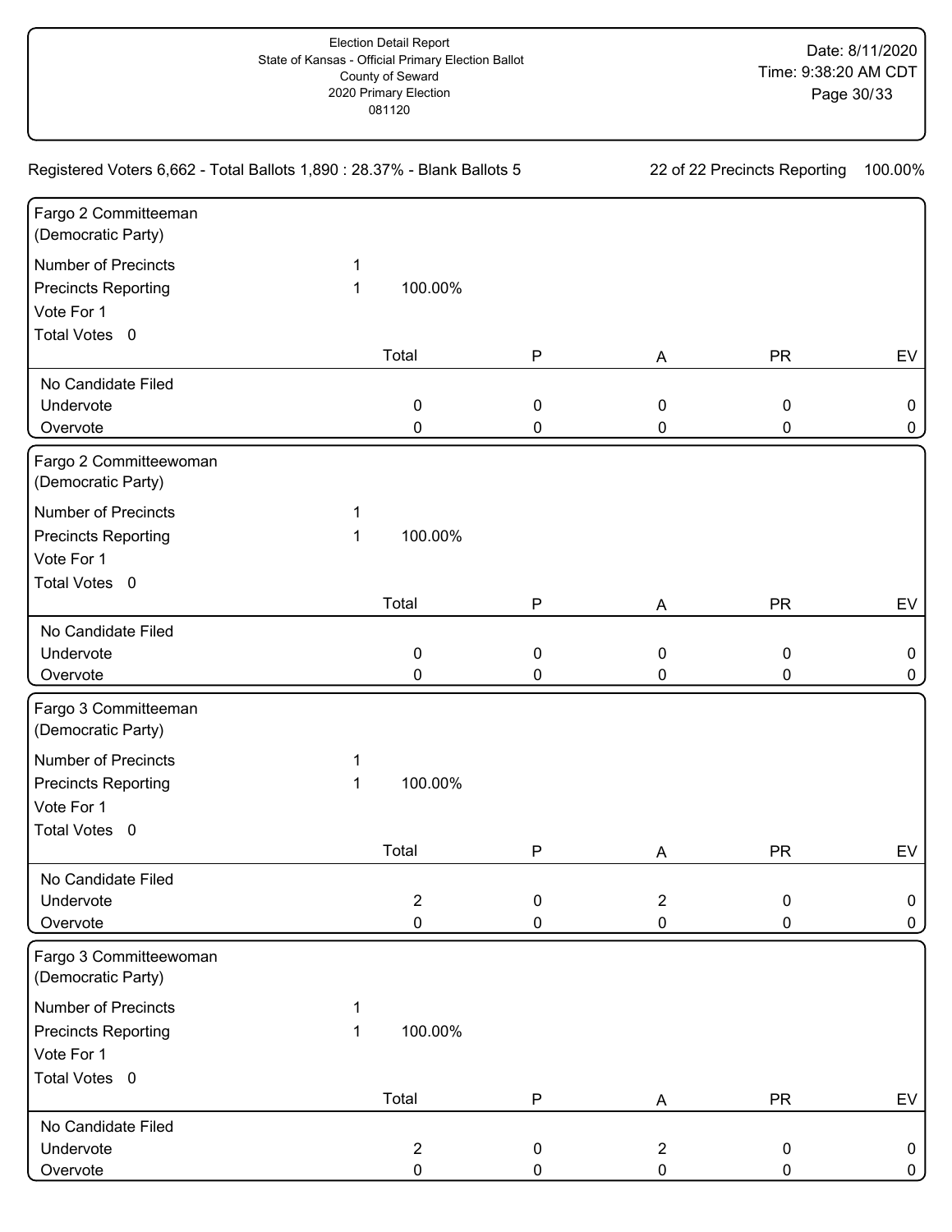| Registered Voters 6,662 - Total Ballots 1,890 : 28.37% - Blank Ballots 5 |   |                |                  | 22 of 22 Precincts Reporting |           |                |
|--------------------------------------------------------------------------|---|----------------|------------------|------------------------------|-----------|----------------|
| Fargo 4 Committeeman<br>(Democratic Party)                               |   |                |                  |                              |           |                |
| <b>Number of Precincts</b>                                               | 1 |                |                  |                              |           |                |
| <b>Precincts Reporting</b>                                               | 1 | 100.00%        |                  |                              |           |                |
| Vote For 1                                                               |   |                |                  |                              |           |                |
| Total Votes 0                                                            |   |                |                  |                              |           |                |
|                                                                          |   | Total          | ${\sf P}$        | A                            | <b>PR</b> | EV             |
| No Candidate Filed                                                       |   |                |                  |                              |           |                |
| Undervote                                                                |   | 11             | 5                | 4                            | 0         | $\overline{2}$ |
| Overvote                                                                 |   | $\pmb{0}$      | 0                | 0                            | 0         | 0              |
| Fargo 4 Committeewoman<br>(Democratic Party)                             |   |                |                  |                              |           |                |
| <b>Number of Precincts</b>                                               | 1 |                |                  |                              |           |                |
| <b>Precincts Reporting</b>                                               | 1 | 100.00%        |                  |                              |           |                |
| Vote For 1                                                               |   |                |                  |                              |           |                |
| Total Votes 0                                                            |   |                |                  |                              |           |                |
|                                                                          |   | Total          | P                | A                            | <b>PR</b> | EV             |
| No Candidate Filed                                                       |   |                |                  |                              |           |                |
| Undervote                                                                |   | 11             | 5                | 4                            | 0         | $\overline{2}$ |
| Overvote                                                                 |   | 0              | 0                | 0                            | 0         | 0              |
| Seward 1 Committeeman<br>(Democratic Party)                              |   |                |                  |                              |           |                |
| <b>Number of Precincts</b>                                               | 1 |                |                  |                              |           |                |
| <b>Precincts Reporting</b>                                               | 1 | 100.00%        |                  |                              |           |                |
| Vote For 1                                                               |   |                |                  |                              |           |                |
| Total Votes 0                                                            |   |                |                  |                              |           |                |
|                                                                          |   | Total          | ${\sf P}$        | A                            | <b>PR</b> | EV             |
| No Candidate Filed                                                       |   |                |                  |                              |           |                |
| Undervote                                                                |   | $\overline{2}$ | 0                | $\overline{2}$               | 0         | 0              |
| Overvote                                                                 |   | 0              | 0                | $\pmb{0}$                    | 0         | 0              |
| Seward 1 Committeewoman<br>(Democratic Party)                            |   |                |                  |                              |           |                |
| <b>Number of Precincts</b>                                               |   |                |                  |                              |           |                |
| <b>Precincts Reporting</b>                                               | 1 | 100.00%        |                  |                              |           |                |
| Vote For 1                                                               |   |                |                  |                              |           |                |
| Total Votes 0                                                            |   |                |                  |                              |           |                |
|                                                                          |   | Total          | P                | A                            | <b>PR</b> | EV             |
| No Candidate Filed                                                       |   |                |                  |                              |           |                |
| Undervote                                                                |   | $\overline{2}$ | $\boldsymbol{0}$ | $\overline{2}$               | 0         | 0              |
| Overvote                                                                 |   | 0              | 0                | 0                            | 0         | 0              |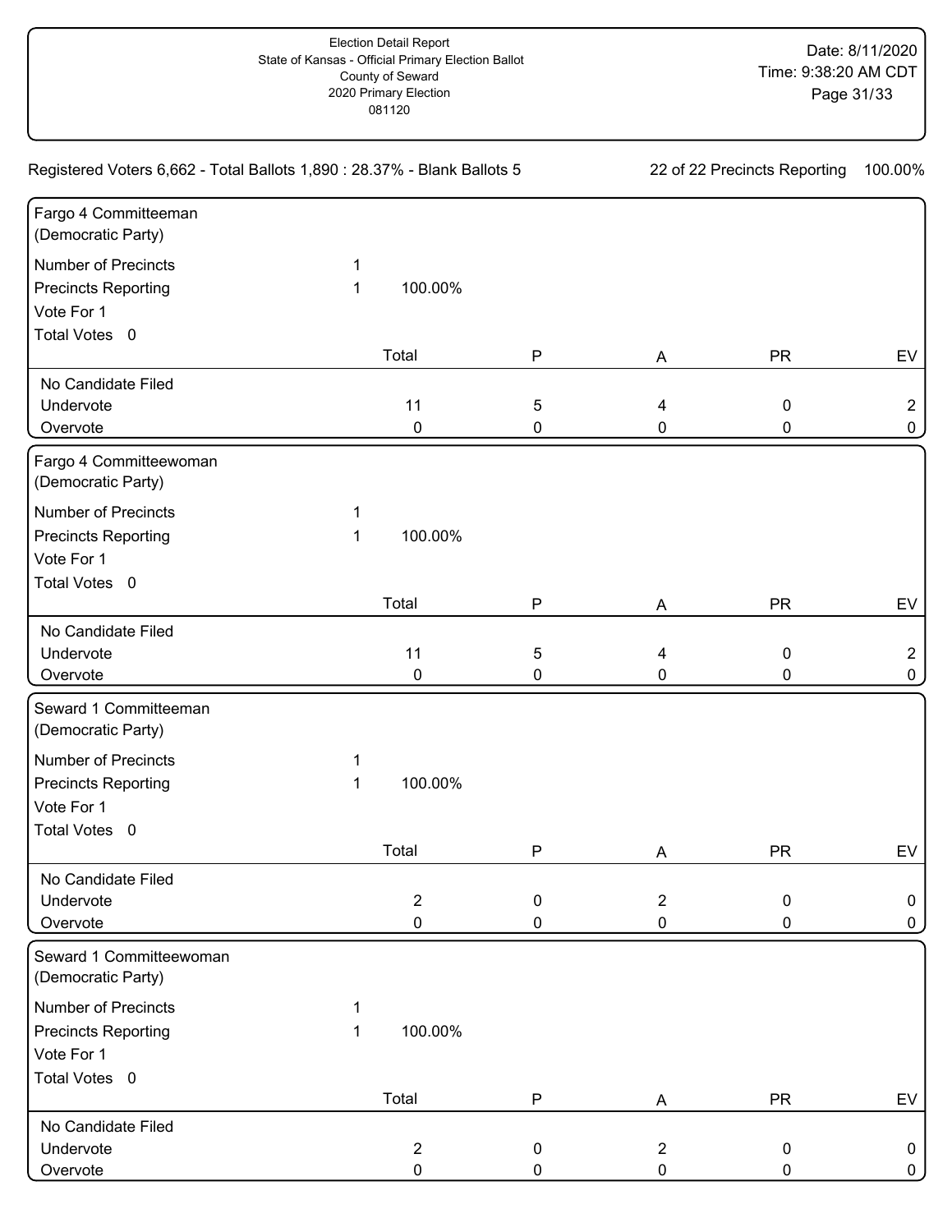| Registered Voters 6,662 - Total Ballots 1,890 : 28.37% - Blank Ballots 5 |   |           |              | 22 of 22 Precincts Reporting |           |    |
|--------------------------------------------------------------------------|---|-----------|--------------|------------------------------|-----------|----|
| Seward 2 Committeeman<br>(Democratic Party)                              |   |           |              |                              |           |    |
| Number of Precincts                                                      | 1 |           |              |                              |           |    |
| <b>Precincts Reporting</b>                                               | 1 | 100.00%   |              |                              |           |    |
| Vote For 1                                                               |   |           |              |                              |           |    |
| Total Votes 0                                                            |   |           |              |                              |           |    |
|                                                                          |   | Total     | ${\sf P}$    | A                            | <b>PR</b> | EV |
| No Candidate Filed                                                       |   |           |              |                              |           |    |
| Undervote                                                                |   | 1         | 1            | $\mathbf 0$                  | 0         | 0  |
| Overvote                                                                 |   | 0         | 0            | 0                            | 0         | 0  |
| Seward 2 Committeewoman<br>(Democratic Party)                            |   |           |              |                              |           |    |
| <b>Number of Precincts</b>                                               | 1 |           |              |                              |           |    |
| <b>Precincts Reporting</b>                                               | 1 | 100.00%   |              |                              |           |    |
| Vote For 1                                                               |   |           |              |                              |           |    |
| Total Votes 0                                                            |   |           |              |                              |           |    |
|                                                                          |   | Total     | P            | A                            | <b>PR</b> | EV |
| No Candidate Filed                                                       |   |           |              |                              |           |    |
| Undervote                                                                |   | 1         | 1            | $\mathbf 0$                  | 0         | 0  |
| Overvote                                                                 |   | 0         | 0            | 0                            | 0         | 0  |
| Seward 3 Committeeman<br>(Democratic Party)                              |   |           |              |                              |           |    |
| <b>Number of Precincts</b>                                               | 1 |           |              |                              |           |    |
| <b>Precincts Reporting</b>                                               | 1 | 100.00%   |              |                              |           |    |
| Vote For 1                                                               |   |           |              |                              |           |    |
| Total Votes 0                                                            |   |           |              |                              |           |    |
|                                                                          |   | Total     | $\mathsf{P}$ | A                            | <b>PR</b> | EV |
| No Candidate Filed                                                       |   |           |              |                              |           |    |
| Undervote                                                                |   | $\pmb{0}$ | 0            | $\mathbf 0$                  | 0         | 0  |
| Overvote                                                                 |   | 0         | 0            | 0                            | 0         | 0  |
| Seward 3 Committeewoman<br>(Democratic Party)                            |   |           |              |                              |           |    |
| <b>Number of Precincts</b>                                               |   |           |              |                              |           |    |
| <b>Precincts Reporting</b>                                               | 1 | 100.00%   |              |                              |           |    |
| Vote For 1                                                               |   |           |              |                              |           |    |
| Total Votes 0                                                            |   |           |              |                              |           |    |
|                                                                          |   | Total     | P            | A                            | <b>PR</b> | EV |
| No Candidate Filed                                                       |   |           |              |                              |           |    |
| Undervote                                                                |   | 0         | 0            | $\mathbf 0$                  | 0         | 0  |
| Overvote                                                                 |   | 0         | 0            | 0                            | 0         | 0  |